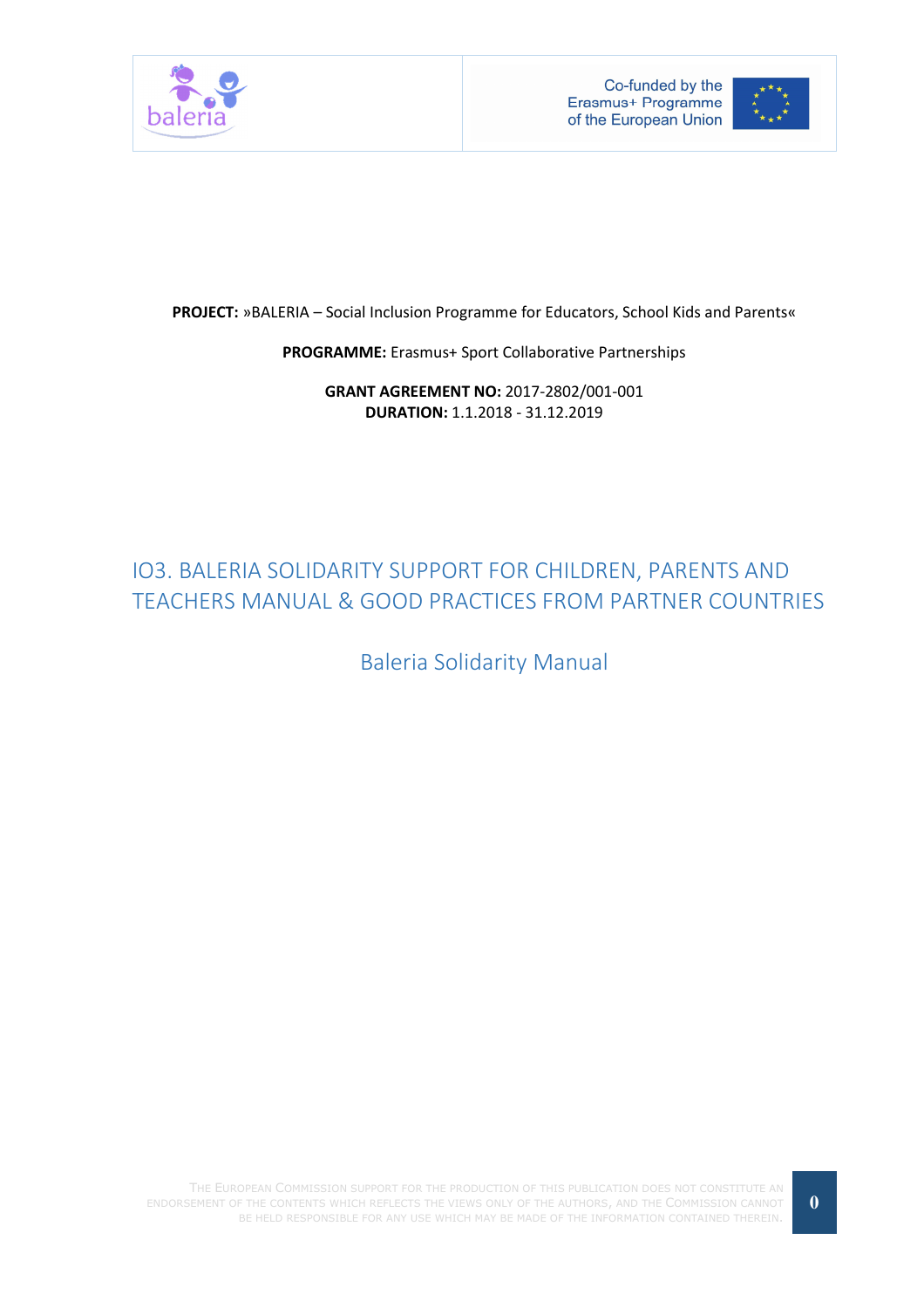



# **Contents**

| 1. |                                                                                                     |  |
|----|-----------------------------------------------------------------------------------------------------|--|
| 2. |                                                                                                     |  |
| 3. |                                                                                                     |  |
|    | 3.1.                                                                                                |  |
|    | 3.2.                                                                                                |  |
|    | 3.3. Relevance of the concepts "social exclusion" and "social inclusion" for children and their     |  |
|    |                                                                                                     |  |
| 4. |                                                                                                     |  |
|    |                                                                                                     |  |
|    |                                                                                                     |  |
|    |                                                                                                     |  |
|    |                                                                                                     |  |
|    |                                                                                                     |  |
|    |                                                                                                     |  |
|    |                                                                                                     |  |
|    |                                                                                                     |  |
|    |                                                                                                     |  |
|    |                                                                                                     |  |
|    |                                                                                                     |  |
|    |                                                                                                     |  |
|    |                                                                                                     |  |
|    |                                                                                                     |  |
|    |                                                                                                     |  |
|    |                                                                                                     |  |
|    | 7.1.                                                                                                |  |
|    | 7.2.                                                                                                |  |
|    | 7.3.                                                                                                |  |
|    | Plastic bottle recycling activity - raising awareness while providing the alternative 24<br>7.4.    |  |
|    |                                                                                                     |  |
|    | 8.1. A special Info and Collection Point i.e. 'L'angolo del riciclo'/'Recycling corner' (Italy)  26 |  |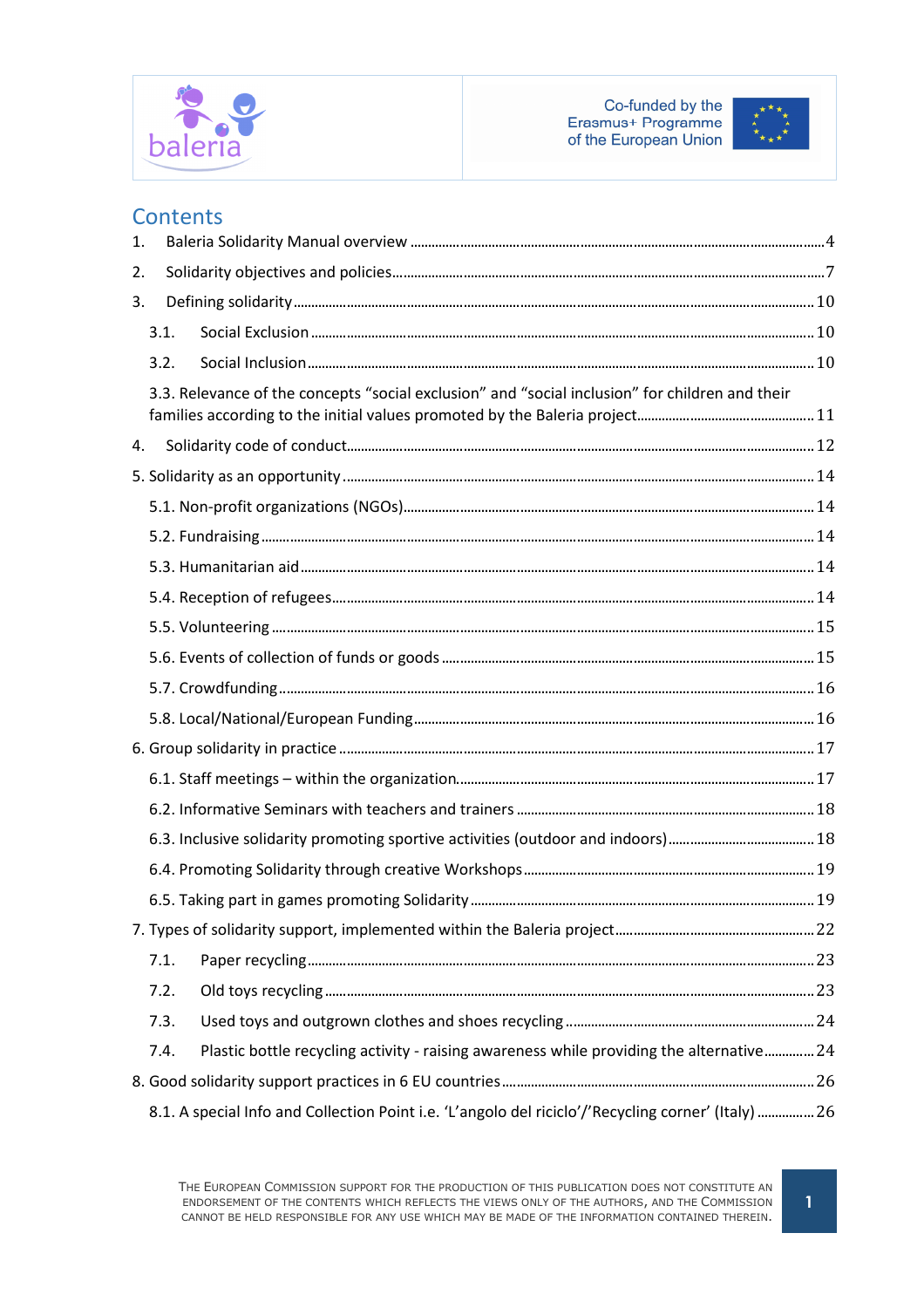



| 8.17. Progetto Carovana dello Sport Integrato/ The Caravan of Integrated Sport Project (Italy) 32 |  |
|---------------------------------------------------------------------------------------------------|--|
|                                                                                                   |  |
|                                                                                                   |  |
| 8.20. Project Healthy Development of Children and Young People through Sport (HDCYPS)             |  |
|                                                                                                   |  |
|                                                                                                   |  |
|                                                                                                   |  |
|                                                                                                   |  |
|                                                                                                   |  |
|                                                                                                   |  |
|                                                                                                   |  |
|                                                                                                   |  |
|                                                                                                   |  |
|                                                                                                   |  |
|                                                                                                   |  |
|                                                                                                   |  |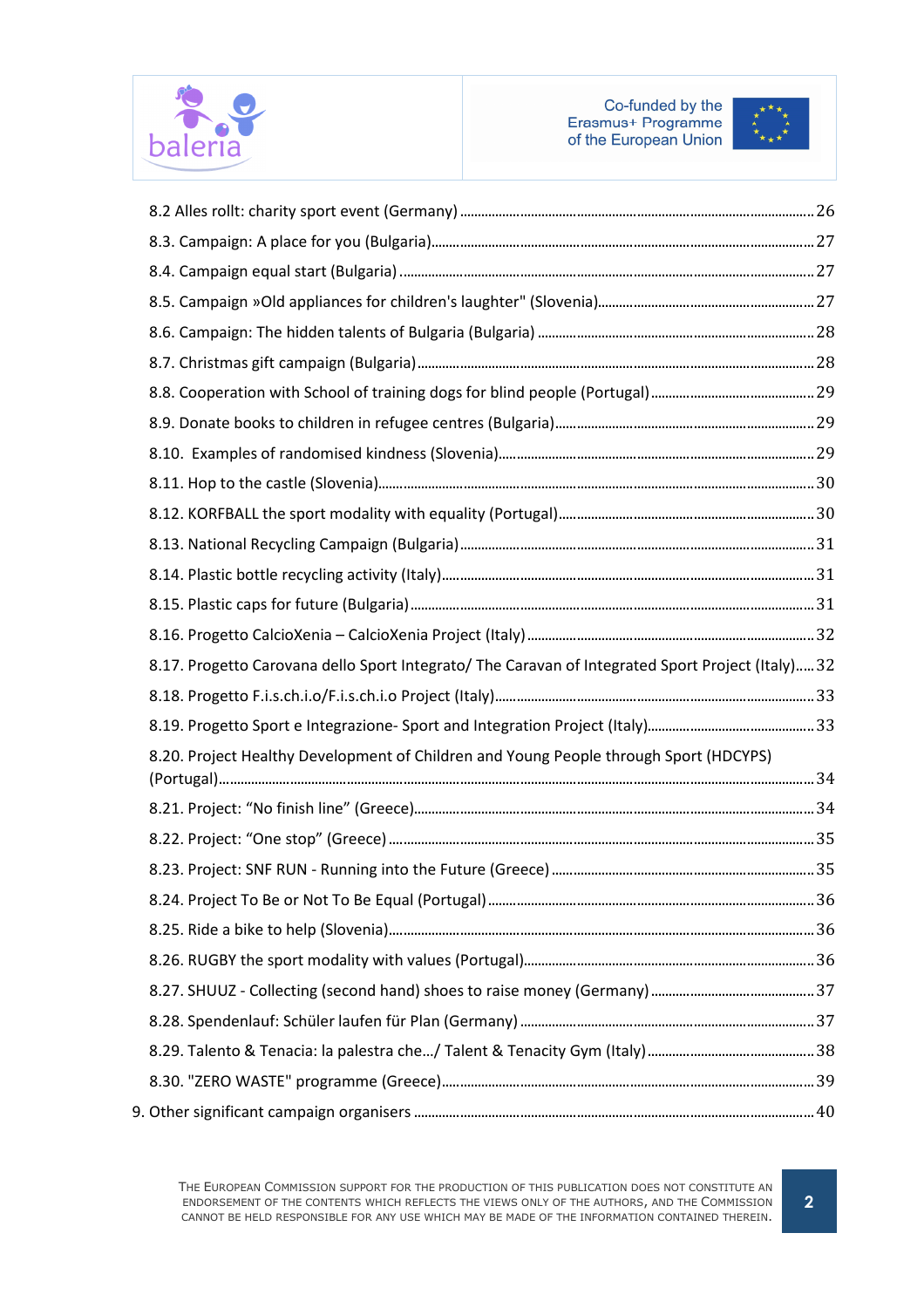

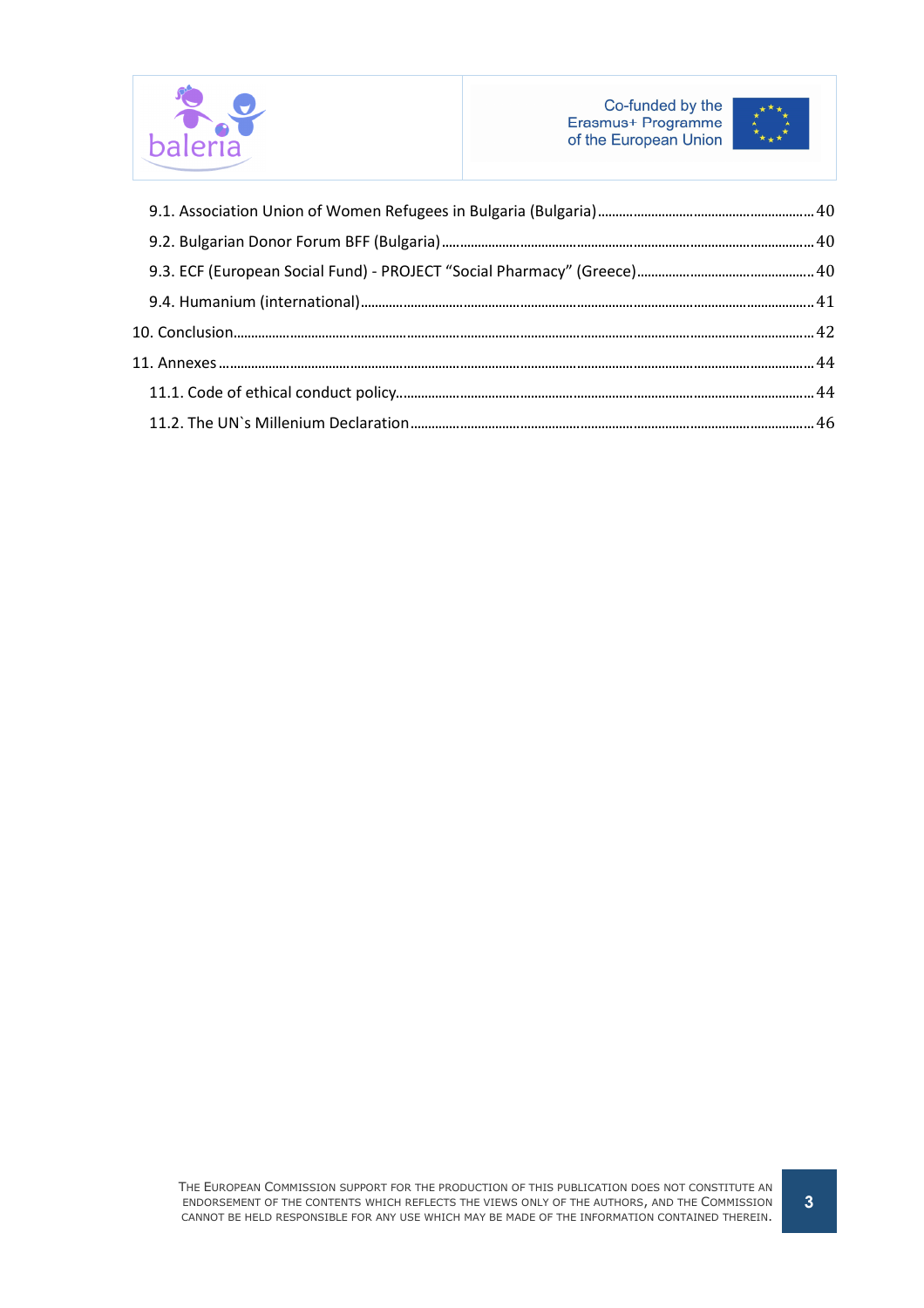



# 1. Baleria Solidarity Manual overview

The principle of solidarity is used to help us understand how to relate to each other in community. It reminds us that we are part of our local and national community and at the same time challenges us to look at the full range of our relationships with others. Solidarity requires from us to look out to an extended community and to act with concern for the well-being of those whom we share this Earth.

Solidarity is the process of building a movement that embodies mutual care and concern for equality and justice. Solidarity works best when there is respect for each other's differing needs and life circumstances.

Common life initially rests on the predisposed need of human beings to live together, forming a community. Solidarity gives reasons to improve social moral rules in order to bring them more in line with our group's ideals and shared values. It means to be polite, fair and helpful, supporting each other with reciprocity, fellowship and equality. The desire to help somebody should be mutual and equal, between groups and persons sharing common ideas, goals, aims and opinions.

Solidarity is an important principle which is supposed to form our social life. We have to focus on the values bringing to action. We believe in basic human rights and the need to live with respect and dignity. With the belief that we must protect our planet, air, water, soil and food we embrace Solidarity as the way in which diversity becomes our strength, trying to make the "give" and "take" mutual and equal.

Cultural differences might hamper mutual comprehension, but communication can always be possible when people wish to understand each other. The will to communicate, in spite of the differences, is a way to implement solidarity. We just have to look for what brings us together.

We aim at getting involved with neighbourhoods and community organizations for causes and activities presenting examples that call for us to bring our children along. Libraries, gyms, and other groups hold events and need community members' participation. Events as simple as story time or arts and crafts classes can instil a sense of belonging in children.

We find schools a most promising institutions for initiating projects and programmes for the benefit of our children and the future of our society as a whole.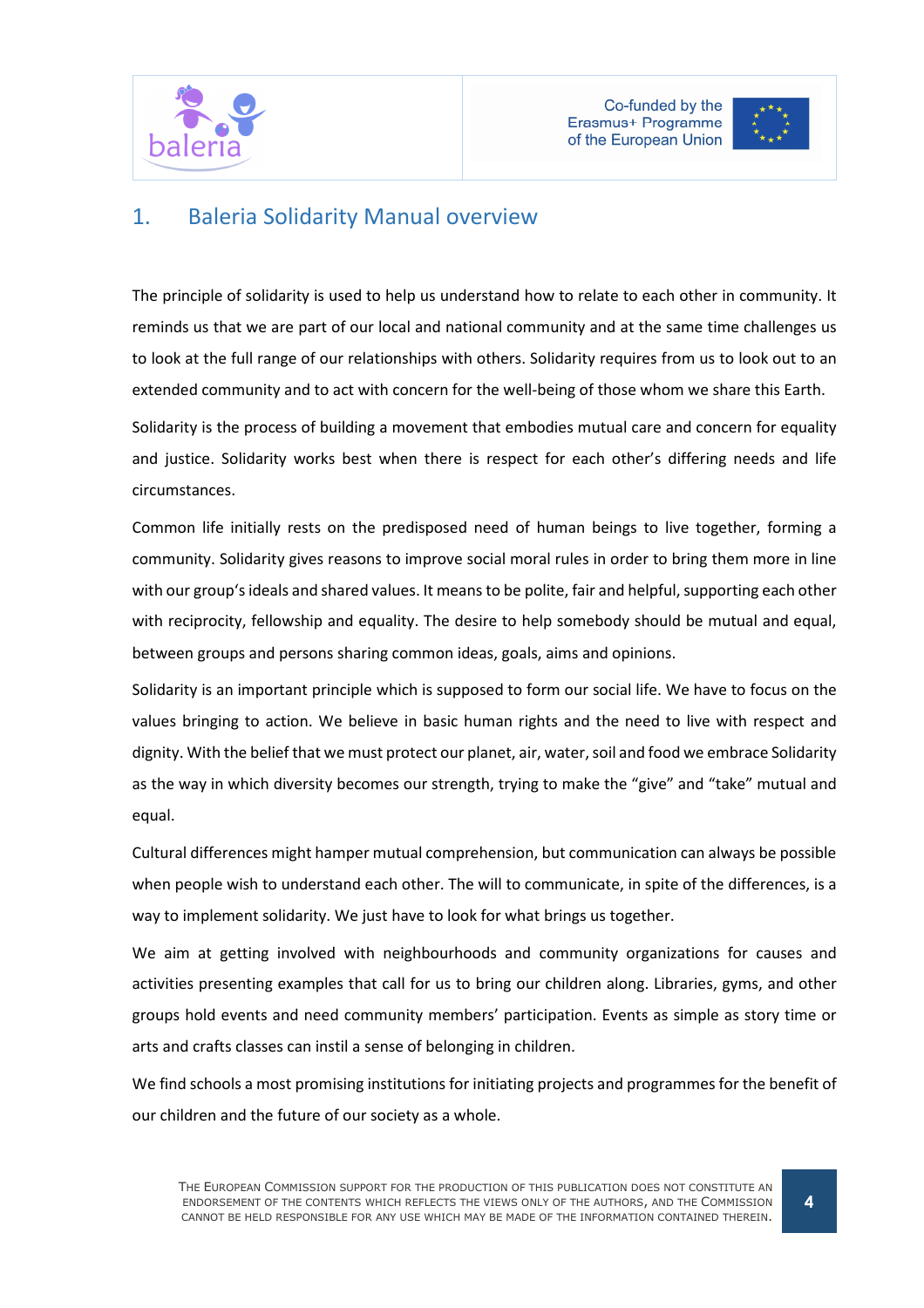



Solidarity oriented programmes have been designed to cover several objectives, to improve functioning and organizational ability, to create and develop efficient structures, to organize training courses at various levels and to be responsible for defining the main actions, managing activities, and monitoring their implementation.

The BALERIA project principles are built on solidarity moral and ethical values that help us identify the needs and stimulates implementation of the Baleria Solidarity support.

#### General Framework

The purpose of this Manual is to assist solidarity and to act as an explanatory guide in the performance of its role and responsibilities. Baleria Solidarity support will encourage, promote and award acts of solidarity.

Thus, the BALERIA Solidarity Manual encompass ideas and practical examples based on the: Solidarity objectives and policies. In this Manual you can find:

- Solidarity code of conduct and Code of Ethical Conduct Policy;
- Relationship Policies and Communication activities (relationships with Civic
- Authorities and Legal Bodies);
- Model of Recycling activities, recycling and Events of collection.
- Solidarity in Practice (Non-profit organizations (NGOs)
- FUNDRAISING, Humanitarian aid; Reception of refugees; Volunteering
- Good Practices with Solidarity Activities. (Inclusive solidarity)
- Promoting Solidarity through sportive activities and creative Workshops; public gaming and presentation activities
- Partners input, providing various solidarity support solutions (Within each Organization and Nationwide in each partner country).
- through Collecting and Recycling activities such as:
- Seminars and informative meetings for explaining what are the acceptable recyclables, and how they should be prepared for intelligent recycling.
- paper recycling by contract with firms and Companies
- Plastic bottles and caps (in exchange for modern medical instruments and apparatuses,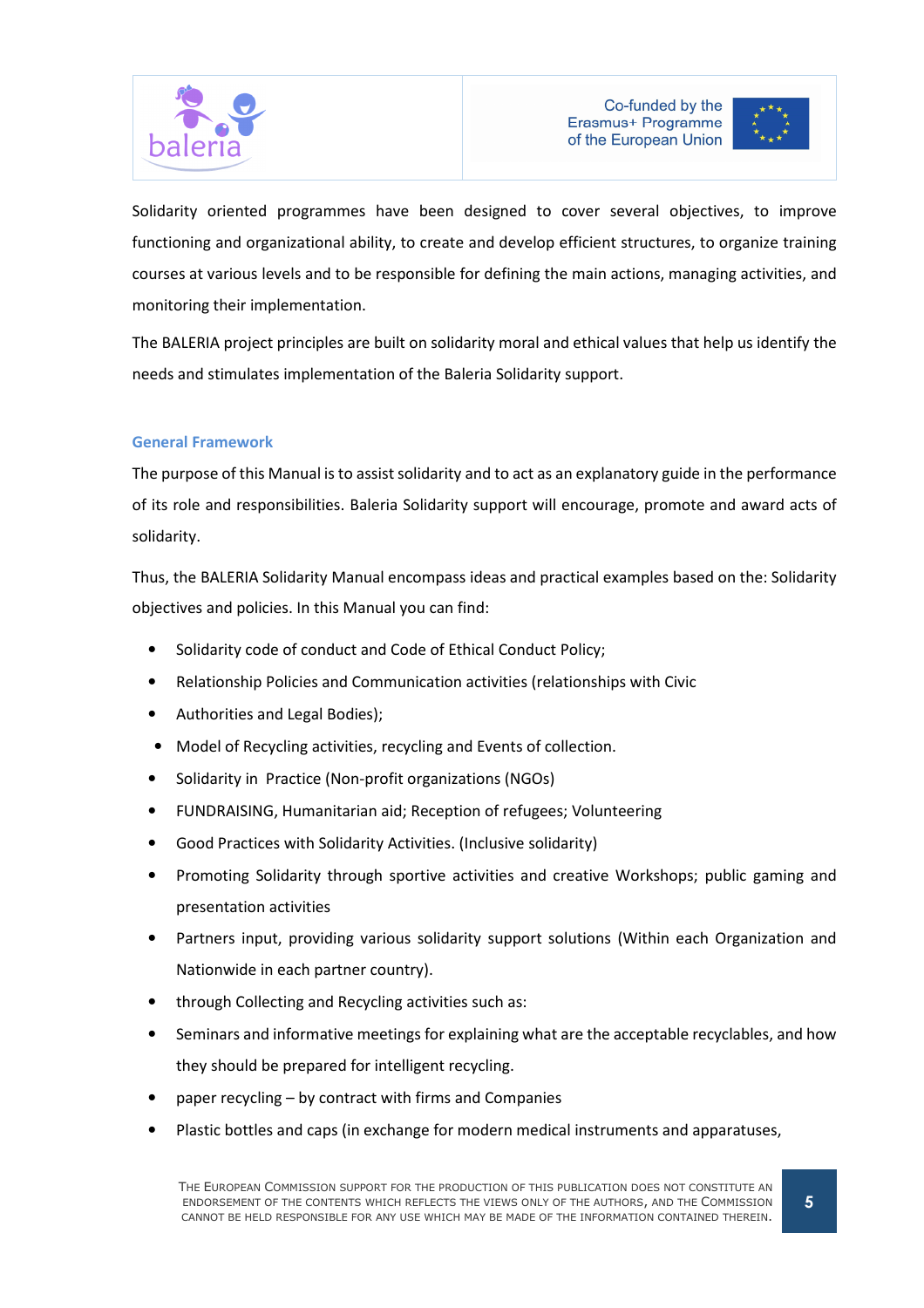



- Second hand clothes and shoes for the ones who are in need
- Clean used toys
- Well preserved books, for enriching the funds of small towns, (lost, or partly destroyed by disasters (fire, floods, or mould) bo0k storage in small towns' villages', or schools') libraries.
- A great number of workshops (resulting in useful products), inspirational sub-projects, and campaign activities for fundraising and gathering donations.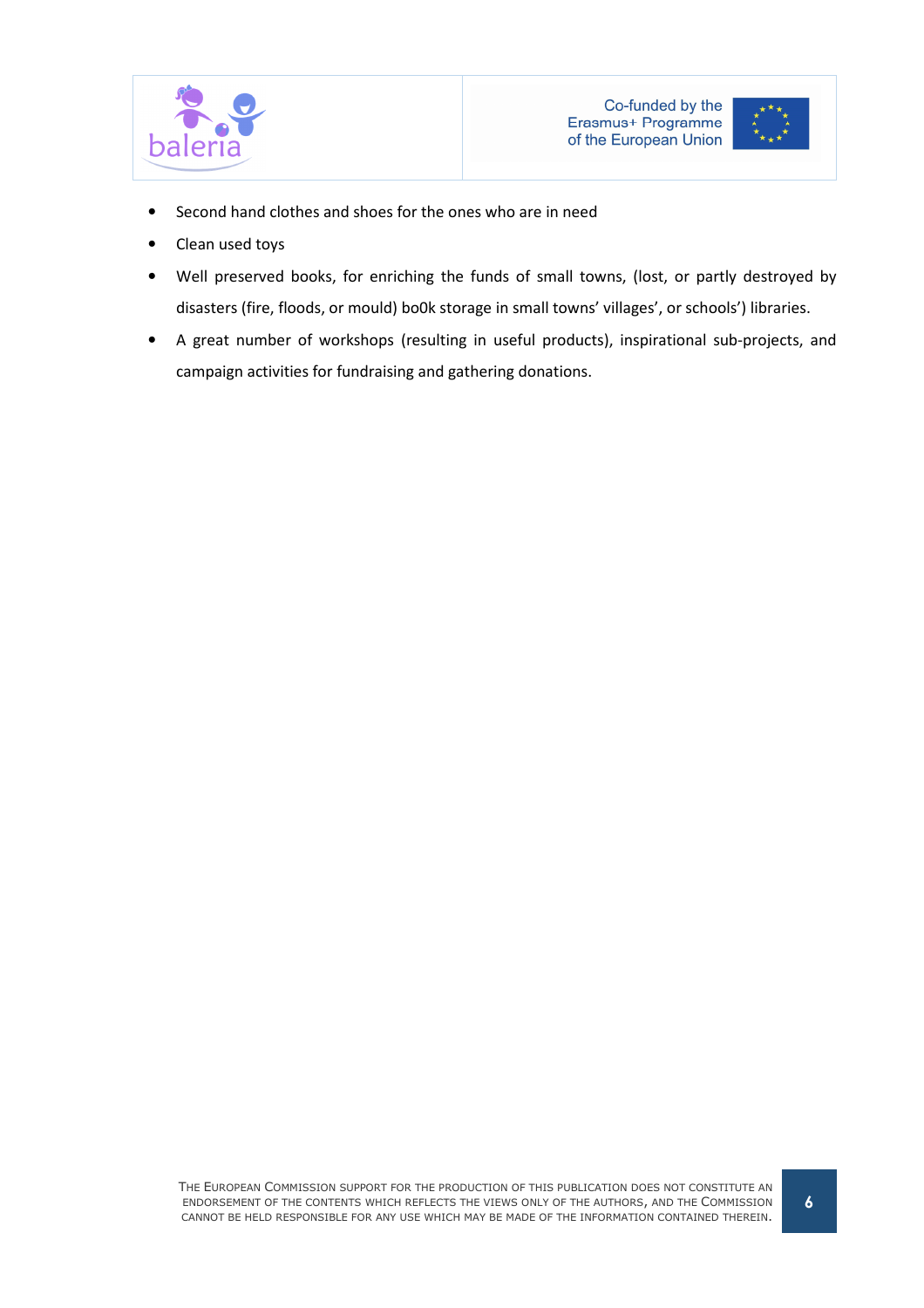



# 2. Solidarity objectives and policies

BALERIA Solidarity Manual defines which human needs are to be met and for whom. These policies should have a long-term perspective and should be adressed as part of a long range planning.

### **OBJECTIVES**

Organize assistance to all participants, particularly those with the greatest needs, through programmes prioritising development, training of coaches and administrators, and promoting the European values.

#### Policies:

- Promotion of the fundamental principles of fair play;
- Improvement of the technical skills level of teachers, parents and coaches in cooperation practices;
- Cooperation with organizations and entities devoted to education and promotion of sports and healthy life style;
- Creation of simple, functional and economy (low cost) sports facilities in cooperation with community, national or international bodies;
- Supporting preparation and participation in competitions at regional, national, and international level;
- Offering educational and capacity building opportunities for citizens, to enhance

their dedication and service-orientation as teachers and practitioners.

- Involving the commitment of highly trained people from diverse cultures working together in the community to provide the needed capacity building skills and inherent values throughout a unique voluntary collaboration;
- Creating a strategy built on collaboration, based upon fundamental values: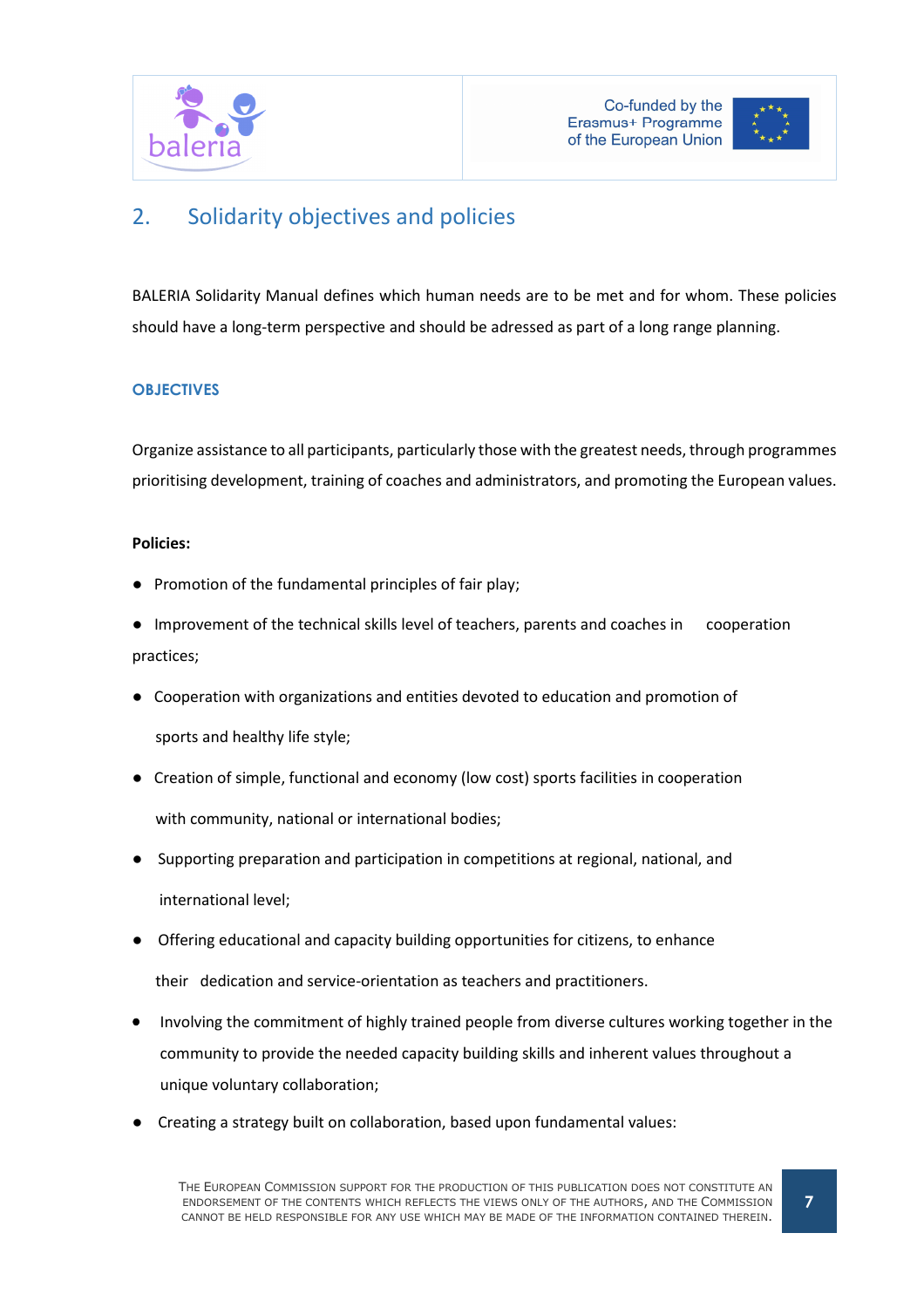



 recognition of the dignity of each person, within the organization and out of it; commitment to act out of justice, peace, tolerance and personal integrity;

- Acknowledging vulnerability: placing ourselves at the service of others;
- Appreciating and respecting different national cultures: learning from the values of others which in turn can enrich our way of living;
- Empowering and supporting people as they struggle to rebuild their lives, and social structures: help healing past divisions and building a just, appropriate and lasting relationship that lead to hope and peace.

## Aims:

● To define through the above stated policies, which and whose human needs are to be met.

● to provide assistance to the project implementation through identifying qualified personnel for managing and administering the project in the future.

to provide strategic planning for the training of people; preparing them to work in the areas of education, health and sports, identifying those with the capacity for taking leadership roles in the project involved institutions.

- To create, develop and promote major Solidarity related policies, ensuring realistic and clear operating policy topics, such as:
	- a) Volunteer Policy;
	- b) Code of Ethical Conduct;
	- c) Health and Safety Policy;
	- d) Risk Management Policy;
	- e) Fundraising Policy
	- f) Child Safety Policy;
	- g) Expenses Policy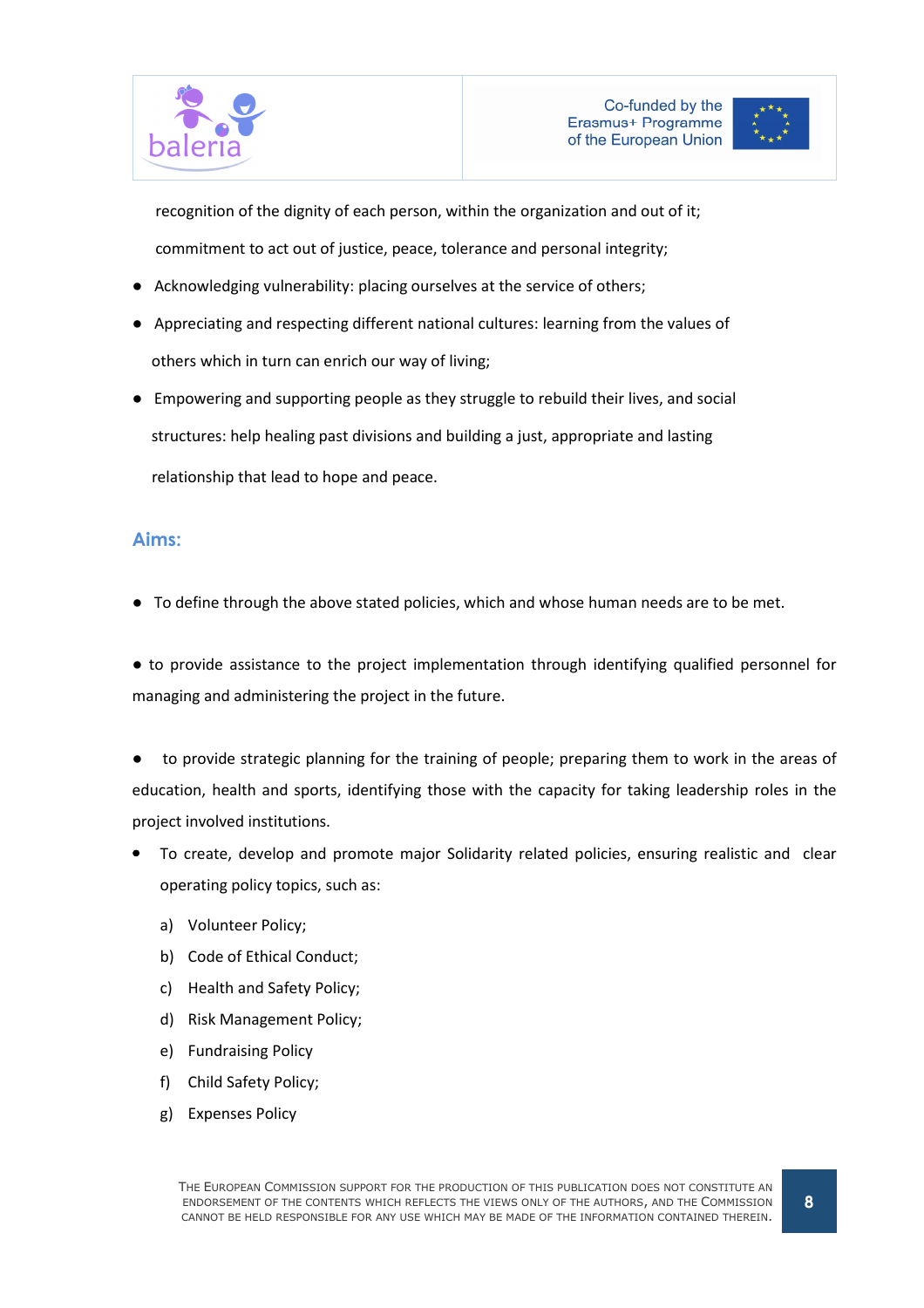



- To ensure efficient use of resources: Clearly defined budget lines, timely inflow and a proper accounting for all project money; ensuring a good and clear communication. These following are essential for the healthy running of organizations involved in a project cooperation):
	- a) A clear strategy and operating plan; setting of clear objectives and targets.
	- b) Timely communication of information and reports to members of the staff.
	- c) Clear financial policies.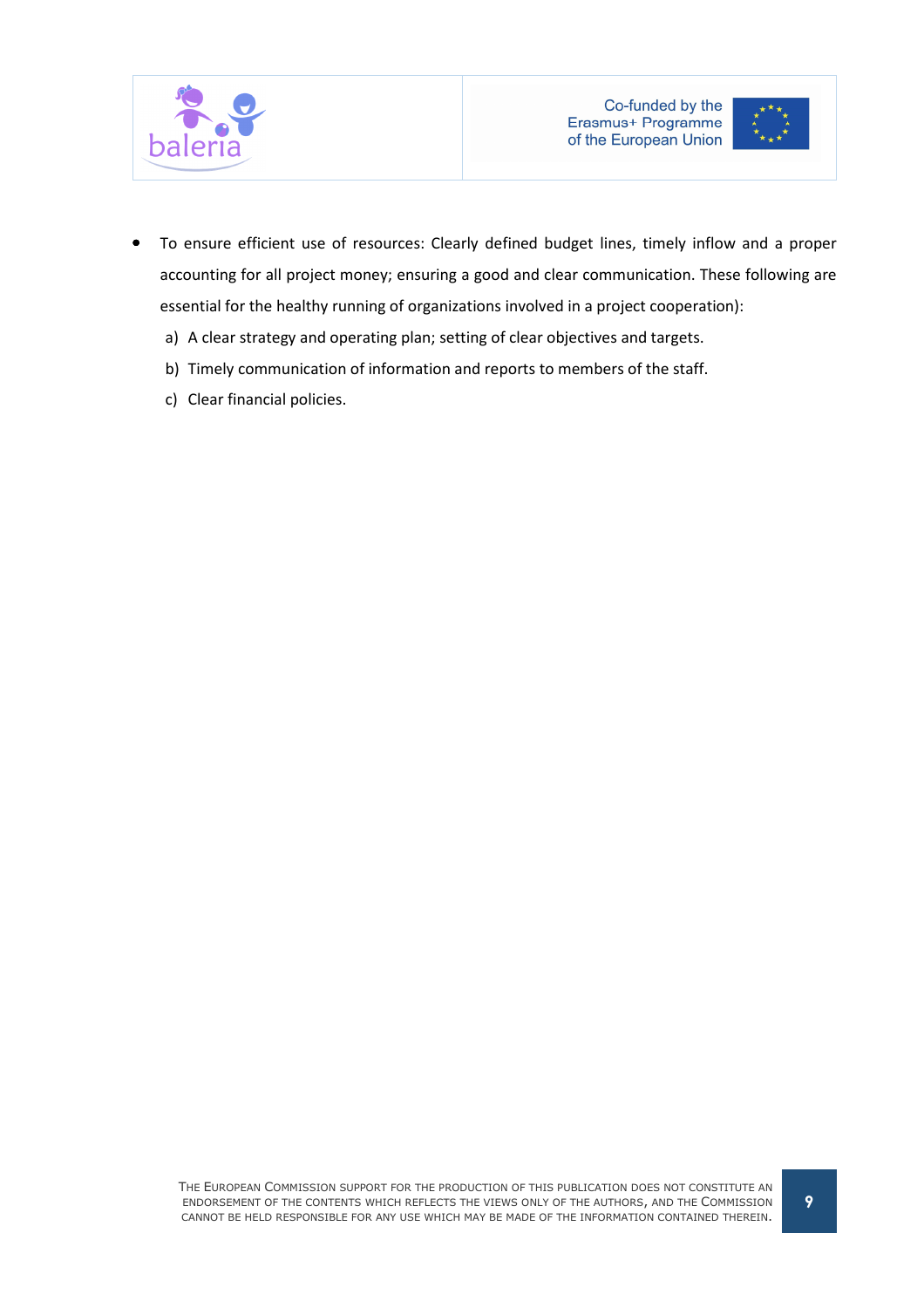



# 3. Defining solidarity

In order to better understand and fully comply with the requirements of the objectives of the above presented policies, BALERIA Solidarity Manual users should be fully aware of the essence of two important concepts, which are in the spirit of BALERIA project defined below:

## 3.1. Social Exclusion

The concept social exclusion can enrich our understanding of social disadvantage in a number of ways. For example: The concept facilitates an understanding of the past experience of social disadvantage for example, those who are experiencing social disadvantage are likely to experience multiple stresses during everyday life, including barriers to participation and connectedness, that extend beyond financial difficulties. This concept takes into account the role that factors such as discrimination can play in social disadvantage and, emphasise on the idea that social disadvantage is the result of the limitations of those who experience it.

The concept of social exclusion allows an understanding of disadvantage that extends beyond the individual and can affect an entire community. Even if an individual family is not experiencing social exclusion, it can be living in a neighbourhood that is suffering high rates of unemployment, a high proportion of people on low incomes, poor or absent community infrastructure).

### 3.2. Social Inclusion

In a policy context social inclusion, rather than social exclusion, should be the focus of recent policy agendas. Social inclusion is conceptualized in four important "domains" of opportunity:

- Participating in society through employment and access to services:
- Possibility to be connected with family, friends and the local community;
- Attracting attention to and taking part in solving personal crises (e.g., ill health);

Having a chance for all co-participants to be heard.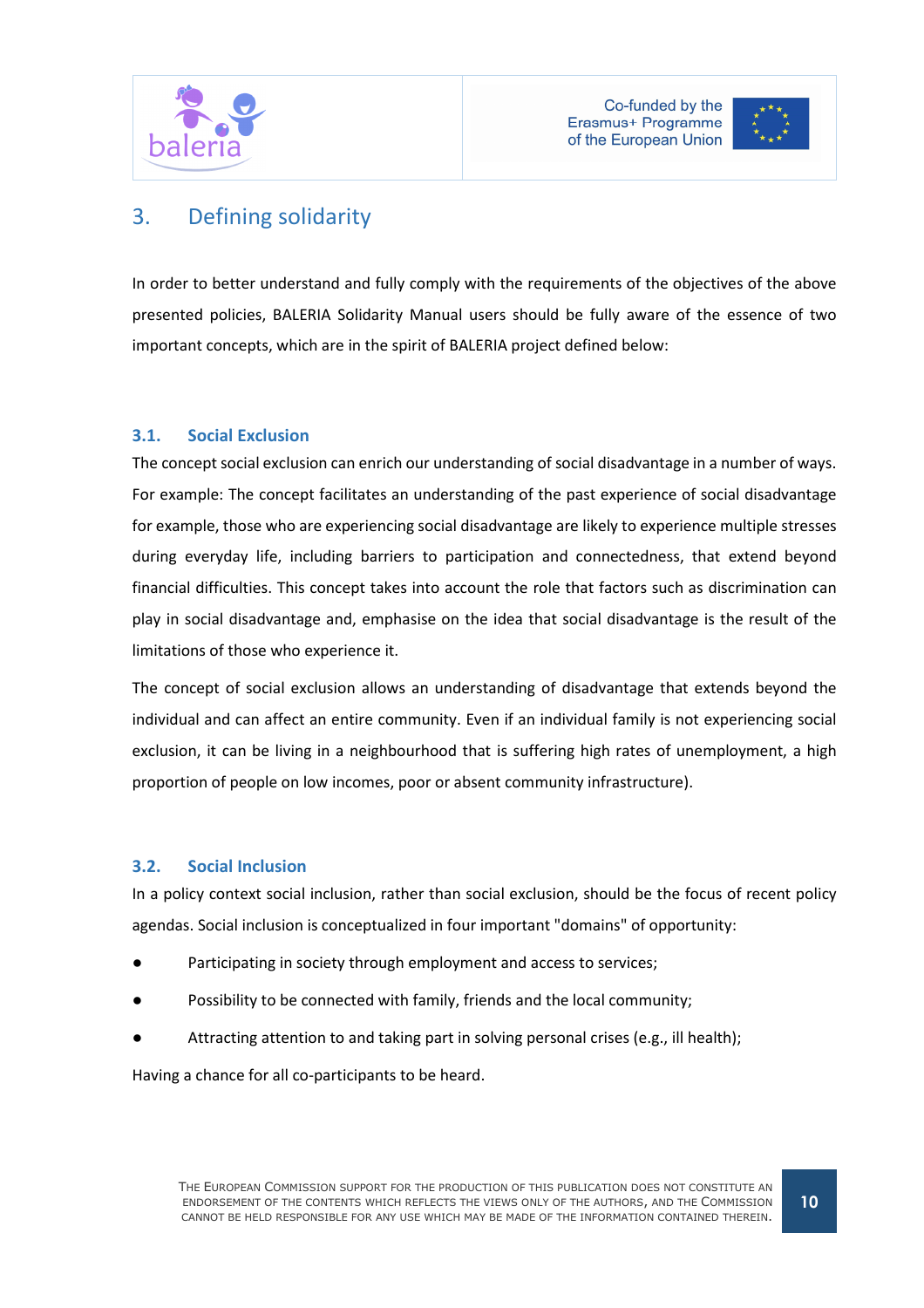



The definition of social exclusion is: "restriction of access to opportunities and limitation of capabilities required for participants to take advantage of such opportunities".

Although the concepts of social inclusion and social exclusion are clearly outlined, it is important to note that whilst social exclusion provides for understanding the nature of disadvantage, social inclusion is more than just a means of understanding - it also provides a goal to work towards. It is a way of raising the bar and get where we aim to be.

## 3.3. Relevance of the concepts "social exclusion" and "social inclusion" for children and their families according to the initial values promoted by the Baleria project

These two "opposite" concepts are relevant to children and families, involved in the project, because they highlight the way in which families need more than just financial assistance in order to function well. Children and families need to feel connected to and supported by their community, especially when they face obstacles and challenges. They also need to feel a sense of belonging and to feel as if their voice can and will be heard.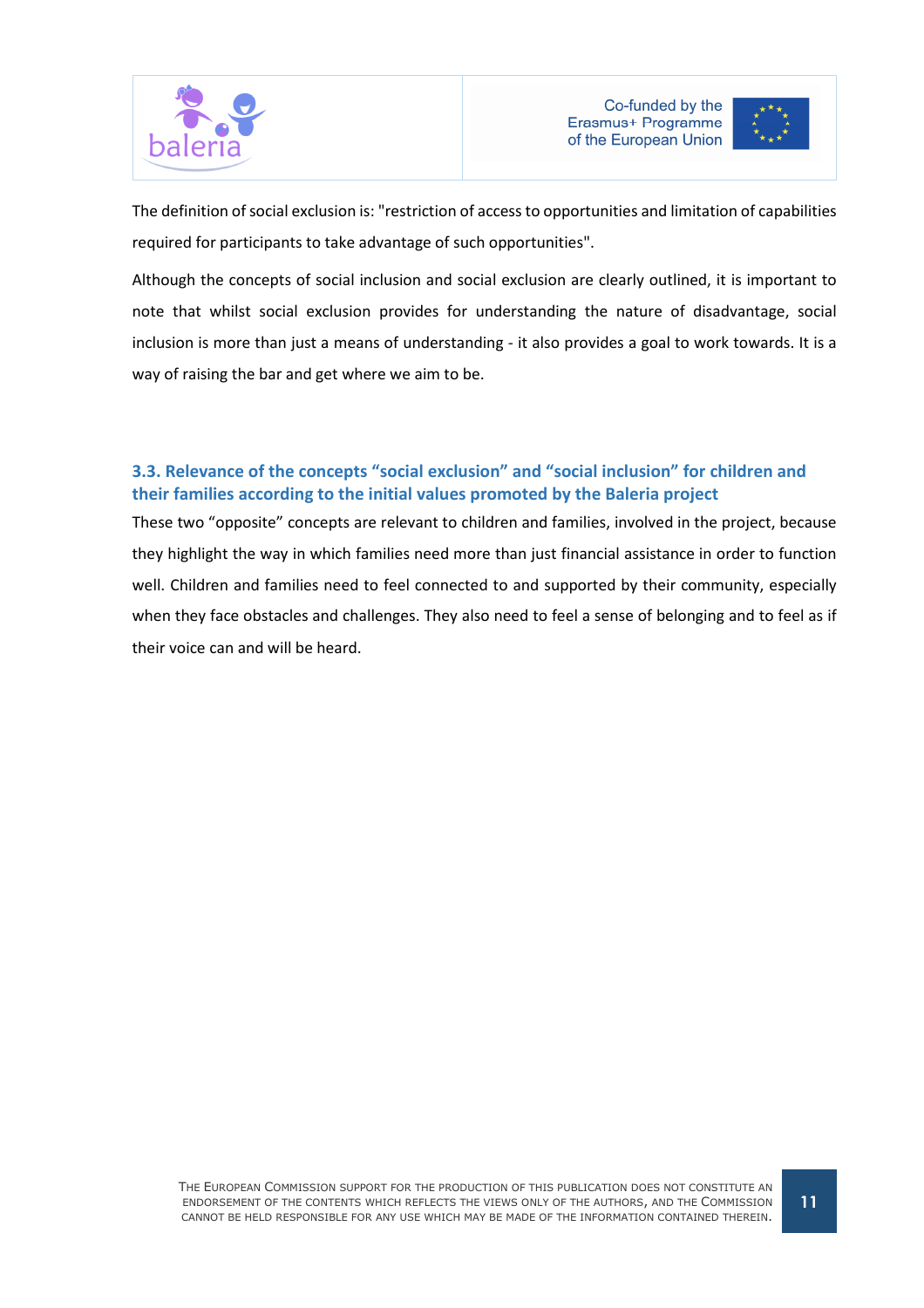



# 4. Solidarity code of conduct

Each organisation and individual who will come in contact with BALERIA solidarity concept, can implement it in their environment through the below offered solution: code of conduct. Code of conduct has a meaning when being proposed, accepted and implemented only if the organisation and the individuals feel and understand the benefits of it. Thus the code of conduct should arise from the needs and aspirations of organisations and individuals, and the below presented code is one of the possibilities of how to support solidarity in your organisation and in your environment.

#### Code of Ethical Conduct Policy

An Organization, working for the empowerment of people in a society, is steered for upholding the highest legal, ethical, and moral standards. This can be achieved by careful observance of all applicable laws and regulations, as well as the highest standards of conduct and personal ethics through:

- Promoting a climate of mutual trust, respect, and teamwork,
- Avoiding personal and conflicts of interest.

## 1. Relationship Policies

#### Specific Responsibilities for the administration:

1. To promote the vision and ideals of the Organization among members, staff, and other associated organizations.

2. To ensure that the Organization has a long term strategy to achieve its vision and encourage

principals in their engagement with Solidarity, education, health, sportive, and cultural projects.

- 3. To maintain official records/documents and ensure compliance with legal regulations.
- 4. To develop proposals for projects that could attract new funding.
- 5. To develop relationships through regular communications and reporting.
- 6. To promote fundraising events and collaborating with Associates partners as needed.

### Specific Tasks: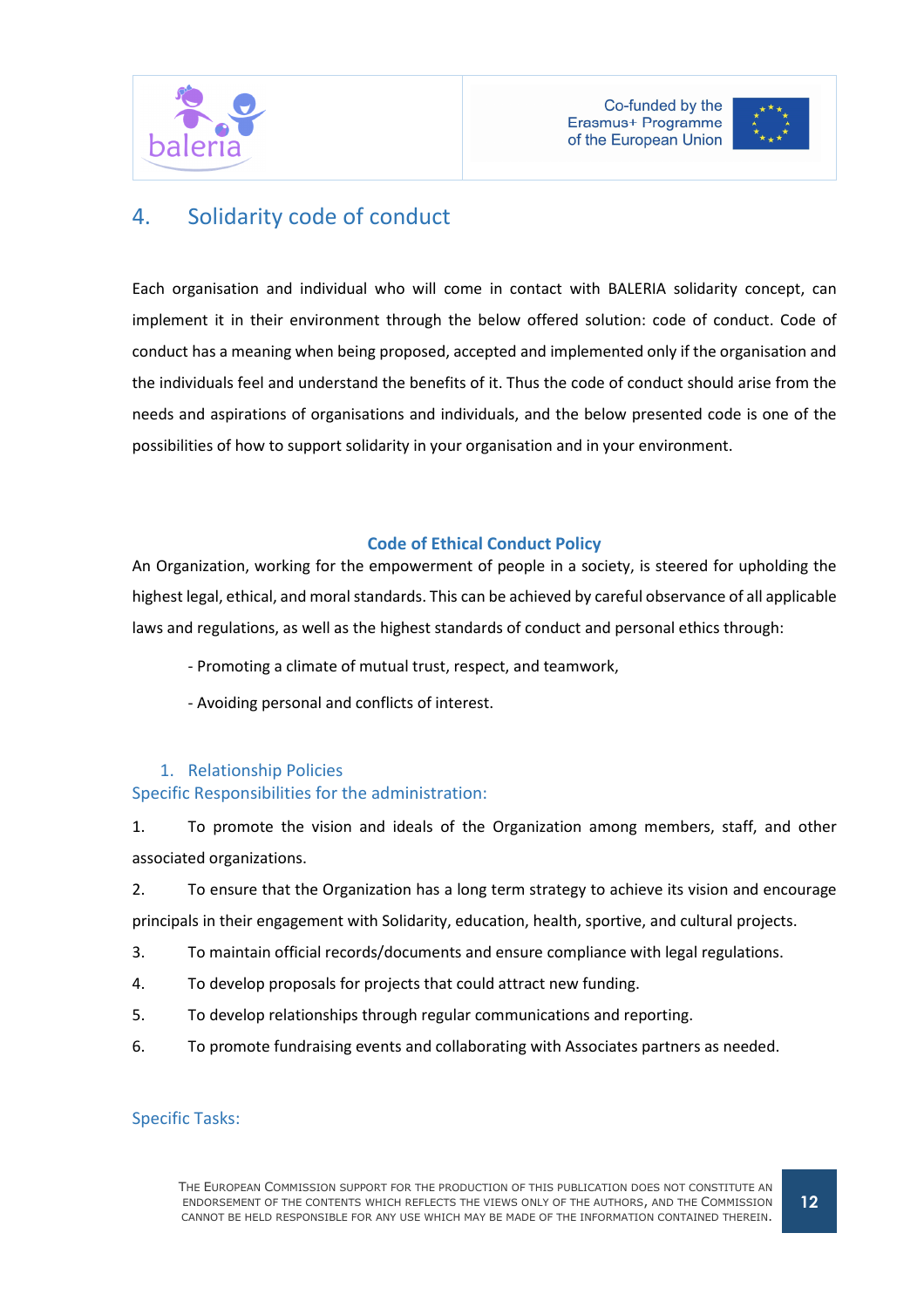



- 1. Promotion of the mission and values of Solidarity
- 2. Setting attainable targets for fundraising each year
- 3. Promoting Solidarity fundraising events and attending such profile events as required.
- 4. Maintaining a responsible overview of the activities.
- 5. Developing proposals for projects that could attract new funding.

6. Maintaining a transparent relationship with donor and reporting back on the expenditure of money.

7. Recording of all expenses, supported by receipts, incurred in carrying out the work of fundraising and send receipts as needed.

#### 2. Communication activities:

Communication activities need to be aligned with the phases of the project's strategic plan. This policy will give attention both to the internal and external of the organization, so that present and potential supporters may be informed and all information needs to be easily accessible for those who promote awareness of the project to the general public and donor agencies, and assure their support through highlighting its benefits to educators, partners, and administrators.

#### 3. Relationship with Civic Authorities

Recognizing the importance of a good working relationship with Civic Authorities, should ensure having all legal recognition that is required, so we can fulfil our objectives. It is important to gather and communicate any positive feedback so that it can be used in publicity and reporting to donors.

#### 4. Relationship with Legal Bodies

We accept partnership with organizations that uphold the same aims, using a similar approach and do not accept funding from organizations whose purpose is contrary to ours, that harm the environment, or work against community empowerment and human development.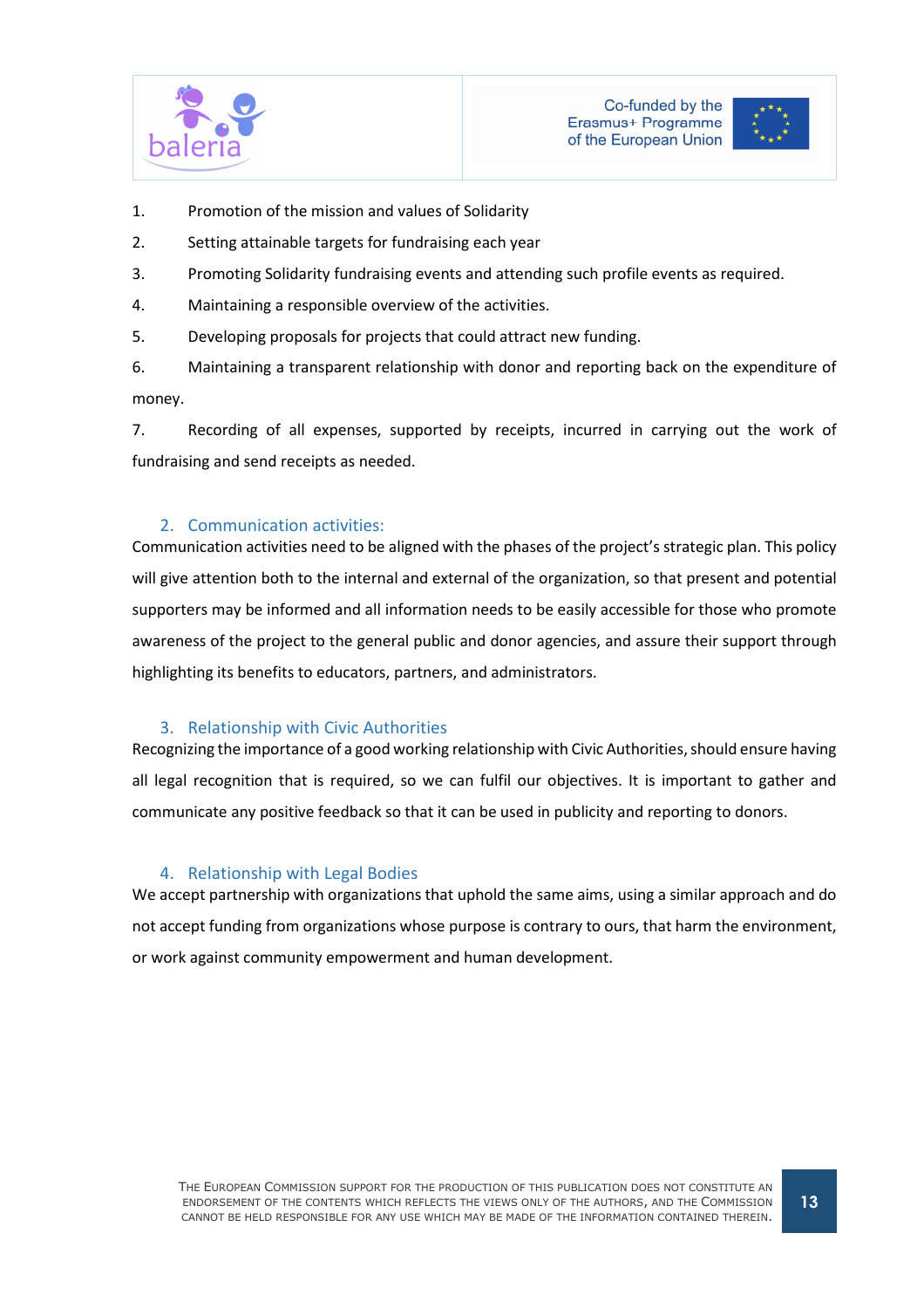



# 5. Solidarity as an opportunity

Every day every person has the opportunity to have a solidarity gesture with another; however, there are some instances or situations in which it is more common to see examples of solidarity:

## 5.1. Non-profit organizations (NGOs)

They are associations with legal personality and that pursue a defined objective, usually related to the search for solutions to social problems that afflict a certain area or population. The main characteristic of these types of organizations is that, in their work, profit is not a goal. On the contrary, they usually operate through donations from third parties and voluntary work. Therefore, they naturally resort to the promotion of solidarity to add their will to their cause and to be able to carry out the projects that are proposed.

### 5.2. Fundraising

This refers to actions focused on fundraising or money to support a non-profit cause.

### 5.3. Humanitarian aid

It is a form of solidarity with populations that have suffered a humanitarian crisis that is governed by the principles of impartiality, neutrality, humanity and operational independence.

### 5.4. Reception of refugees

It refers to the solidarity action of a country, a community or a family, to welcome a person who must flee, for good reasons, from their country of origin. In accordance with international standards, they should enjoy the same rights as any legally resident alien.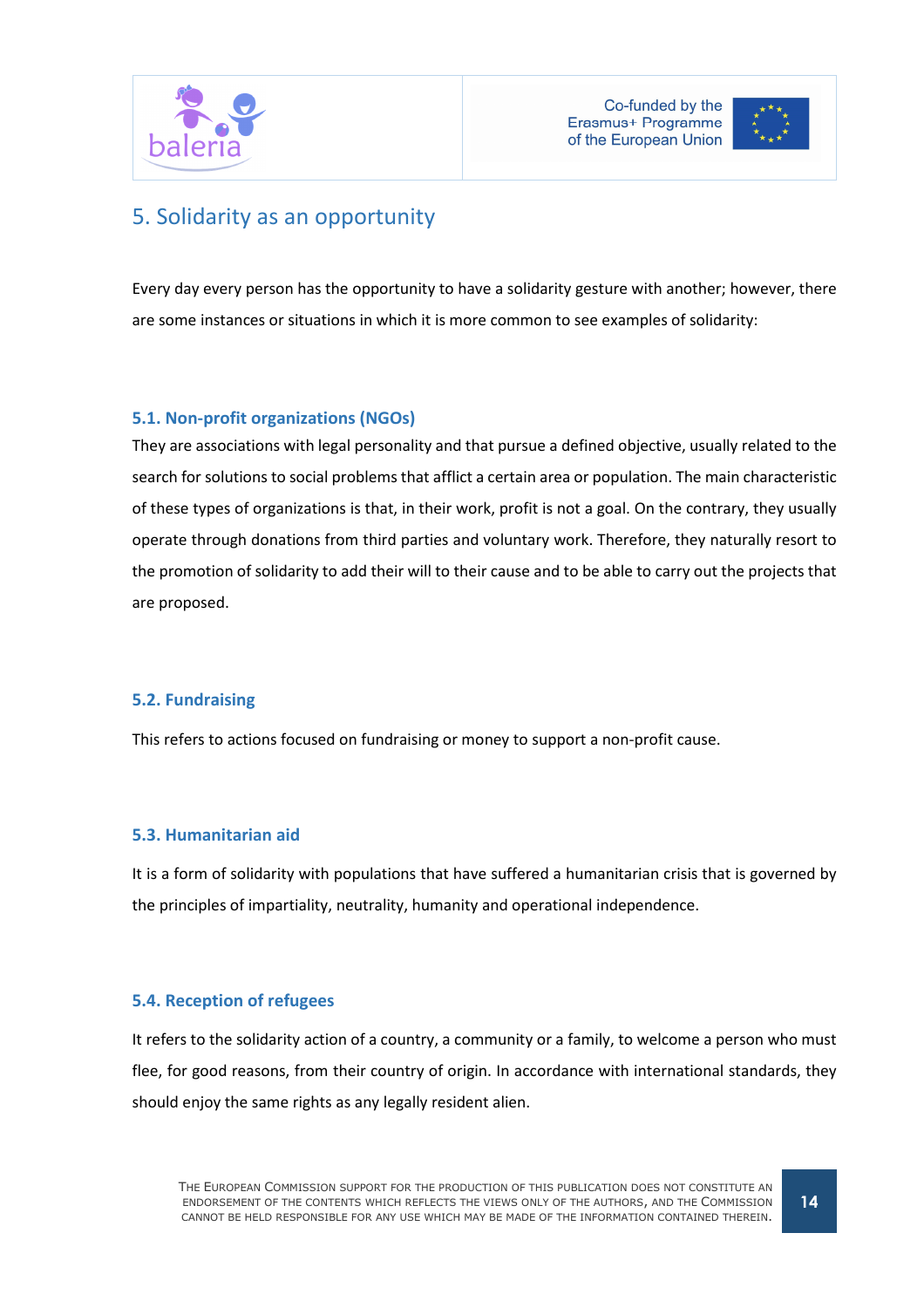



### 5.5. Volunteering

It is a worldwide movement that involves the donation of time and / or talents of the people on a voluntary basis to attend a situation of particular need.

In recent years, it is common for companies to include a volunteer program in which their employees devote part of their time to helping in some social work defined internally or promoted by a third party (NGO, local government, community, etc.).

Simple ways to offer human solidarity, that costs a few, but gives a lot:

- 1. Help an old man cross the street.
- 2. Adopt a stray dog.
- 3. Help persons who crashed on the road.
- 4. Feed a beggar.
- 5. Donate medications, toys or clothing in a hospital or hostel.
- 6. Volunteer in an NGO or community.
- 7. Defend a fellow victim of the bullying .
- 8. Donate money to some social cause.
- 9. Listen to an older adult at home or in a nursing home.
- 10. Help education of a homeless child.
- 12. Collaborate with educational, cultural or other activities for children.
- 13. Help another load a heavy package.
- 14. Comfort a sad friend.
- 15. Share your meal with a partner.
- 16. Pay the bus ticket to one who may need it.

### 5.6. Events of collection of funds or goods

Although it could be considered equivalent to fundraising, it deserves separate chapter because it refers to specific events (dinners, concerts, fairs, exhibitions etc.), that seek to raise money or materials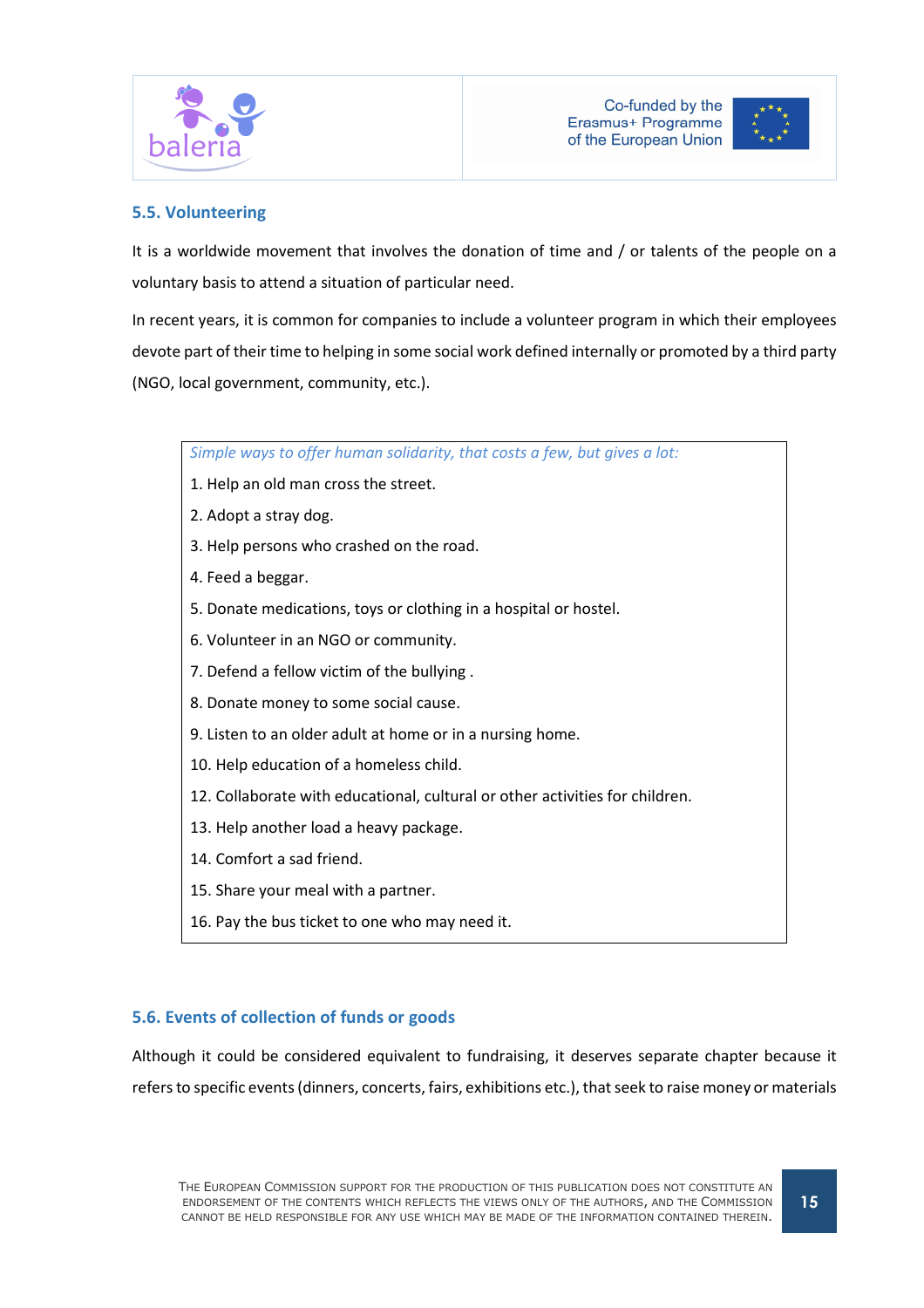



for a specific cause (see also Chapter 7 where such activities were implemented within Baleria project). They also appeal to the solidarity and sensitivity of people with the cause in question.

## 5.7. Crowdfunding

Crowdfunding works as the raising of capital for initiatives of collective interest through the aggregation of multiple sources of funding, usually individuals interested in the initiative and is another financial possibility to fundraise for solidarity cause. The term is often used to specifically describe actions on the Internet to raise money for artists, small and emerging projects, open source initiatives, philanthropy, among others. It's an effective way to fund the start or the feasibility of a project.

## 5.8. Local/National/European Funding

Search and apply for specific funding programs often promoted by local and / or national authorities, which usually aim for solidarity, social inclusion, urban and rural development, research and innovation and humanitarian aid. The EU itself has several different funding programmes that may be able to apply for, depending on the nature of the project.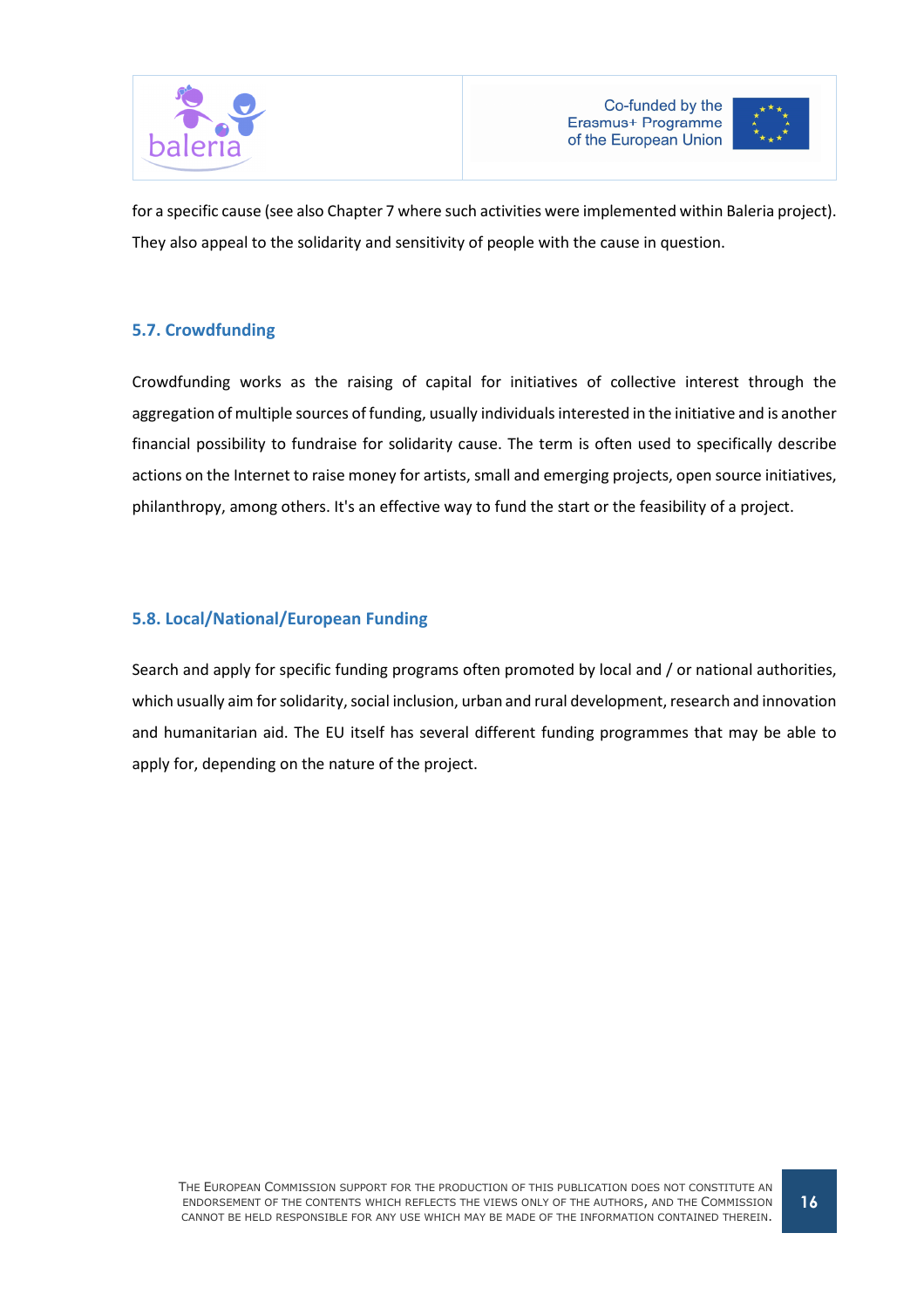



# 6. Group solidarity in practice

Psychology dictionary1 describes Group Solidarity as »The sense of fellowship and community displayed by members of a collective who are united by shared purposes, responsibilities and interests. IN SHORT, GROUP SOLIDARITY MEANS 'UNITED FOR A CAUSE'«.

GROUP SOLIDARITY is the bonding of group members, through involving them in activities of common interest, for the benefit of a group, or community. Solidarity, in support of projects for the children in risk of poverty, illiteracy, or health issues.

A strong example of group solidarity - recycling as a form of solidarity combined with sustainability is further described in the next chapter, beautifully pointed out here: »At the initiative of the teachers, children and parents of an elementary school work together throughout the school year to reach a shared objective, that of aiding less fortunate children: funds are raised through the sale of hand-made goods, with the participation of everyone, and the products are donated to solidarity projects. For many years now, we have contributed, through donations, to our projects to support the communities in need.«2

Other examples of group solidarity:

 $\overline{a}$ 

## 6.1. Staff meetings – within the organization

Giving information to staff members for promoting the objectives, explanation of implementation methods, planned activities and financial aspects of the project. Discussion and exchange of opinions.

<sup>&</sup>lt;sup>1</sup> Psychology Dictionary, N., Pam M.S., May 11, 2013, Link: https://psychologydictionary.org/group-solidarity/

 $2$  Two examples of solidarity: the messages of the donors to ATS pro Terra Sancta, June 2011, Link:

https://www.proterrasancta.org/en/two-examples-of-solidarity-the-messages-of-the-donors-to-ats-pro-terra-sancta/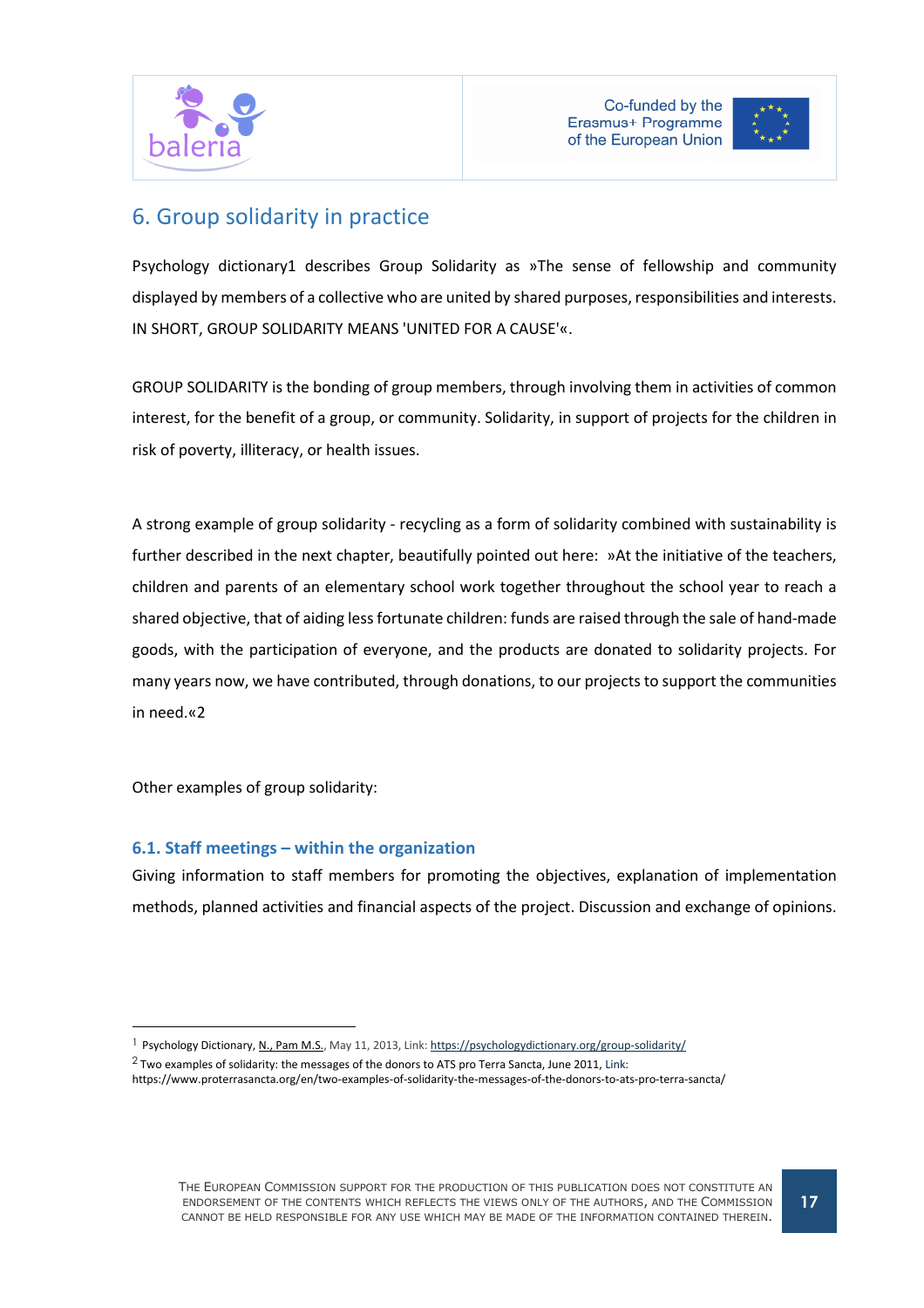



#### 6.2. Informative Seminars with teachers and trainers

Goal: to have attendees acquainted with the idea, objectives and planning of the project as well as the methods suggested to put the ideas into practice. Sharing of opinions and pre-prepared material.

Participants: groups of school teachers, sports trainers, university students and mixed groups of children and parents.

### 6.3. Inclusive solidarity promoting sportive activities (outdoor and indoors)

Goal: Unite children in teamwork, healthy exercise and fair play promotion.

Participants: school children of different ethnic and social background.

Objectives:

- To unite children in teamwork, healthy exercise and fair play promotion.

- To develop sportive skills and discipline.

- To give children the possibility to exercise and enjoy collective games and friendly attitude.

To give teachers, trainers, guest athletes, and the volunteering University students, the possibility to display for the school staff, parents and the general audience the results of their hard non-for profit work with the children..

#### Examples:

Training Courses in Inclusive Solidarity in Sports Activities, mainly through improvements and adaptations in curriculum profiles for technicians, directors, employees and parents that can be implemented successfully and with cross-sectional impact, aiming at raising awareness of a more supportive and inclusive sport for all. The training for parents it's actually a good way to promote the solidarity and the pacification in some sports.

Learning visits to institutions (sport university, museum of sports)

Visiting neighbouring schools, playing games and participations.

Meetings, communication and practicing with famous athletes.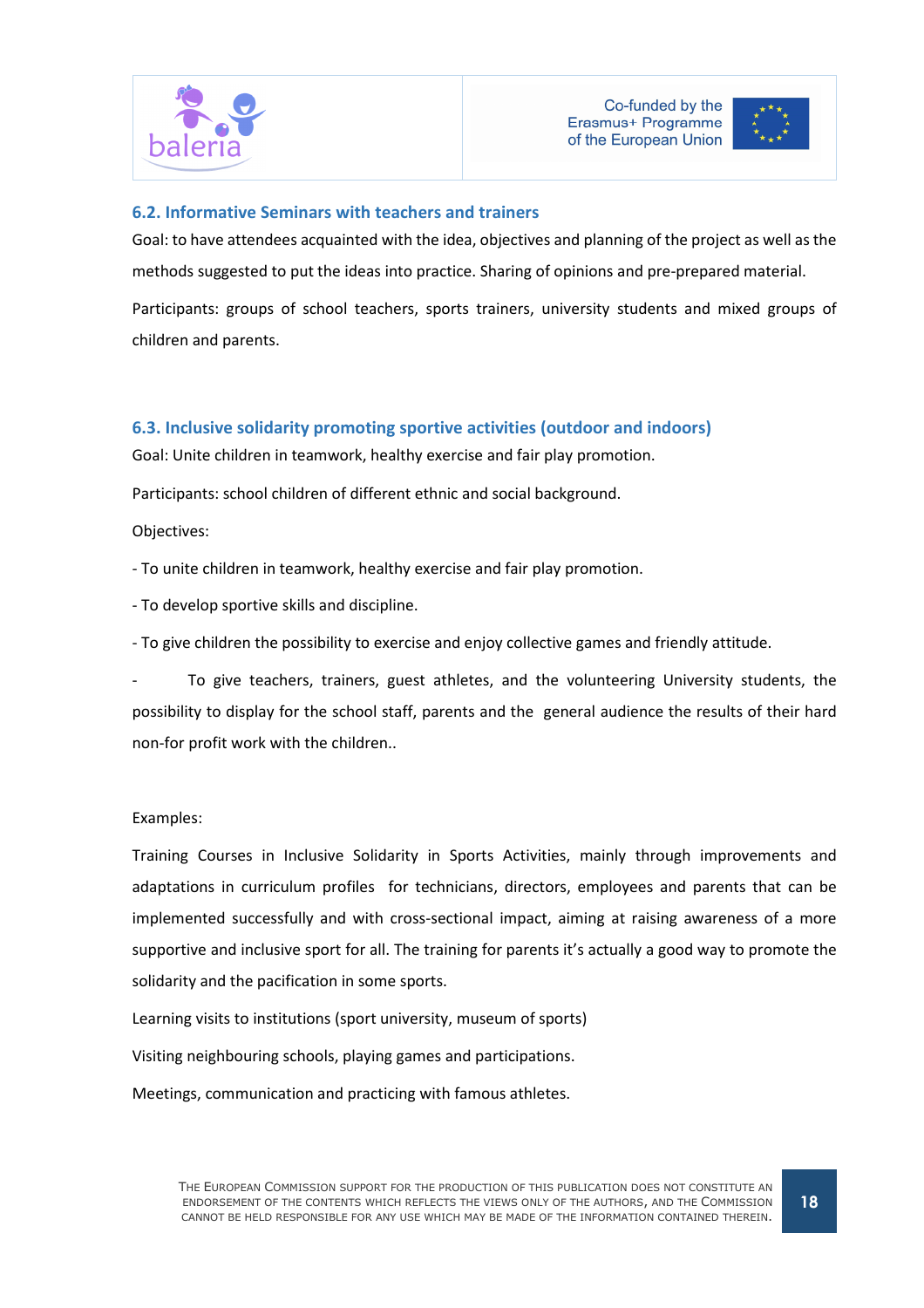



Funds are raised through the sale of hand-made goods, with the participation of everyone, and the products are donated to solidarity projects.

### 6.4. Promoting Solidarity through creative Workshops

Goal: To promote unity between children through involvement in creative and artistic activities.

Participants: groups of schoolchildren, teachers and parents.

#### Examples:

- Collective writing and illustrating a book on the »Friendship« theme. Annex PDF
- Drawing together a big picture illustrating children's view on Solidarity.
- Singing and playing music together.
- Participation in Theatre activities and public celebrations.
- Preparation of treats for parties with parents.
- Making presents (toys) for needy children (Together with parents).
- Exhibitions of artwork.
- Photo albums about group work (with the help of teachers)
- Learning visits to Institutions (University and Museum of Sports)
- Meetings and practicing with famous athletes.
- Visiting neighbouring schools, playing games and participating in competitions.
- Collecting and delivering recyclables.

#### 6.5. Taking part in games promoting Solidarity

There shouldn't be an 'I' in a TEAM. Participants in a group need to trust each other and communicate, in order to build effective solutions to the problems facing their communities.

Working on social change is often hard-driven and energy-consuming, thus fun and games can propel social change. Another purpose of games is to get people thinking together, so that everyone in the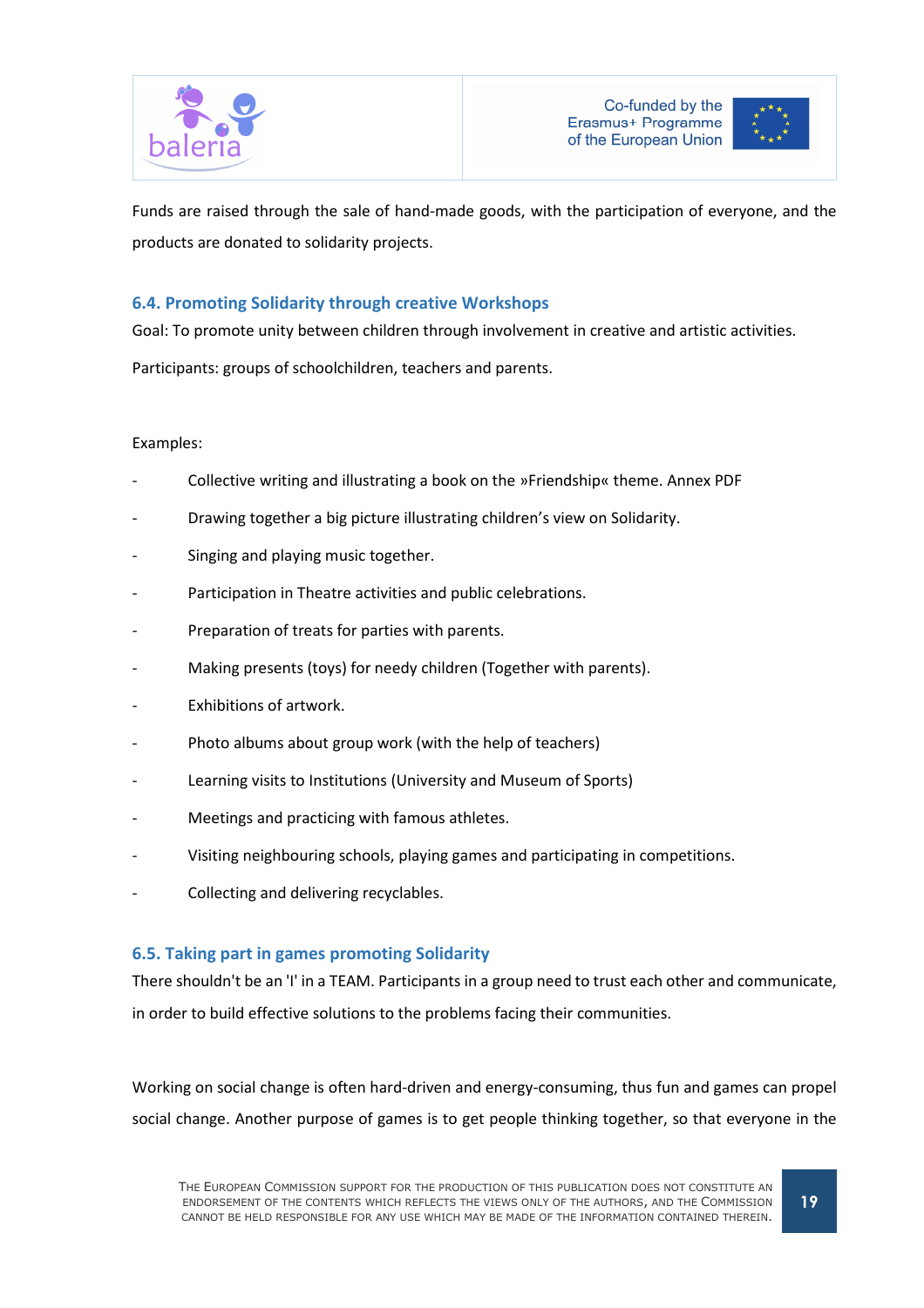



group has an input and shares ideas. Games are a great way to break up the monotony of a long hour's learning, or a hard day's work. They are also a great way to keep small children busy, and big children happy.

The role of the facilitator is very important and must be intentional and good will prompted. A facilitator has to lead the activities, guide the reflection and be enthusiastic. Enthusiasm is contagious! The facilitator sets the tone for the entire group. Thus the main task of the facilitator is to stay positive and have fun with the activity, the session, and the players. The facilitator shall include participants in creating ground rules or guidelines before beginning the games. A very important one is to participate by choice - when the player wants and let him HAVE FUN!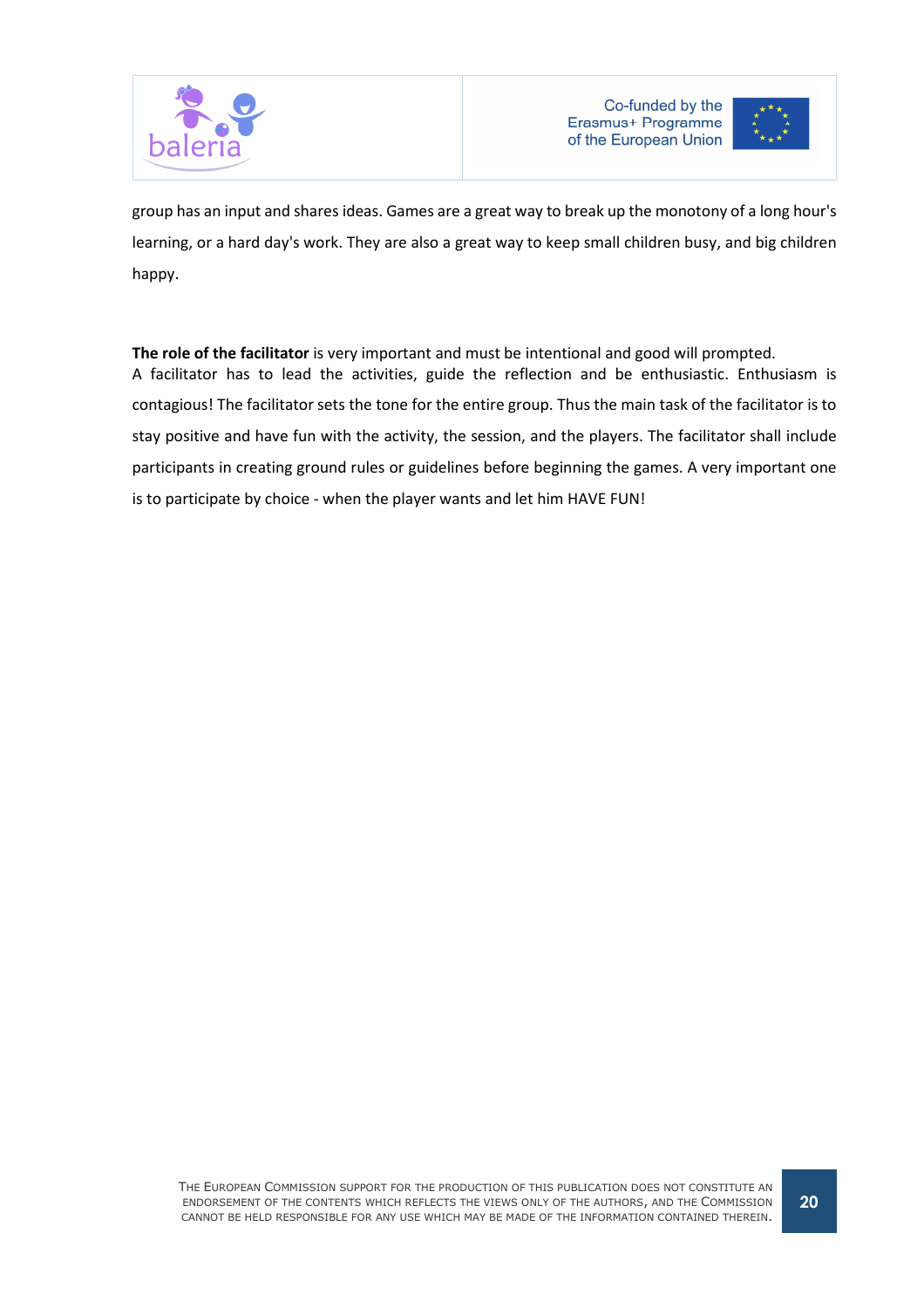



Break down the barriers that may exist between students such as race, sex, background, and social status, build a sense of teamwork and purpose, show that everyone has specific strengths and abilities to offer the group and that no one is better than anyone else. And don`t forget to reflect. Thus the activities will challenge players to work together as a team, think critically, and get active in what's going on. In a society where there is so much competition and separation, games can get people engaged in conversations and interactions.

# TIPS FOR FACILITATORS

Each activity should be altered to meet your group's needs and situation. When you use games for social change work, the role of the facilitator is very important and must be intentional.

A Facilitator's job has three parts: lead the activities, guide the reflection, and be enthusiastic. Enthusiasm is contagious! Share personal experiences. As an adult ally, you have a wealth of knowledge and experience to draw from. Often, the mood of the instructor will set the tone for the entire group. So above all be positive and have fun with the activity, with the session, and with the players.

#### Create Guidelines & Goals

Have participants create ground rules or guidelines before you begin the games. There are three essential guidelines:

• Safety first. Never compromise the safety of yourself or others.

• Participate by choice. If someone wants to sit out, that's cool.

• HAVE FUN!

#### Reflect

One way to highlight the role of games in social change is in the reflection after the activity. An easy way to see the relevance of reflection is to picture games as a circle: you start with an explanation of the activity, framing its purpose and goals to the group. The activity progresses, with the facilitator taking a more hands-on or less guiding approach as needed. Finally, the group reflection helps participants see how they met the goal, and to envision the broader social change implications. Then the group has come full-circle. Be as concrete as you want – during the activities it's important to indulge ourselves in what we're doing, and to have a lot of fun. Finally, we have to come back to reality with the reflection. Reflecting on the activities is vital for bringing the group back to the reason why the games are played.

The following types of questions can be useful in reflecting:

• Open-ended questions – (prevents yes and no answers). "What was the purpose of the game?" "What did you learn about yourself?"

• Feeling questions – requires participants to reflect on how they feel about what they did. "How did it feel when you started to pay?"

• Judgment questions – asks participants to make decisions about things: "What was the best part?" "Was it a good idea?"

• Guiding questions – steering toward the purpose of the activity and keep the discussion focused. "What got you all going in the right direction?"

• Closing questions – helps participants draw conclusions and end the discussion. "What did you learn?" "What would you do differently?"

TIP 5: Make Meaning With Players

The following activities can serve as bridges between social change work, learning, and community building, reinforcing communication, co-learning, and collective decisionmaking.

#### INITIATIVES

These activities challenge players to work together as a team, think critically, and get active in what's going on. In a society where there is so much competition and separation, games can get people engaged in conversations and interactions.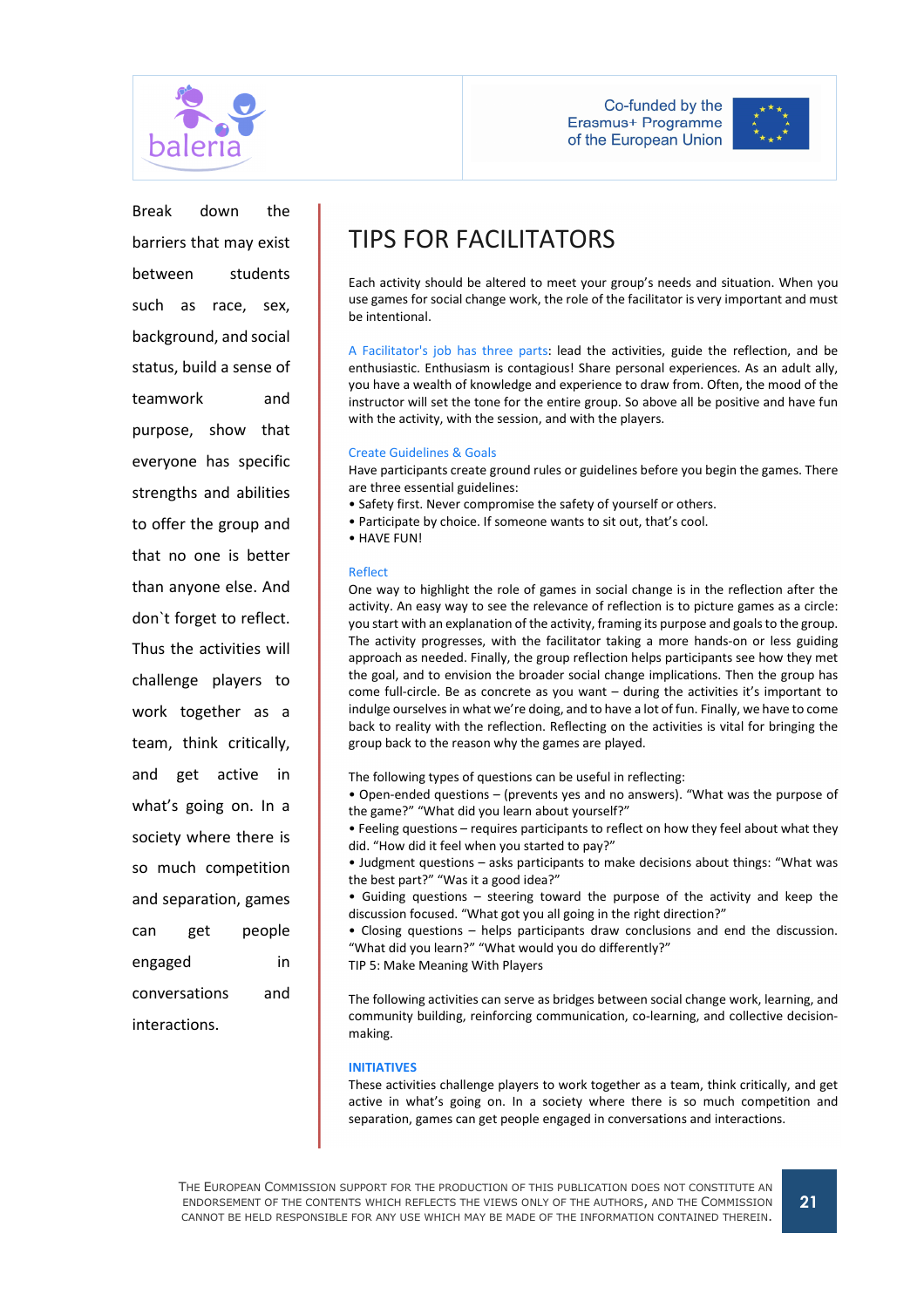



# 7. Types of solidarity support, implemented within the Baleria project

Baleria Solidarity Support encourages, promotes and awards paper recycling and other types of solidarity. Recycling activities are an indispensable way to gather people in cooperative actions, devoted to the ecosystem and community welfare. It is one of the easiest and effective ways to help the environment.

#### Why is recycling important?<sup>3</sup>

Recycling reduces the amount of waste going into a landfill, helping to prolong its useful life.

Recycling saves energy. It takes 20 times more energy to make aluminum from ore, than using recycled aluminum.

- Recycling creates jobs.
- Recycling saves natural resources.

Products made from recycled material slow the depletion of resources such as metal ores, oil, and natural gas.

Having learned more, make a try at educating family members, neighbours and people in the community about the do's and don'ts of recycling, which will scale up our individual efforts for maximum impact. Anything you can do to spread the word and motivate others brings us one step closer to a less wasteful way of life and a more sustainable planet for future generations.

For more on the issue, open the Annex file »Recycling details«.

#### How can YOU act to benefit others

 $\overline{a}$ 

Recycling activities are an indispensable way to gather people in cooperative actions, devoted to the ecosystem and community welfare. It is one of the easiest and effective ways to help the environment.

### Suggestions for various recycling activities on practical cases from Baleria countries:

<sup>3</sup> Catch the Cycle, A Guide to Recycling in Georgia Schools, Link:

https://static1.squarespace.com/static/50be40d2e4b01225ee7316f6/t/51e80850e4b0fa8b033ce363/1374160976024/Catch\_the\_Cycle.pd f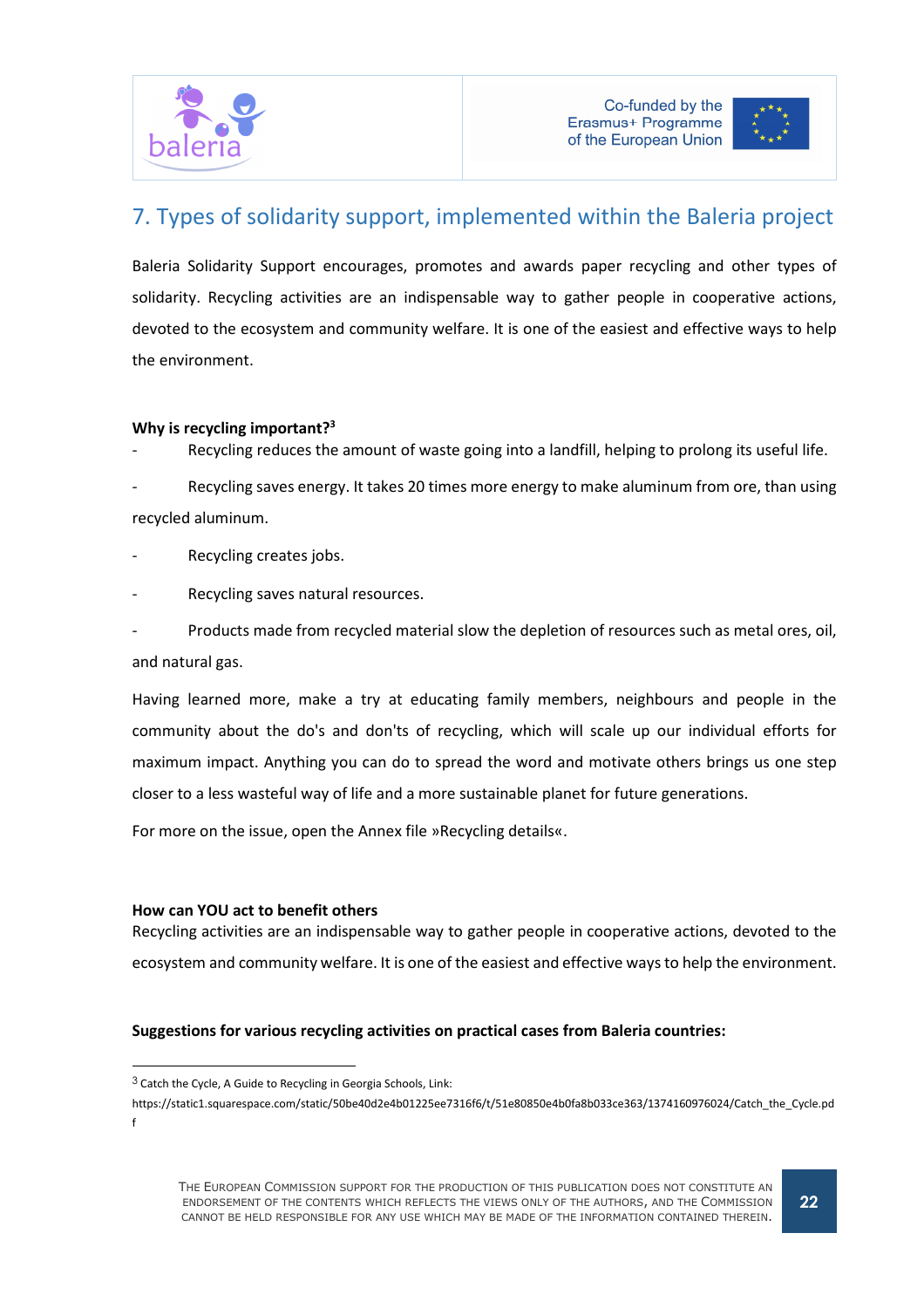



## 7.1. Paper recycling

In Slovenia all elementary schools and kindergartens were invited to participate in the Baleria Solidarity Support action by organizing a paper collection campaign in their institution. At the same time, all the participants in Baleria Campus Days were incouraged to bring old paper to the event, where collection stations were set up.

We partnered with public utility service, to ensure the pickup and weigh-in of the collected waste paper and the amount of funds raised by recycling the wasted paper.

The funds collected were distributed (and will be in the next year), among young promising students and athletes from deprived communities. The potential students were suggested by participating schools and institutions and are entitled to receiving a monthly bursary (the amount depends on the funds raised and therefore varies each year).

The standard for selecting the students, eligible for bursaries, included the amount of effort they contributed for the achievement of educational success and the social status of the potential candidate (including a certificate of an average income on family member, which is issued by local social workers from schools and other authorities).

## 7.2. Old toys recycling

In Greece two primary schools were addressed with children aged from 10 to 12 years old. Besides working on the values in the BALERIA project, Baleria team introduced the high societal value of showing their solidarity to another group of people. Throughout the whole timeline of the Greek Baleria Campus the students were asked to collect second handed children's toys and books in good condition. The solidarity action undertaken within the BALERIA campus was addressed towards The Smile of the Child which is a voluntary, non-profit child welfare organization based in Athens, Greece.

At the beginning of the Campus two big fabric wordrobes were assembled during brake time. Immediately the scene captured the attention of the students. All of them wanted to be informed regarding the purpose of the construction. At the end of the day it was announced that the wordrobe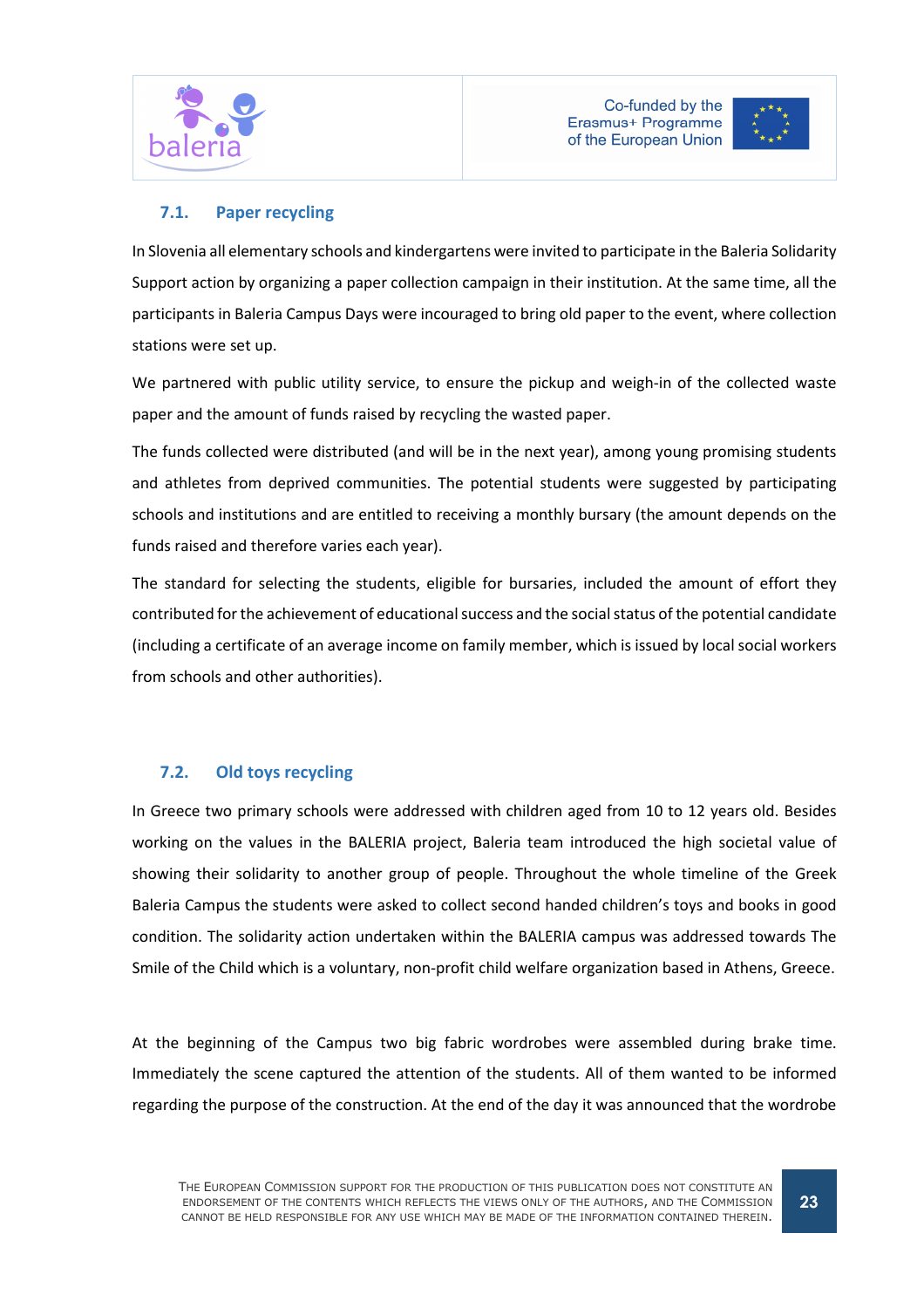



was a place were solidarity material would be collected. At the same time both schools were competing each other for the prize of the most solidarity showing school. All students who didn't have the chance to contribute to the solidarity action within the schools had a second chance to show their solidarity at the BALERIA "game day" and at BALERIA "family day" were a collection point kiosk was settled.

## 7.3. Used toys and outgrown clothes and shoes recycling

In Bulgaria jackets, boots, snickers and sandals were taken special care of, in order to avoid the feeling of "rich give to poor out of pity". Toys and all other used collectibles were gathered in school class rooms, carefully sorted according to their material and after thorough hand washing, or machine cleaning have been packed in transparent bags, tied with beautiful ribbons, and given hand to hand when visiting kindergartens and schools with ethnically mixed classes, mainly in more disadvantaged, low income communities.

A creative workshop was created where school children and parents learned about recycling. Children collected and delivered recyclables with the help of parents. They made presents (toys) together with their parents for children in need. They prepared treats to have a party with parents and carved the food (vegetables, fruits) to look delicious.

# 7.4. Plastic bottle recycling activity - raising awareness while providing the alternative

In Italy the recycling activity was developed during the 10 days of the Vittoria d'Estate Sports Summer Festival within which the Italian Baleria Campus was held.

The Solidarity activity consisted in the Recycling campaign 'La raccolta è differenziata, la solidarietà no!' / 'Waste collection is differentiated; solidarity is not something you differentiate on!', which aimed to raise awareness on reducing plastic waste as a way of demonstrating solidarity principles (i.e. solidarity with the environment and with endangered natural habitats as well as communities across the world).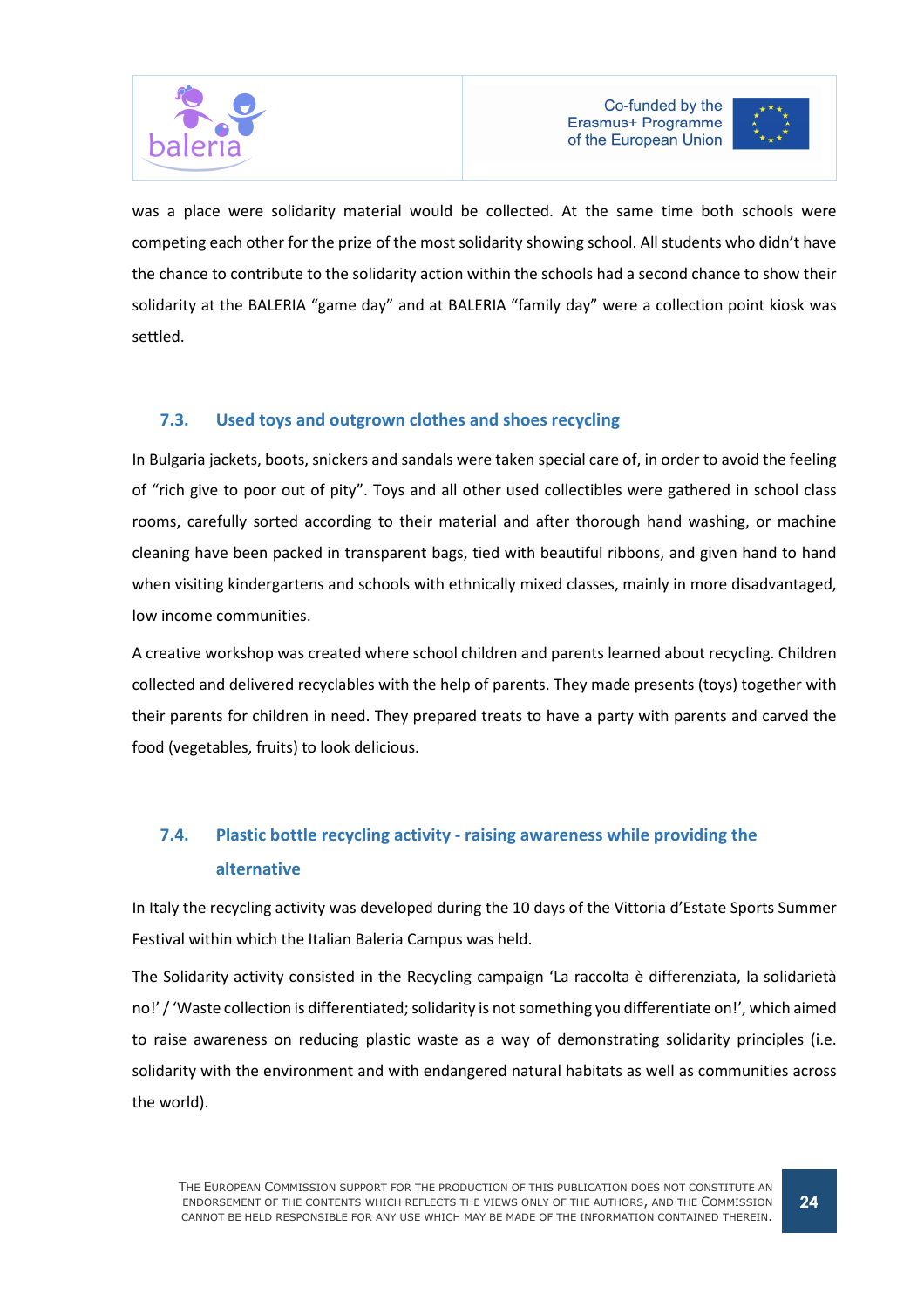



The campaign consisted in the establishing of an Info and Collection Point (i.e. 'L'angolo del riciclo'/'Recycling corner'), in which participants to the events were invited to bring at least 4 plastic bottles, in exchange for which they were awarded with aluminium Reusable water bottles (i.e. bottles were personalised with the Baleria visual identity).

Upon collection and exchange, Baleria project staff interacted with participants so to raise awareness on the importance of reducing plastic waste, as well as to promote Baleria project and its values.

The activity represents an example of incentivising young and adult citizens to adopt environmentallyfriendly behaviours, sharing both information and concrete examples of possible alternatives to harmful behaviours (i.e. the re-usable aluminium bottle can be immediately put to work and substitute the plastic bottles, not only on the sports field, but also in daily life).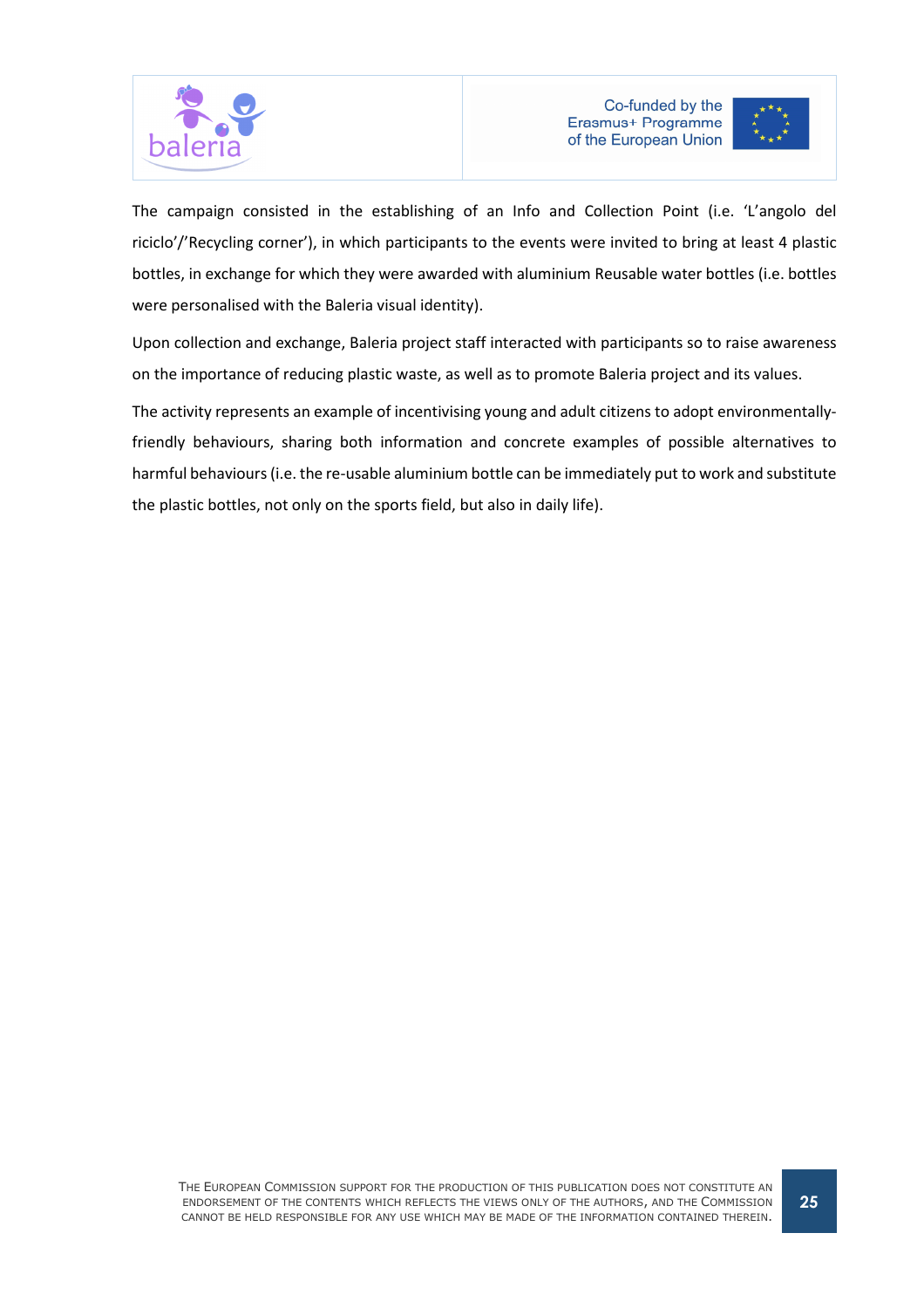



# 8. Good solidarity support practices in 6 EU countries

## 8.1. A special Info and Collection Point i.e. 'L'angolo del riciclo'/'Recycling corner' (Italy)

Recycling corner was established, in which participants to the events were invited to bring at least 4 plastic bottles, in exchange for which they were awarded with aluminium Reusable water bottles (i.e. bottles were personalised with the Baleria visual identity). Upon collection/exchange, Baleria project staff interacted with participants, raising awareness on the importance of reducing plastic waste, thus promoting the Baleria project and its values.

 The activity is an example of incentivising young and adult citizens to adopt environmentally-friendly behaviours, sharing both information and concrete examples of possible alternatives to harmful behaviours (i.e. the re-usable aluminium bottle can be immediately put to work and substitute the plastic bottles, not only on the sports field, but also in daily life).

## 8.2 Alles rollt: charity sport event (Germany)

The Sage Foundation supports a variety of projects dedicated to inclusion through the charity sport event "ALLES ROLLT". The fundraising of the event is distributed over the following projects: Hilfswerk Niederösterreich (inclusion project), Gabriel Stiftung (Handicapped Sports Equipment), Team ROLIT (Inklusive Transalp des ÖAV). The event is part of the Sage Foundation's \$ 2 Million Challenge worldwide, which raises money for non-profit organizations around the world and is open to all people with and without handicap older than 16 years.

Participants complete a circuit with anything that can roll. These can be bicycles, scooters, wheelchairs, inline-skates, skateboards or longboards, e-bikes and much more. The Sage Foundation into a donation converts the registration fee and each round. With the total sum collected by all participants at the end of the event, "ALLES ROLLT" supports different projects that are dedicated to inclusion.

The main project results are: bringing people with and without handicap together to take part in the charity event; integration of people with handicap at which every participant chooses the own vehicle and the own speed for the circuits.

Read more: https://www.sage.com/de-de/unternehmen/sage-foundation/alles-rollt/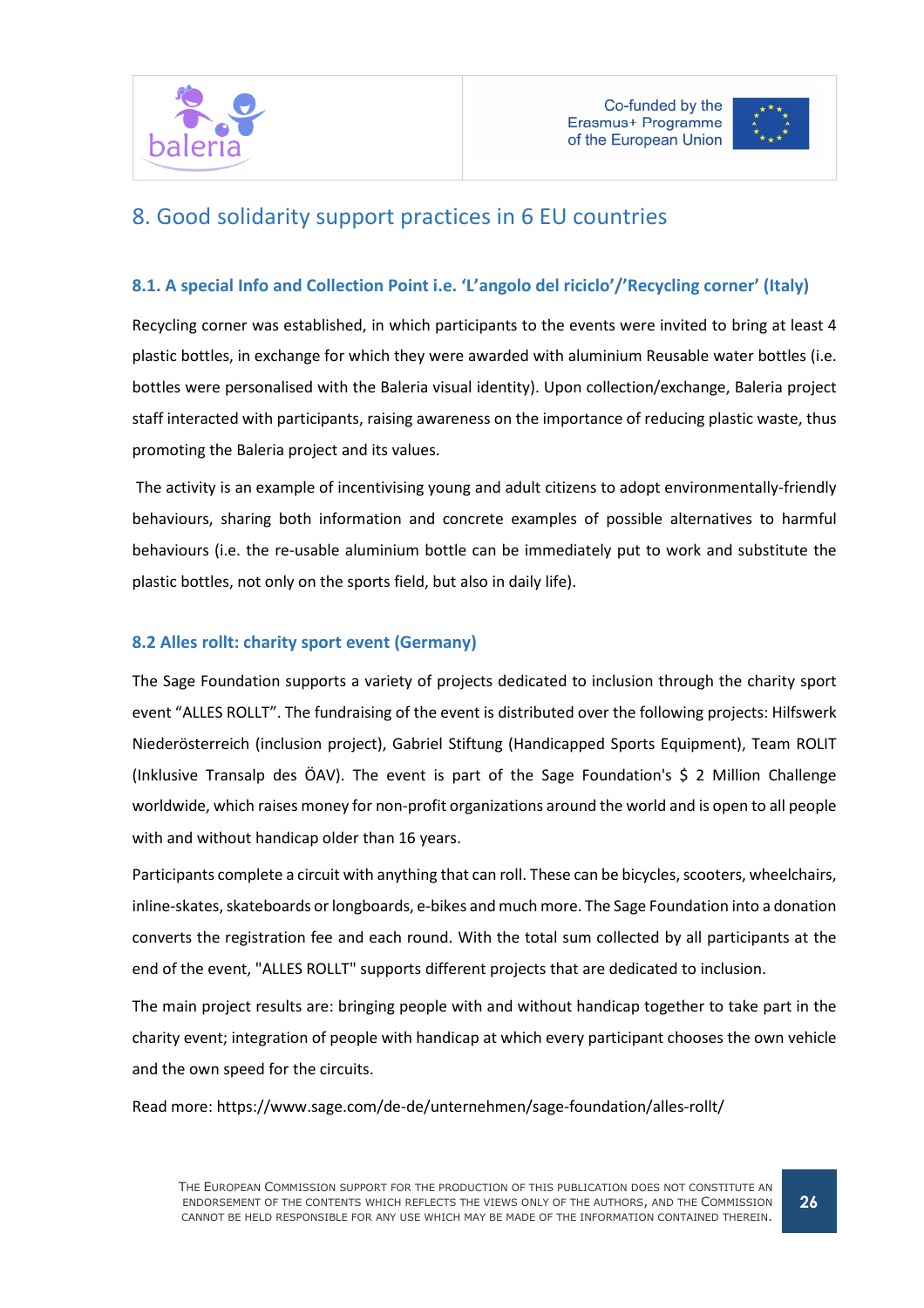



### 8.3. Campaign: A place for you (Bulgaria)

In 2011, Association FOR YOU started a series of creative activities, which included groups of young people from a disadvantaged background and a few local volunteers. Since then, the art-social workshops are taking place weekly, and over the years the numbers of participants and ideas increase in number. In 2017, this activity received its own space. Today, PLACE FOR YOU welcomes various activities. Besides the creative workshops, the place also hosts meetings, events, training, international evenings, social initiatives, and more.

Read more: http://foryoubg.org/en/welcome/

#### 8.4. Campaign equal start (Bulgaria)

A Project for Enhancing the Learning Habits and Cognitive Skills of Children from Ethnic Minorities (Nationwide) is being run by the Centre for Multyethnical Dialogue and tolerance AMALIPE. During the school 2018-2019 Center Amalipe, supported the completion of their secondary education (purchased cards for bus transport and textbooks) for 113 young people from all over the country. This is a long term programme, launched in 2011 by the Foundation Trust for social alternative. The students are from poor families, living in villages and small towns, studying in secondary and vocational schools in big cities. To prevent youth and adolescent girls from early school leaving, Centre "Amalipe" is involving them in volunteering activities.

Read more: http://www.amalipe.com/

### 8.5. Campaign »Old appliances for children's laughter" (Slovenia)

In 2018, old appliances were collected for a good purpose - for the Red Nose Society. The Red Noses are professional artists, specially trained to work in a hospital. Their task is to bring vital energy and courage to the hospital every day, through various artistic skills, such as music, singing, charm and improvisation, and thereby positively influence the hospital atmosphere and, consequently, make a child's stay in the hospital a little less difficult.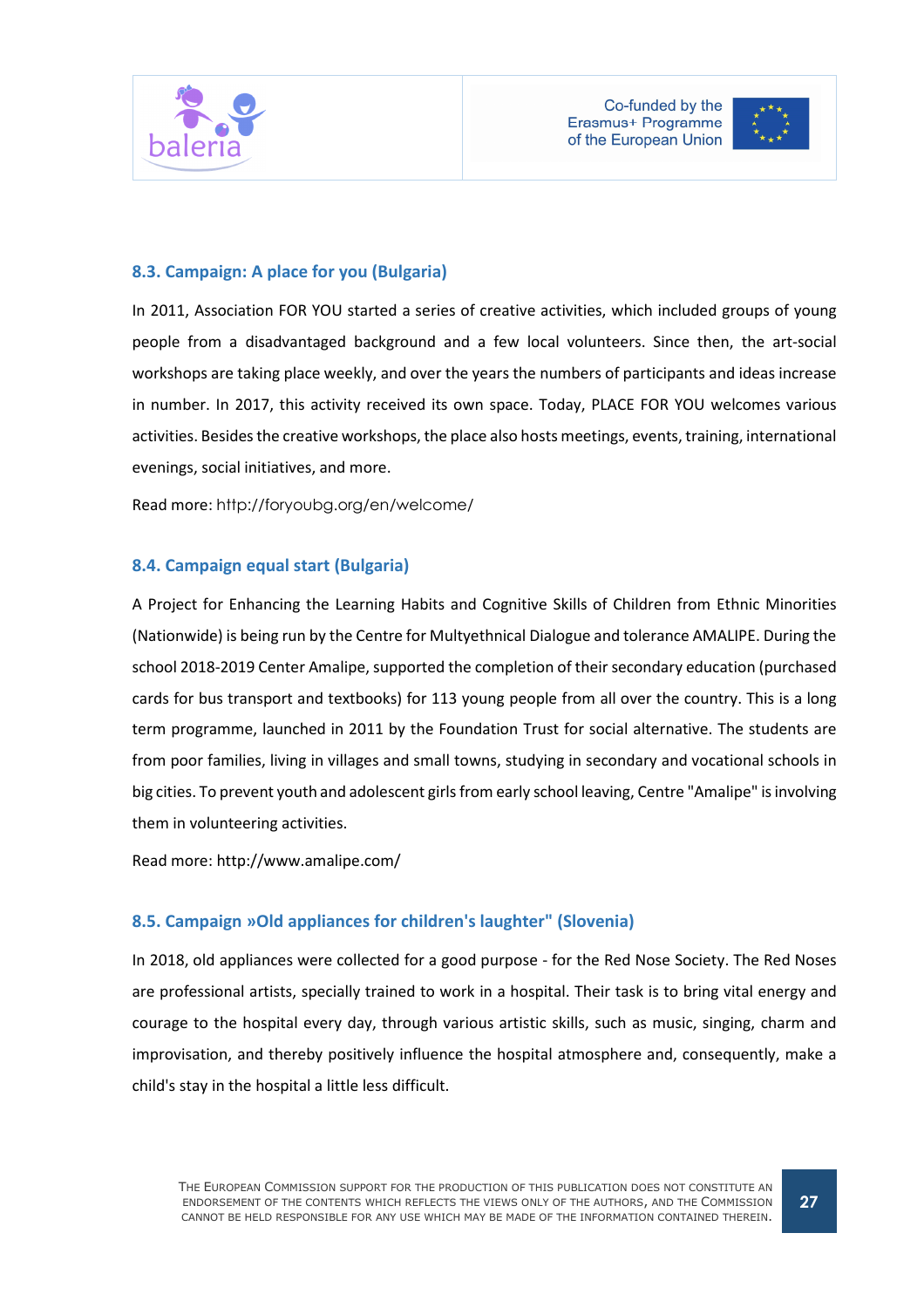



In the campaign, small appliances, which are no longer working, have been collected (from batteries and lamps,) in special green corners, in 64 locations all over Slovenia. This way, in 2018 people gathered 769.215,3 kg of old appliances. The organizers of this project, Zeos d.o.o, a Slovenian Company, that is primarily active in the field of waste electrical and electronic equipment, committed to allocating 0,01€ for each kilogram of delivered e-waste and waste batteries. That means that 7.692 EUR was transferred for the future the activity of the Red Nose Society in Slovenia.

Read more: https://www.rdecinoski.org/vsebine/kdo-smo/

## 8.6. Campaign: The hidden talents of Bulgaria (Bulgaria)

Among other national campaigns, the TEDY BEAR Foundation supports personal development, education and realization of children in need. The foundation develops a year-round mentoring program. After numerous visits to social services across the country, the team had met many talented children and young people who do not have the chance to develop their potential and build a better future for themselves., due to lack of support and resources.

 "The Hidden Talents of Bulgaria" provides full access to: individual work with a trained mentor; participation in seminars, workshops, contests, competitions, trainings, etc . providing; the necessary materials; psychological support; motivational meetings with famous and successful individuals; preparation for University; applying for an internship or a job.

Read more: https://plushenomeche.org/bg/

## 8.7. Christmas gift campaign (Bulgaria)

Association "Operation Teddy Bear" manages the largest Christmas campaign in Bulgaria for making unprivileged children and youth's dreams come true. Eleven years ago, it was started as a civic volunteer initiative, giving presents to 40 children from a single foster home. Today it is a public-benefit association that not only brings Christmas back to thousands of beneficiaries.

The 2018 Christmas campaign has ended with 9 612 beneficiaries visited and more than 18 000 Christmas presents distributed. The platform for donating will be open again in November 2019.

Read more: https://plushenomeche.org/bg/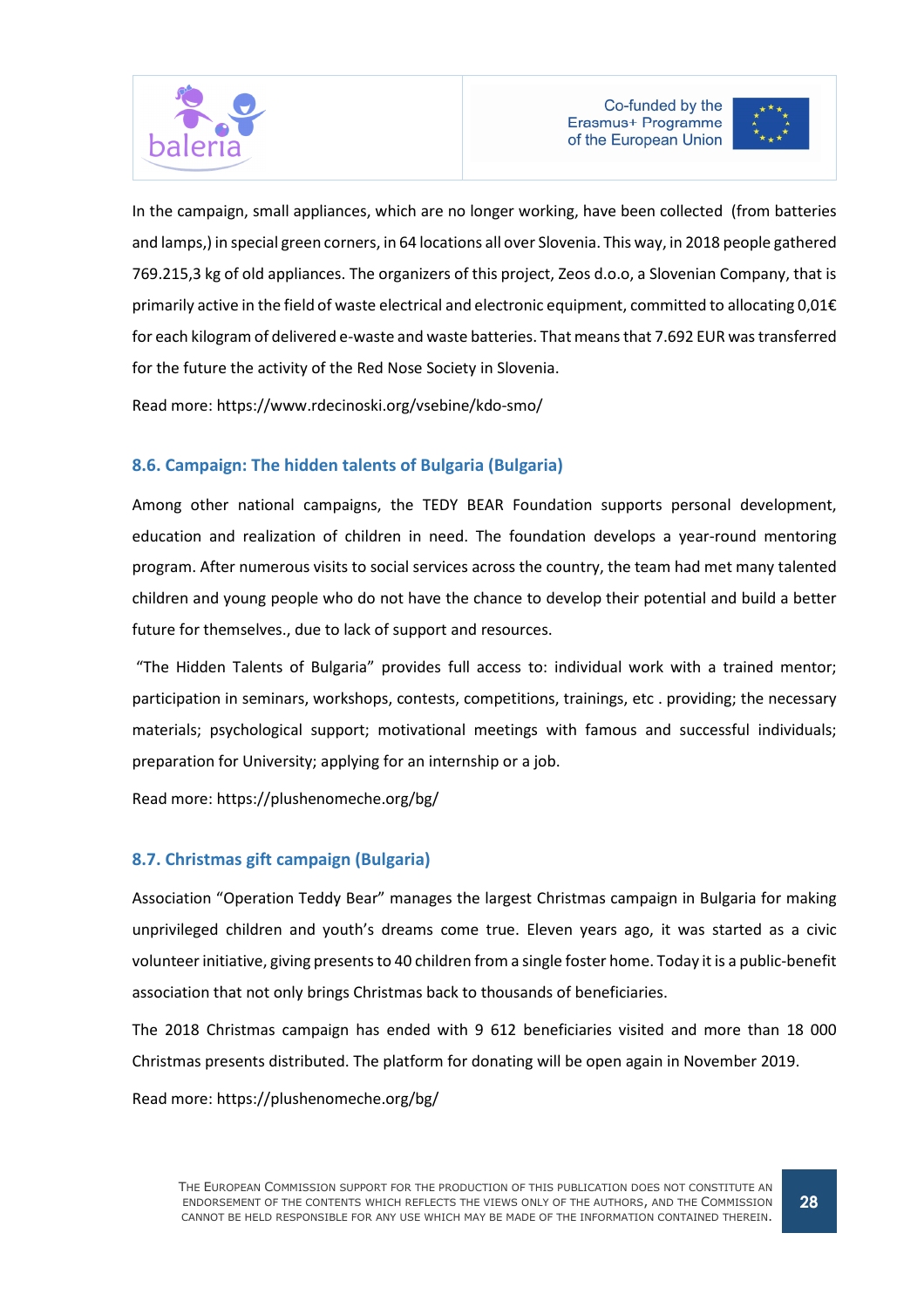



### 8.8. Cooperation with School of training dogs for blind people (Portugal)

School of training dogs for blind people is a private social solidarity Institution, which aims to promote, in cooperation with public and private entities, the support and social, cultural and professional integration of the visually impaired and its scope of action is national. Created in 2000, it emerged as a consequence of a Community Project (HORIZON) and its main social response is Guide Dog Education for the Blind. It has been Baleria supporter and cooperated in Baleria Campus.

Read more: www.caesguia.org

#### 8.9. Donate books to children in refugee centres (Bulgaria)

Donate books is a nationwide campaign, organized by Association I Read. It is the biggest sponsor and promoter of books in Bulgaria. (paper, audio and online). Together with other cultural NGO it organizes promotional public events: Book Festivals, book Fairs, and other socially engaged Campaigns.

 "I read" produces, distributes and donates children's books in several different languages. Their mobile apps, offer an unlimited access to audio books, helping visually impaired people to read.

#### 8.10. Examples of randomised kindness (Slovenia)

Random kindness is a project that association Humanitarcek decided to bring to Slovenia. The idea is to encourage people to make a bit brighter days to those around them with their small actions of kindness.

Why not give a valid parking fee card to someone else, if we do not need it anymore? Why not pay coffee to a mother with two children, at the end of a long line in a caffee? Or to give someone your umbrella on a rainy day, if you know that only a step or two separates you from your car? There is no limit. The only obstacle is your enthusiasm and the willingness to help.

In Maribor, they decided to set up a special point of "kindness", so in the Gallery of the Creative, you can get gratis cards of this project in exchange for a smile or good idea. You do not actually need cards. You can optionally attach them while doing the kind deed so you might launch a butterfly effect and someone else will continue what you started.

### Some ideas for randomised kindness: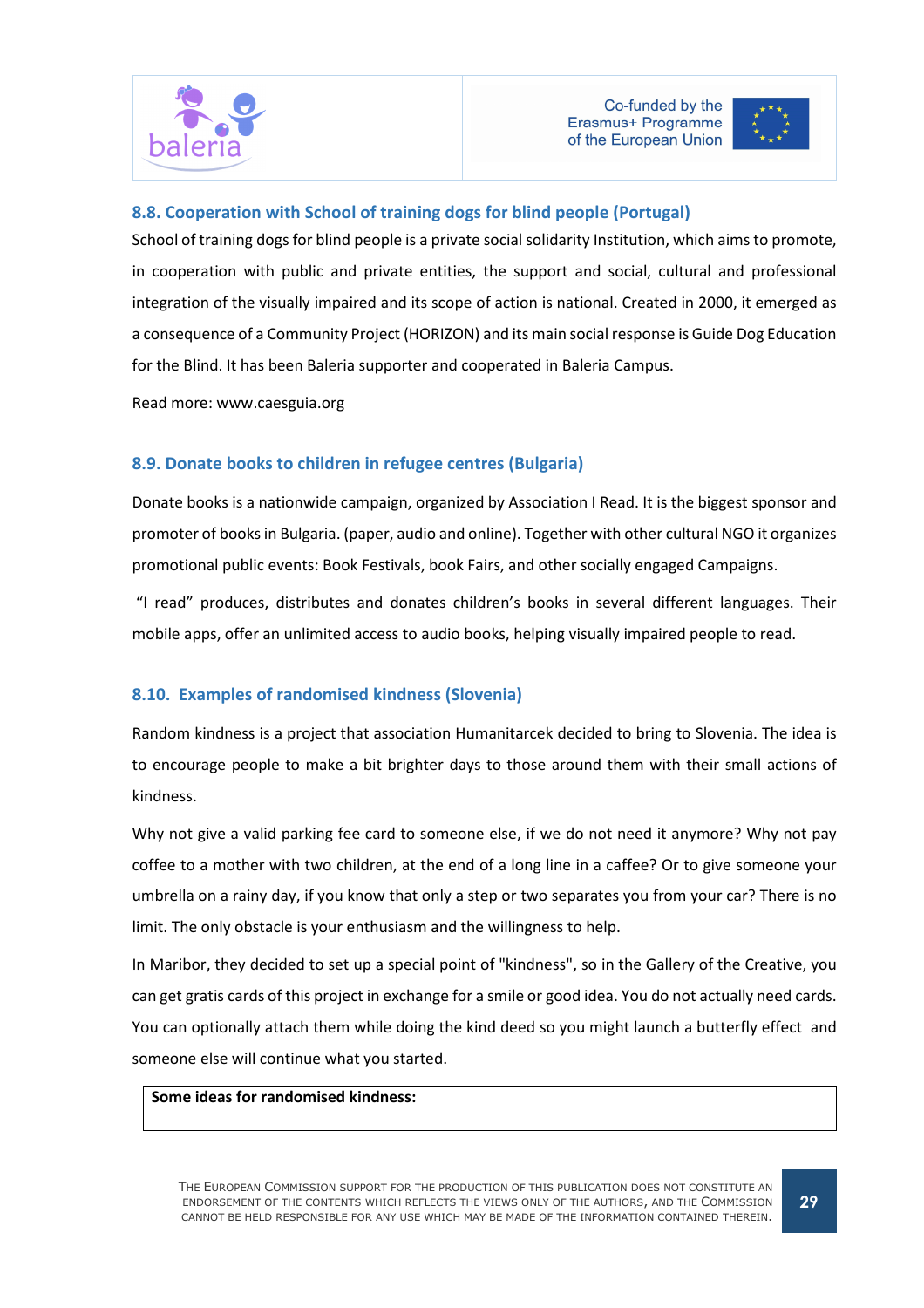



- Leave the mailman a chocolate on the mailbox
- Leave a flower behind your co-workers wipers on a car... or put it on a her table
- Surprise your co-worker with coffee
- Pay for a coffee at the coffee machine ... and leave a note for the next comer.
- Write some nice thoughts and stick them on the car's glass
- When snowing, clean the car for a random stranger
- Set a basket of pastry at your neighbour's door; invite a homeless person to lunch
- Hand gloves to a street musician in winter and give him a drink in summer
- Apologize
- Give a hug

Read more: From their website / http://www.humanitarcek.org/NAKLJUCNA-PRIJAZNOST /

#### 8.11. Hop to the castle (Slovenia)

Hop to the Castle is a charity event to help children who are treated at the Pediatric Clinic in Ljubljana. It's a run to the Ljubljana Castle, with varionus routs – for various types of runners. All the money that is collected with startups and charitable contributions, will be donated to one of the Departments of the Pediatric Clinic in Ljubljana, to purchase a device they need. With the event, healthy and active way of life is also promoted and connects people who want to give back to the community from which they originate.

Conceptual design and organizers of this events are two doctors from the Pediatric Clinic in Ljubljana. And the project is under the auspices UKC Ljubljana and the Pediatric Clinic in Ljubljana.

Read more: https://hopnagrad.si/

#### 8.12. KORFBALL the sport modality with equality (Portugal)

Promoting sports that incorporate strong values in sport is one of our current goals and projects. One of the modalities is Korfebol. In this modality we seek to promote gender equality. The teams are necessarily mixed. A sport with growth and worldwide visibility. In Portugal we cooperate with CASPAE association, promoting activities and training athletes and coaches.

Read more: https://caspae.pt/ADCASPAE/corfebol/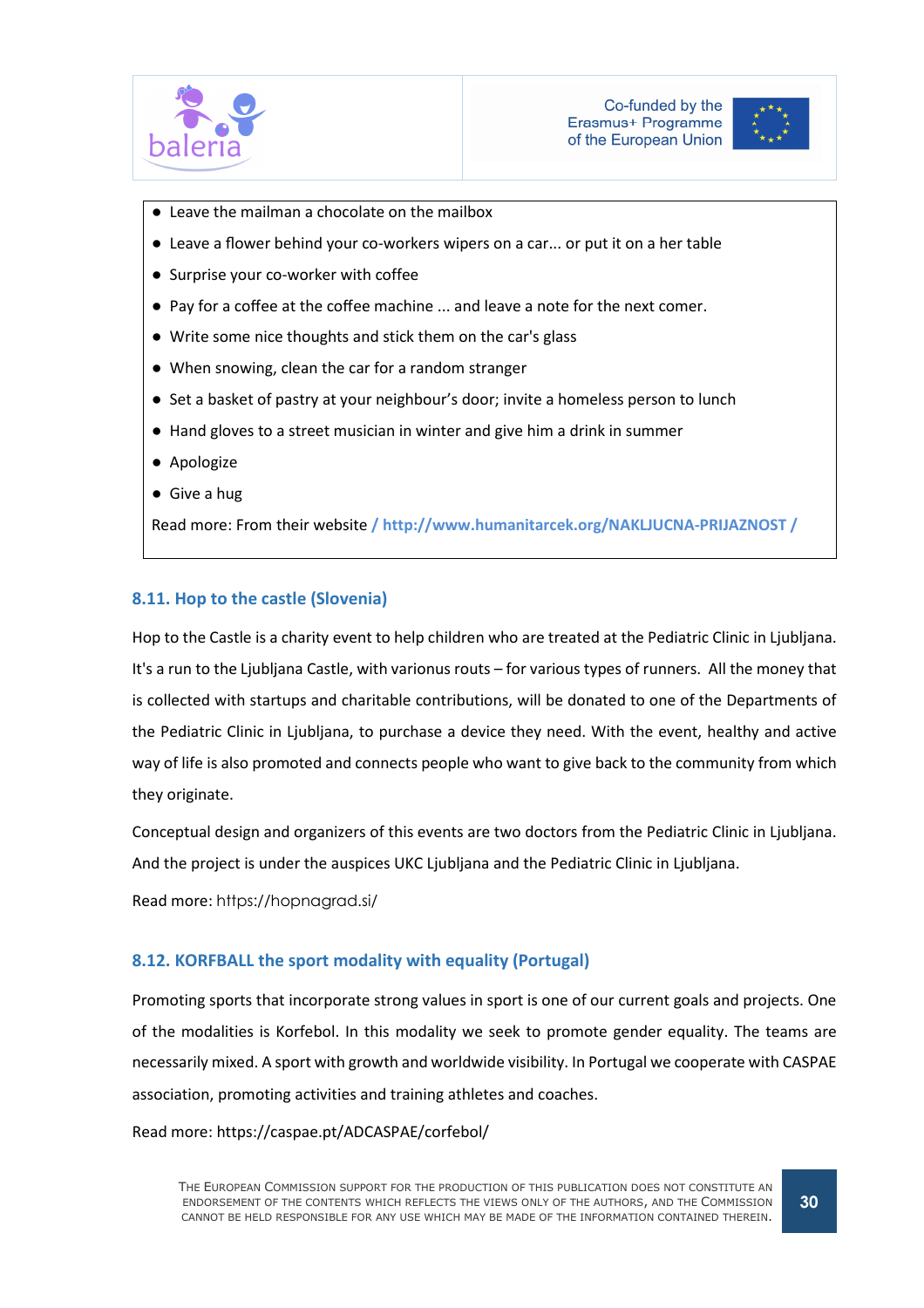



### 8.13. National Recycling Campaign (Bulgaria)

In Bulgaria a creative workshop "Recycling as a creative cooperation of kids and parents" was created where school children and parents learned about recycling. Children collected and delivered recyclables with the help of parents. They made presents (toys) together with their parents for children in need. They prepared treats to have a party with parents and carved the food (vegetables, fruits) to look delicious.

### 8.14. Plastic bottle recycling activity (Italy)

In Italy the recycling activity was developed during the 10 days of the Vittoria d'Estate Sports Summer Festival within which the Italian Baleria Campus was held.

The Solidarity activity consisted in the Recycling campaign 'La raccolta è differenziata, la solidarietà no!' / 'Waste collection is differentiated; solidarity is not something you differentiate on!', which aimed to raise awareness on reducing plastic waste as a way of demonstrating solidarity principles (i.e. solidarity with the environment and with endangered natural habitats as well as communities across the world).

## 8.15. Plastic caps for future (Bulgaria)

#### (#Капачки за бъдеще)

Collecting of recyclable CAPS from Plastic Bottles and Jars, (fundraising) for buying MODERN BABY INCUBATORS for small hospitals. This National Campaign aims to gather tons of plastic caps, and later give them in exchange for modern medical appliances. Many of the hospitals in smaller cities, lack the highest quality modern medical appliances. As a result of this long term Campaign, with the help of thousands of people, in the 149 collecting centers throughout Bulgaria, the Campaign succeeded in only 6 months to collect 32 tons of plastic bottle caps, and buy two highest quality Baby Incubators for the community hospitals in Chirpan and Panagjurishte.

Read more: https://www.facebook.com/kapachkizabudeshte/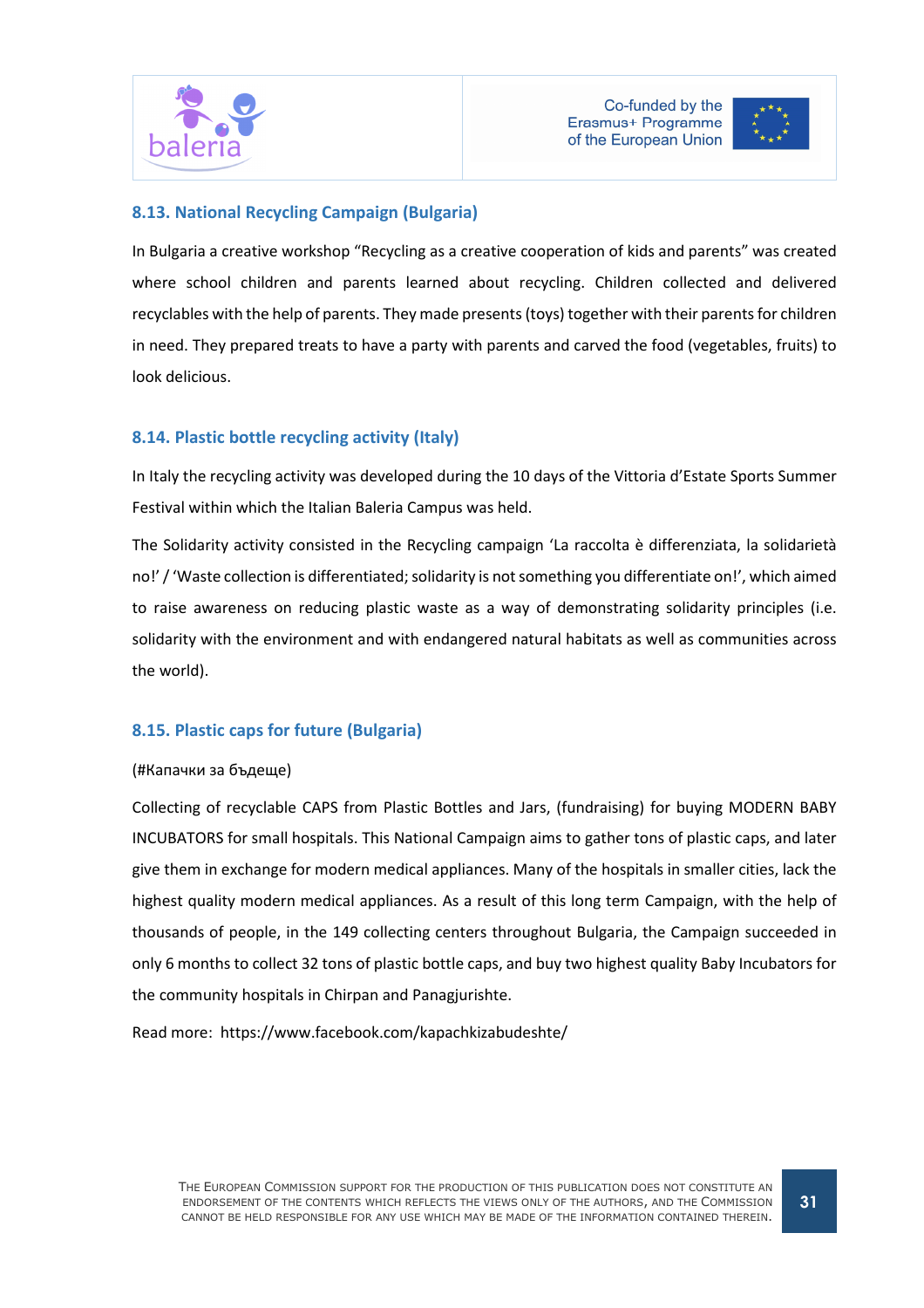



### 8.16. Progetto CalcioXenia – CalcioXenia Project (Italy)

The project financed by Friuli Venezia Giulia Region provides the establishment of several soccer teams composed by athletes registered with local sport associations and athletes identified among the asylum seekers in Friuli Venezia Giulia Region. These soccer teams formed in the training days, participated in a final local tournament. The project is coordinated by 8 local sport associations and 3 Municipalities. It targets 82 asylum seekers in Friuli Venezia Giulia Region.

It`s objectives are to promote social inclusion, integration and solidarity through sport activities and to strengthen the models of social integration and teamwork in order to help and support people who have fewer opportunities of social inclusion.

The activities include: an activity where the asylum seekers can participate in the training session with the local sport associations that have joined the project, and an organisation of a final tournament composed by 12 soccer teams. The project result is strengthening of the social integration of foreign marginalised communities through sport practices. It is an opportunity to discover and exchange new experiences without barriers and prejudice.

Read more: http://www.lcfc.it/calcioxenia/

# 8.17. Progetto Carovana dello Sport Integrato/ The Caravan of Integrated Sport Project (Italy)

The project is a journey-experience, starting in March 2019. It crosses through Italy, stopping in every Italian region. The project promotes the social integration of the disabled people and the acceptance of diversity through sport activities. The traveling group is composed by 18 athletes (with and without disabilities), accompanied by sport educators, trainers, referees, volunteers. During the 40 days of activities the caravan will stop in 20 Italian cities. The coordinators are 50 Local Authorities and Institutions together with 20 high schools. The project is targeted to disabled and not disabled athletes and students of high schools.

The project aims to: (1) Provide new ideas and strategies for the social inclusion of the disabled person through sport activities; (2) Promote Integrated Sport activities and social inclusion through sport activities; (3) Elaboration of the "Charter of Integrated Sport Values". The project results are: (1) A welcome event to promote the social integration, the solidarity and the good values of sport; (2) A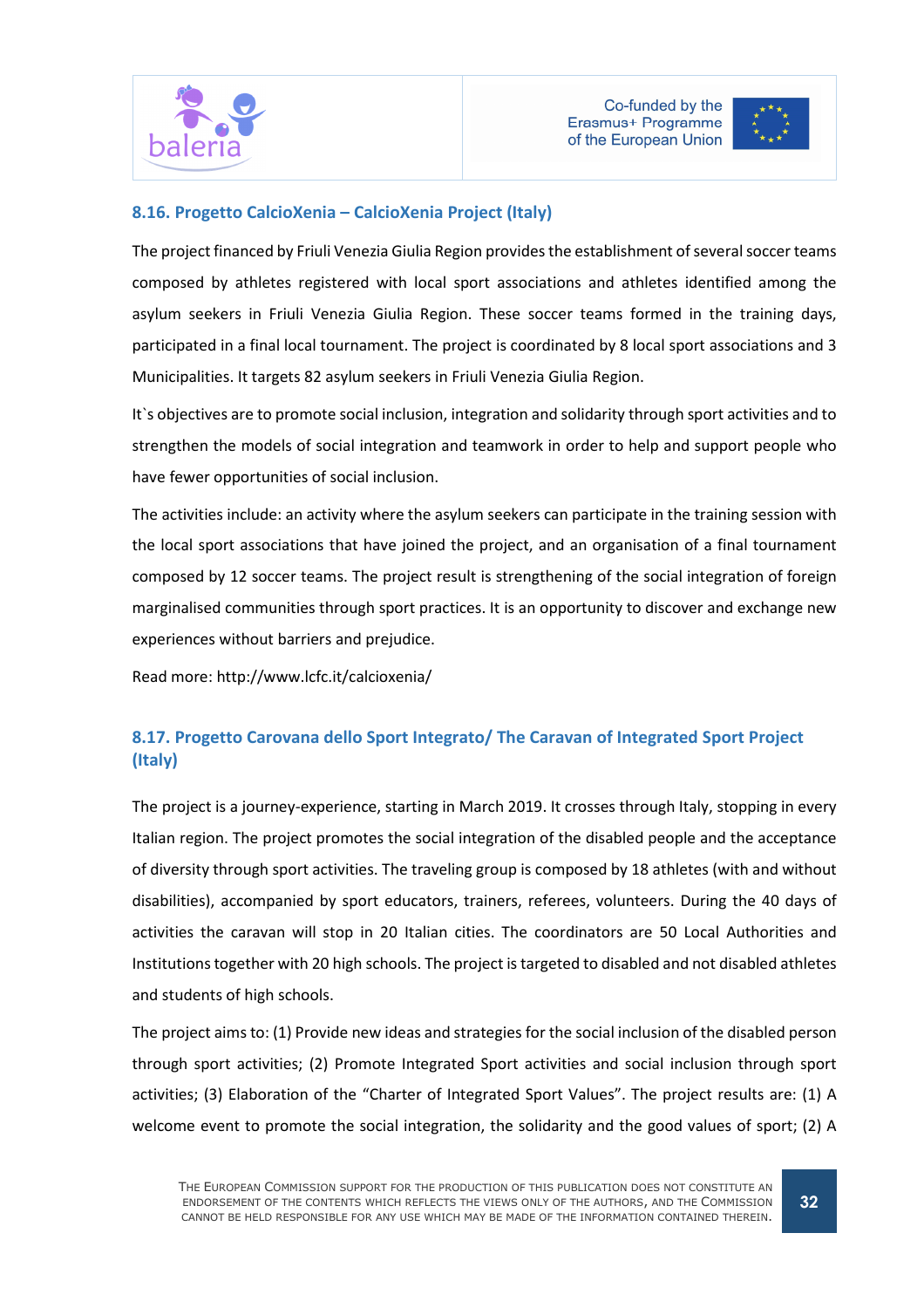



demonstrative event on the Integrated Football; (3) An educational event on the Integrated Football and the "Charter of Integrated Sport Values"; (4) A Final Event ("Bentornata Carovana") on May 2019 in Rome; (5) The Project will starts on March 2019.

Read more: http://www.carovanasportintegrato.it/

### 8.18. Progetto F.i.s.ch.i.o/F.i.s.ch.i.o Project (Italy)

The project promotes several initiatives related to physical-motor activity, including games and workshops, aimed at improving the process of school inclusion of pupils and students with disabilities. The project is coordinated by a network of 20 secondary schools and several social promotion associations of 8 Italian Regions. Target groups are students with disabilities of secondary schools.

The project aims to: (1) Strengthen the role of sport in the field of education and inclusion; (2) Encourage the sport practices in an innovative way, promoting well-being, solidarity and social inclusion; (3) Develop a relationship between the school and the extra-school sport activities in order to support a personalized curriculum; (4) Create of a network of teachers, associations, experts in sport and psychology for the purpose of coordination, monitoring and evaluation of the project through the following activities: "Sport-hello" – Establishment of an info-point in every network institute, in which it is possible to share and exchange experiences and solutions to identified joint challenges; Workshops – Development of workshop activities in each school network on a specific topic that include the students with disabilities; Photographic contest - Competition called "Un'azione, uno scatto", addressed to all the students of Italian schools, on the topic of "sport and integration".

As a result the project has improved the process of social inclusion through sport activities in schools and associations network.

Read more: https://www.progettofischio.it/index.php

### 8.19. Progetto Sport e Integrazione- Sport and Integration Project (Italy)

The project was promoted by the Ministry of Labour and Social Policies and the Italian National Olympic Committee to foster the social inclusion of the foreign people and to combat the violence and the racial hatred through the sport practices. Project coordinators are sporting organisations and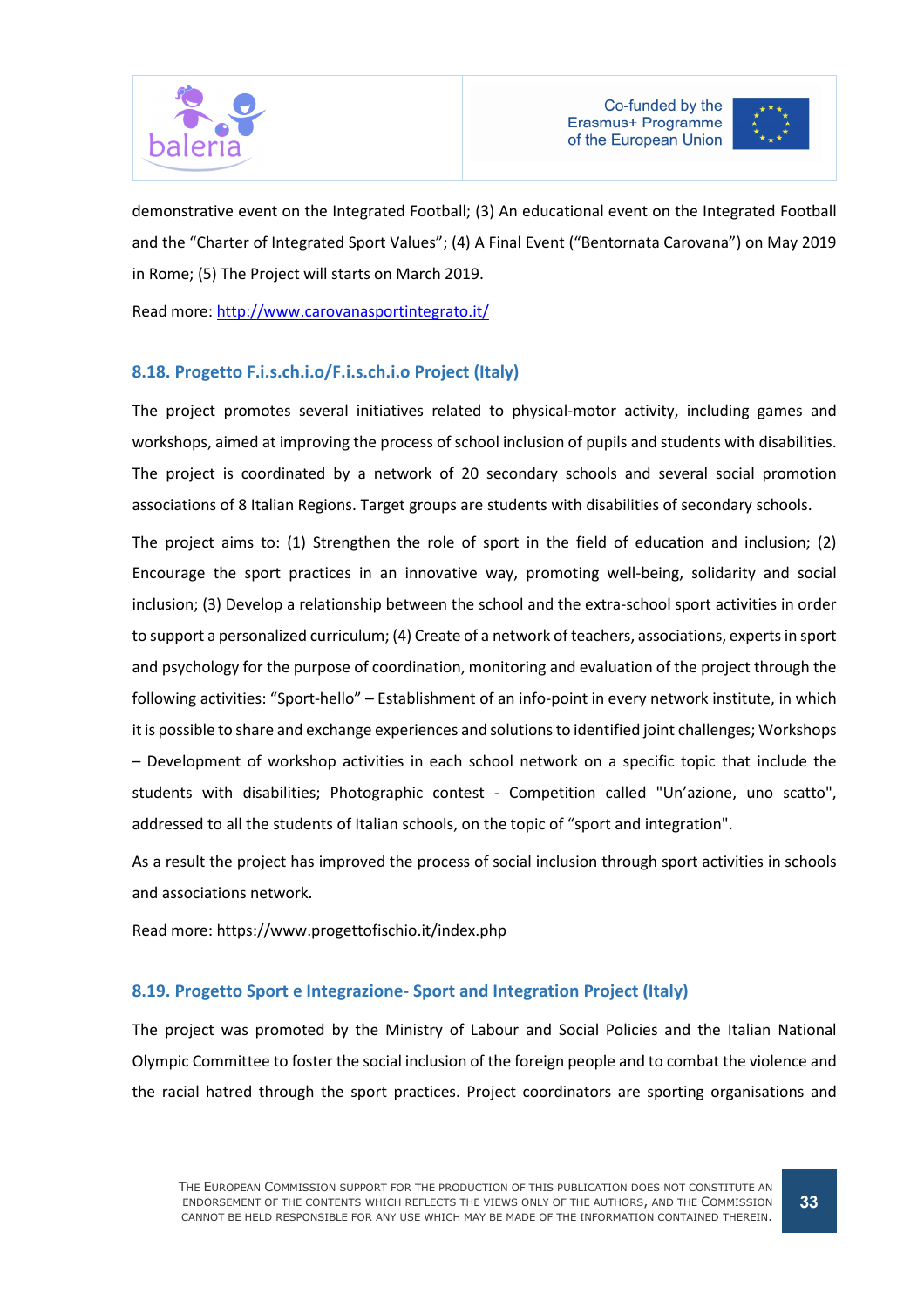



schools. Project is targeting children and young people with migration background as well as children and young people who live with economically disadvantaged families.

The project aims to: (1) Promote integration through sport as a two-way process that involves children and young people with a migration background and Italian children; (2) Promote fair-play principles understood as respect of the rules, valorisation of the differences and the oneness and sporting brotherhood; (3) Promote sport as a tool of social cohesion and solidarity; (4) Elaborate a promotion programme to foster the access of the children with migrant background to the sport practice. The main project results are: (1) awareness raising among the world of the sport and the school about social cohesion and integration; (2) Development of a sporting culture characterised by the solidarity, the equality and the mutual respect.

Read more: http://www.fratellidisport.it/progetto.html

## 8.20. Project Healthy Development of Children and Young People through Sport (HDCYPS) (Portugal)

The overall objective of this project is to promote the development of sustainable youth sport network and exchange of best practices by using ball sport (five-a-side football Football, Basket and mini basket, Handball, Volleyball, Beach volley, Rugby, Baseball, softball, Bowling, Golf and mini golf, tennis and ping pong) as a catalyst for transmitting life skills to children and youth in order to reduce violence and other social ills. The children can get off the streets, learn about rules and fair-play and practice conflict resolution without violence

Read more: http://ipcp.eu/useruploads/files/hdcyps\_01\_newsletter-to\_be\_translated.pdf

### 8.21. Project: "No finish line" (Greece)

"NO FINISH LINE", the greatest Charity Race in the world is held in Athens under the auspices of the NFL International and in collaboration with the Hermes 1877 sports & cultural club and the Stavros Niarchos Foundation Cultural Centre. "NO FINISH LINE" is a Charity Race of 90 consecutive hours, where someone can run and walk for a noble cause. It is a race without time or distance limit, whose kilometres are turned into money, in order to support the work of "Together for Children", an association of foundations and organisations in the field of child welfare. The race in Athens is part of the "No Finish International" international program and in the 2nd event (2018), 95,295 kilometres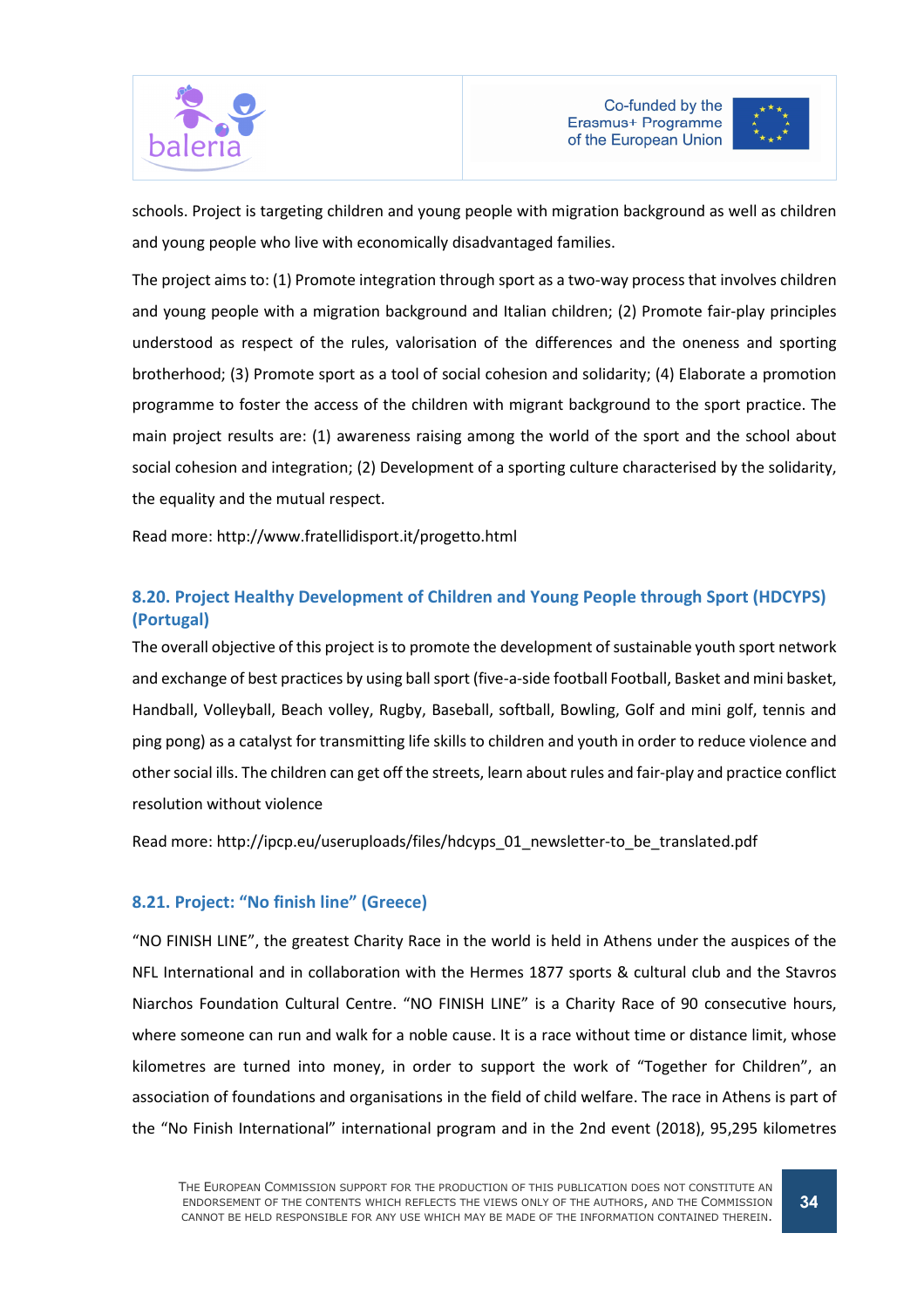



were covered by 10,178 participants, (increase of 82% in participation, comped to 2017). 94% in kilometres more increased the donations, that reached the impressive amount of 47,647.5 Euros! According to the by covered kilometres.

In the "NO FINISH LINE" race all the participants can either walk or run at any time of the day or the night they wish, for as many times and any days they want for as long as it pleases them, in the circular route of 1000m around the canal at the Stavros Niarchos Foundation Cultural Centre. Everyone without exception is entitled to participate, regardless of their age and physical condition, young and old, from 1-year-old juniors up to 101-year-old seniors!

Read more: http://nflathens.com

Read more: http://www.nofinishlineinternational.com

### 8.22. Project: "One stop" (Greece)

"One Stop" is a small celebration of solidarity, with the goal to give some happiness to people that want to continue to live with decency. It's vision is to provide opportunities to street connected people so as for them to be independent. The goal is to approach street connected people, giving them access to food, counselling, entertainment, first aid, clothing and personal hygiene. In the next step the goal is to provide space in apartments, in order for them to gain privacy. The general goal is to provide them with the opportunity to develop their skills and/or to be trained in order for them to be autonomous. Every Wednesday and Sunday afternoon at synAthina, we create a small corner open to anyone that wants to have access to free services and activities that should be given to everyone. First aid, laundry, showers, haircuts, warm food, music, games with the kids, legal advice, supply of important information about human rights, shape the effort of this initiative to bring people closer.

Read more: https://steps.org.gr/en/

Read more: /en/ https:/their skills and/or to be trained in order for them to be autonomous.

#### 8.23. Project: SNF RUN - Running into the Future (Greece)

The Stavros Niarchos Foundation's SNF RUN: Running to the Future evening race return for its fifth consecutive year on June 23, also the occasion of Olympic Day. Thousands of runners started at the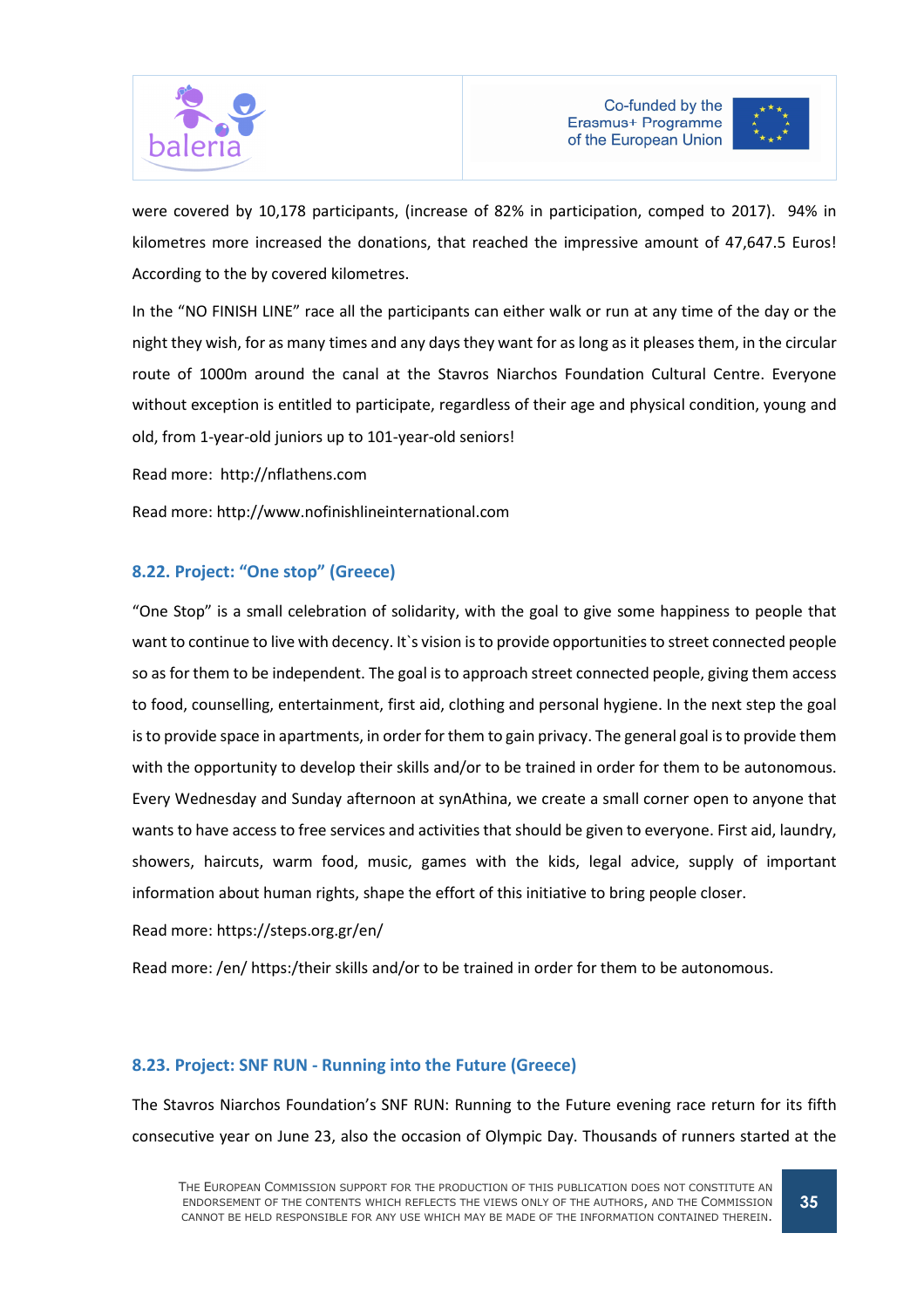



Panathenaic Stadium and cross the finish line at the Summer Nostos Festival (SNFestival), the summer's greatest celebration, which will be taking place at the Stavros Niarchos Foundation Cultural Center (SNFCC). The race included 6K and 10K runs, as well as a 1K run for Special Olympics athletes. The first two races started at the Panathenaic Stadium, at 20:50 and 21:10 respectively, with runners crossing the city center and then, via Leoforos Syngrou, arriving at the finish line at the SNFCC running track. The SNF RUN: Running into the Future is not competitive in nature, but official times will be kept so that runners can know how they perform. €46,770 Raised for Charity through SNF RUN: Running into the Future.

## 8.24. Project To Be or Not To Be Equal (Portugal)

A development project on gender equality in small villages in Portugal. All activities involve local people from the village, from dance, music, theatre and other events. A wandering company with the goal of delivering positive messages about equality. In addition to the villages, we also work with companies and internal gender equality plans.

Read more: https://www.youtube.com/watch?v=0HK4PxD0QFA&t=18s

### 8.25. Ride a bike to help (Slovenia)

Lions Club Idrija organizes a two-day charity-cycling marathon, where participants collect a symbolic contribution fee for registration. Money they raise is given to Inter-municipal society of blind and visually impaired Nova Gorica for the implementation of the program Helping the blind and visually impaired in overcoming movement and communication barriers.

## 8.26. RUGBY the sport modality with values (Portugal)

Promoting sports that incorporate strong values, is one of our current goals and projects. One of the modalities is Rugby, where we support a team of young people. Besides participating in national tournaments, also cooperate with charity institutions. Rugby is based on 5 structural values: solidarity, passion, integrity, discipline and respect. Used worldwide for rugby as the basis of sport

Read more: https://www.facebook.com/beyourugbyspalvapenacova/

Read more: https://www.youtube.com/watch?v=ykMlUyzJWO0&t=7s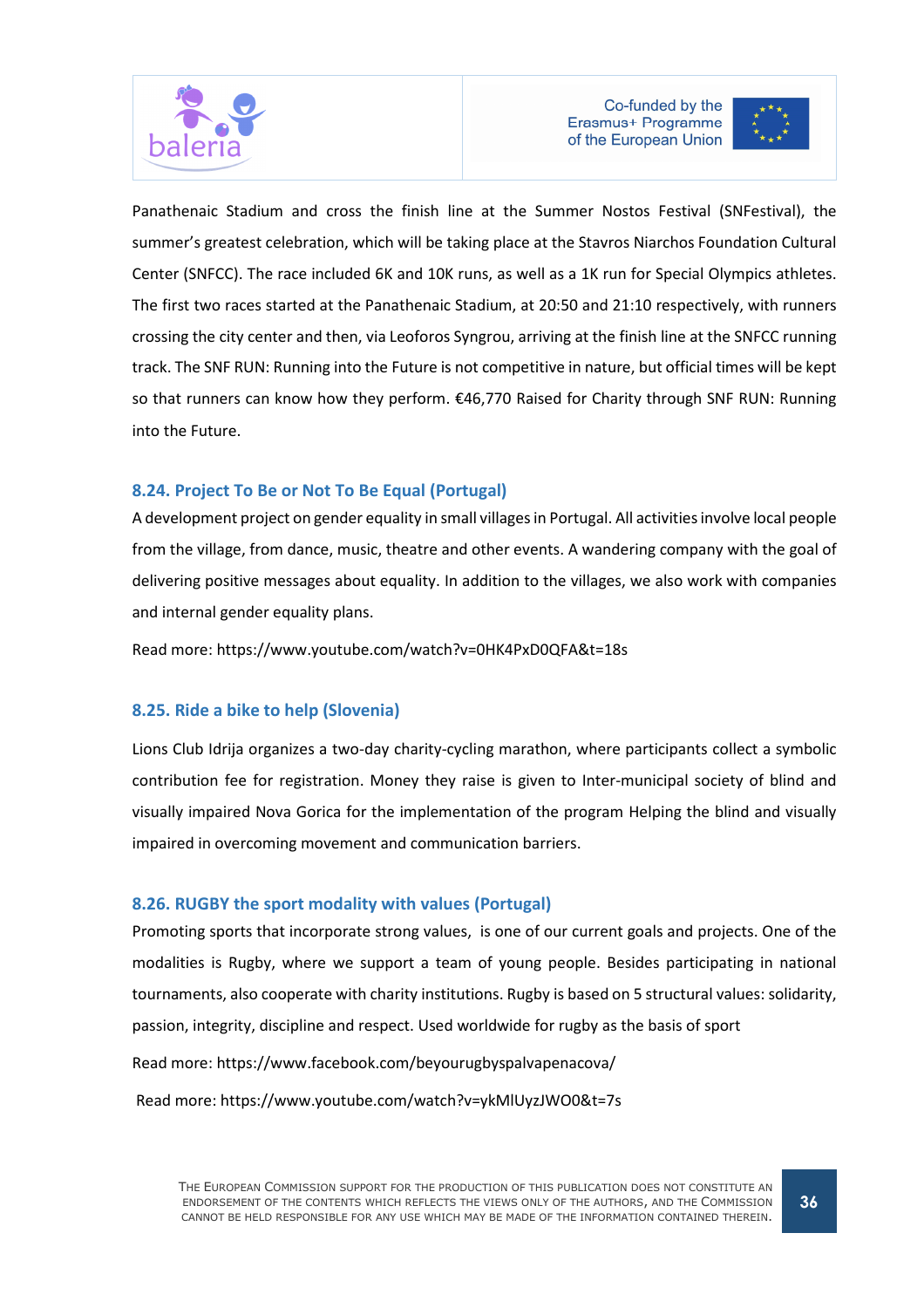



### 8.27. SHUUZ - Collecting (second hand) shoes to raise money (Germany)

The project promotes raising money by collecting second hand shoes. The returns of the collected shoes are transferred by the organization to a pre-selected school or organisation. The collectors preselect the target institution or organization. Project coordinator is a non-profit organisation s-coll Service GmbH. Target groups are schools and organisations who would like to raise money for other children.

Why collecting shoes? Every year millions of shoes are thrown away. Often the shoes are still good to wear. They can be worn by people who cannot afford new shoes. The mission fulfils several goals at the same time: (1) raising money for economically deprived children; (2) helping economically deprived people with the collected shoes; (3) making a contribution to the environment, because the shoes continue to be worn and don't end as waste. The project foresees the following activities: (1) Organize boxes for collecting the shoes. Use the Baleria Campus as a central gathering day. Alternatively, a box can be placed in each class or group; (2) Send all collected shoes to Shuuz. It is a non-profit organisation, which takes care of the re-use of the shoes and the financial processing; (3) Shuuz transfers the returns directly to the selected school or institution. The project has improved the process of social inclusion through collecting 2nd hand shoes in schools and give the returns to economically deprived children.

Read more: https://www.shuuz.de/index.php

## 8.28. Spendenlauf: Schüler laufen für Plan (Germany)

The project supports schools in organizing fundraising runs. Useful materials and suggestions for the preparation and follow-up of a fundraising run, a checklist for the organization, as well as templates for parents' letters and press releases in a school action package is provided.

 The coordinator is Plan International Deutschland e.V. Target groups are schools and organisation who want to implement a fundraising run.

The project aims to raise money for a class or school sponsorship or for one-off donations. This aim is achieved through the following activities: in advance every child chooses sponsors (for example parents, friends etc.), who reward each lap or every kilometre on the sports field with a fixed amount. A sponsor card records who wants to donate and how much money per lap or defined distance. In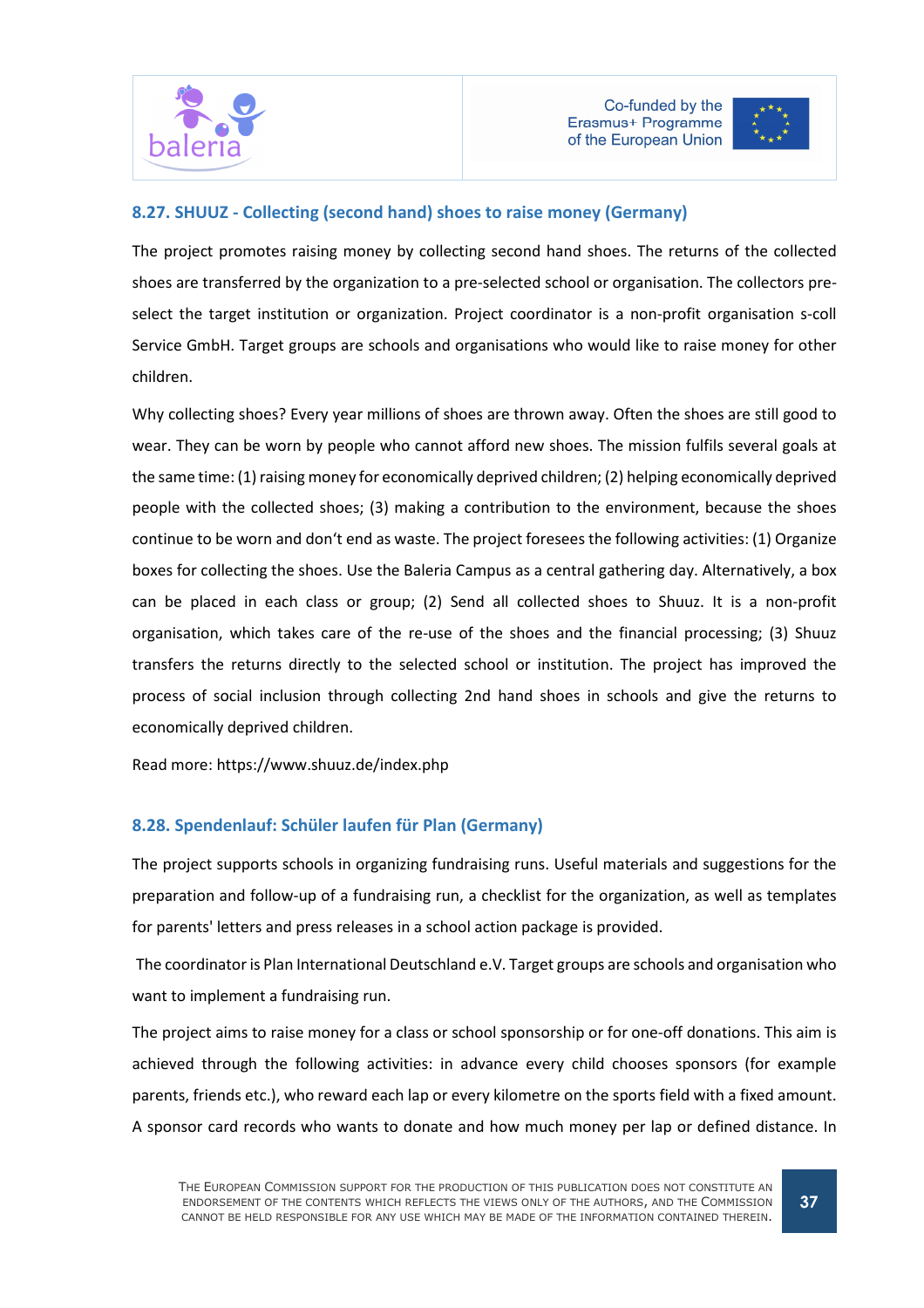



order for the laps or distances to be counted correctly during the event, the pupils will receive a running card, on which not only the name and the class but also the laps or distances can be entered. After the event, the running cards can be presented to the sponsors and the donations can be collected in the classes. The main project results are: (1) raising money for children in need by doing sport with the whole class or school; (2) making the participants aware of personal circumstances of other children.

Read more: https://www.plan.de/engagement-von-und-fuer-schulen/aktionen-fuerschulen/spendenlauf-organisieren.html

# 8.29. Talento & Tenacia: la palestra che…/ Talent & Tenacity Gym (Italy)

The project supports the development of a gym for visual impaired people, managed by a start-up in the social fitness sector. The fundraising is finalised to expand the offer and to reach a larger number of end-users. The coordinator is "Audace Savoia – Talento&Tenacia", non-profit amateur sport club in Rome. The project targets young people with visual disabilities.

The project aims to: (1) Promote social inclusion and vocational training through the development of sport activities; (2) Extension of free activities to a wider audience of young people (i.e. with and without disabilities); (3) Development of simulation activities ('in the dark') targeted to non-disabled people, aimed at increasing awareness of visual disabilities trough the gym activities, which are completely free, and they are developed by four young athletes-instructors trained on the specific topic of blindness.

The main project results are:

• Integration and inclusion of visual impaired people through free sport activities;

• Development of a start-up in the social fitness sector and inclusion of young athletes with a social disadvantage.

Read more: https://www.produzionidalbasso.com/project/talento-tenacia-la-palestra-che-unisceinclude-diverte-sorprende/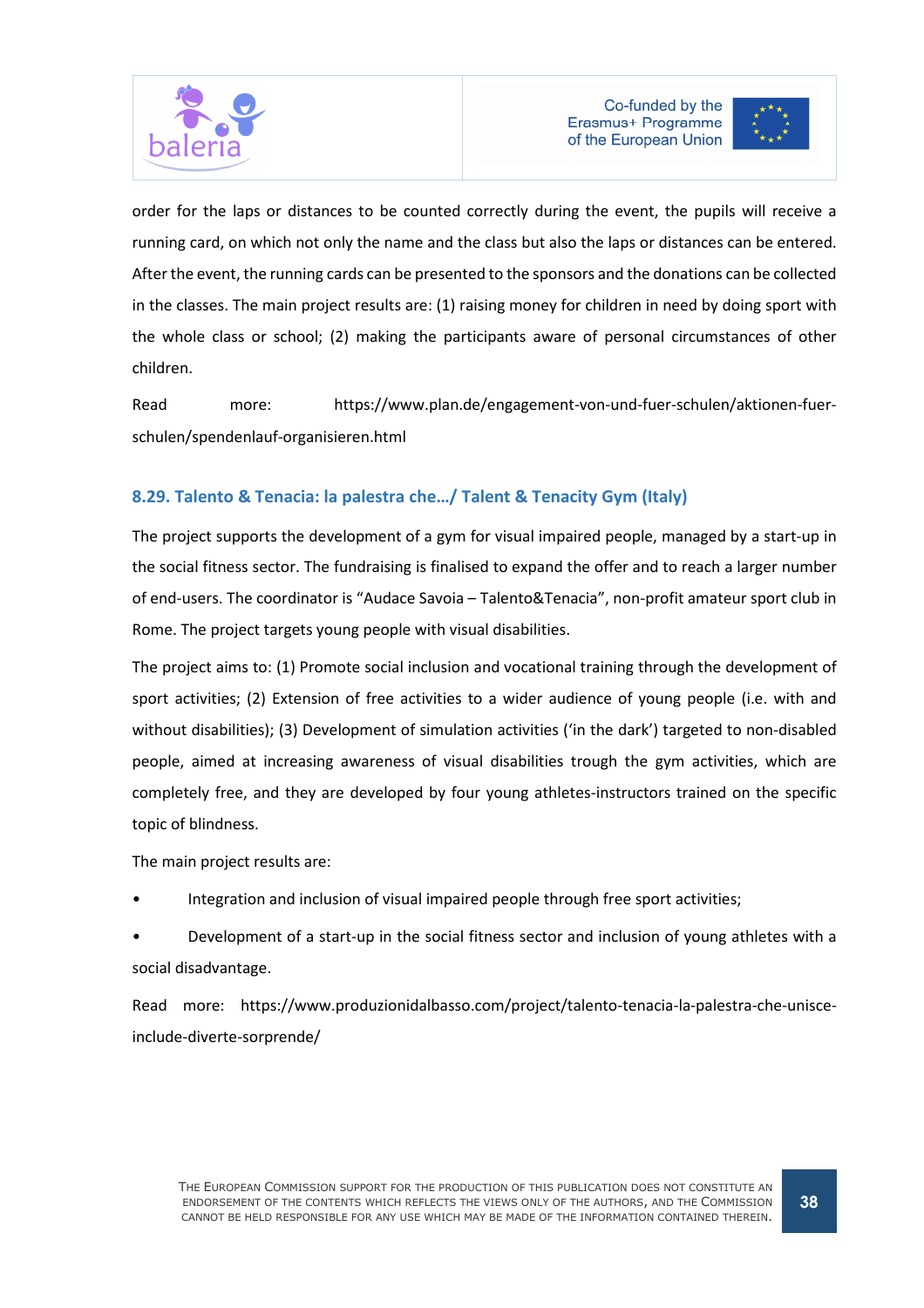



## 8.30. "ZERO WASTE" programme (Greece)

Greece struggling to promote recycling. Around many parts of the country, and especially in the countryside, garbage is still scattered piecemeal in makeshift dumps. Most Greeks just put their trash is plastic supermarket bags, which are freely available at the till. The economic crisis gripping the country since 2010 has helped a little, with people buying less and throwing away less too. Another recent phenomenon—mass immigration—has also found itself linked to waste management.

To make a living, many economic migrants now hunt the streets of Athens and other major cities for metal, paper and plastic, hoping to sell it to scrap yards. Roma groups ply a similar trade, and have in the past been chased down by authorities for burning plastic cables to get at the copper within, polluting the environment in the process.

But even today, Greeks are only encouraged to sort out their household waste on a voluntary basis. No fines are involved. Ms. Mary Krimnanioti runs the EU-funded "Zero Waste" programme in Greece, trying to improve the logic behind the municipal waste collection.

Read more: https://phys.org/news/2017-04-eu-fines-greece-struggling-recycling.html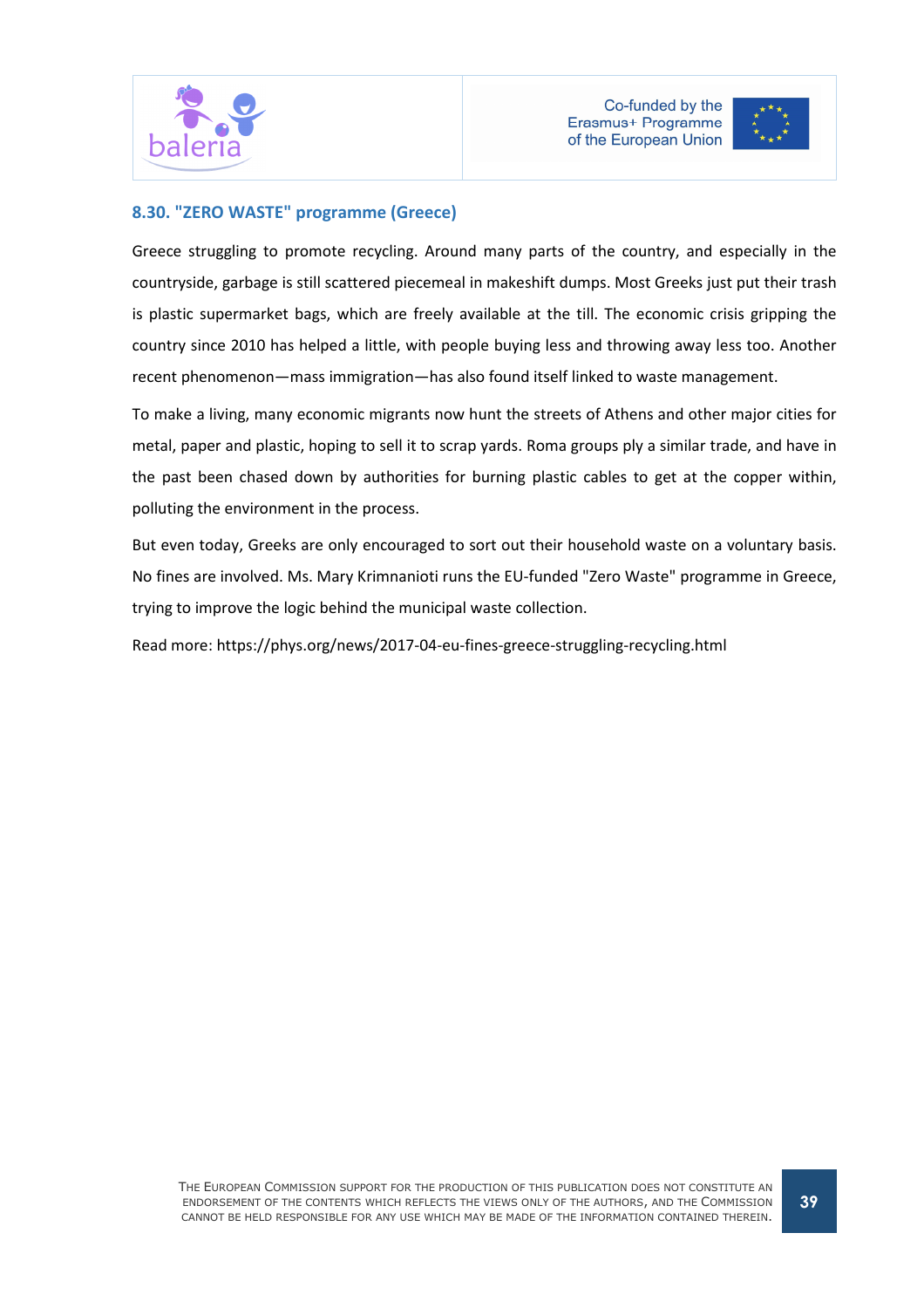



# 9. Other significant campaign organisers

## 9.1. Association Union of Women Refugees in Bulgaria (Bulgaria)

The Council of Refugee Women in Bulgaria supports its beneficiaries with Programs for direct work with refugees and asylum seekers, including areas such as Social Mediation and Humanitarian Assistance.

The CRWB social mediators are representatives both of the Bulgarian and the Middle-Eastern culture. They undergo a mandatory internal training and regular additional trainings on topics such as: humanitarian context in social work with persons coming from countries of armed conflicts; protection of children at risk; difficulties in social adjustment; measures in cases of domestic violence and gender based violence;

Part of the social mediation team is based in the Registration and Reception Centers of the State Agency for Refugees with the Council of Ministers in Sofia city.

This program allows the asylum seekers direct access to social support councelling and coverage of expenses related to health and social emergencies.)

Read more: http://www.crw-bg.org

### 9.2. Bulgarian Donor Forum BFF (Bulgaria)

A membership organization which represents and supports the Bulgarian Fund for Women (BFW) and announces a competitions for project financing, photo competitions on "migration stories with a happy ending, discussions on " Corporate sustainability and responsibility ", the social media competition

Read more: http://www.dfbulgaria.org/za\_bdf/predstaviane\_bdf/

## 9.3. ECF (European Social Fund) - PROJECT "Social Pharmacy" (Greece)

Doctors of the World / Médecins du Monde – Greece (MdM-Greece), founded in 1990, is a medical humanitarian non-governmental organization and is a member of Médecins Du Monde International which consists of 16 delegations (Argentina, Belgium, Canada, France, Germany, Greece, Japan,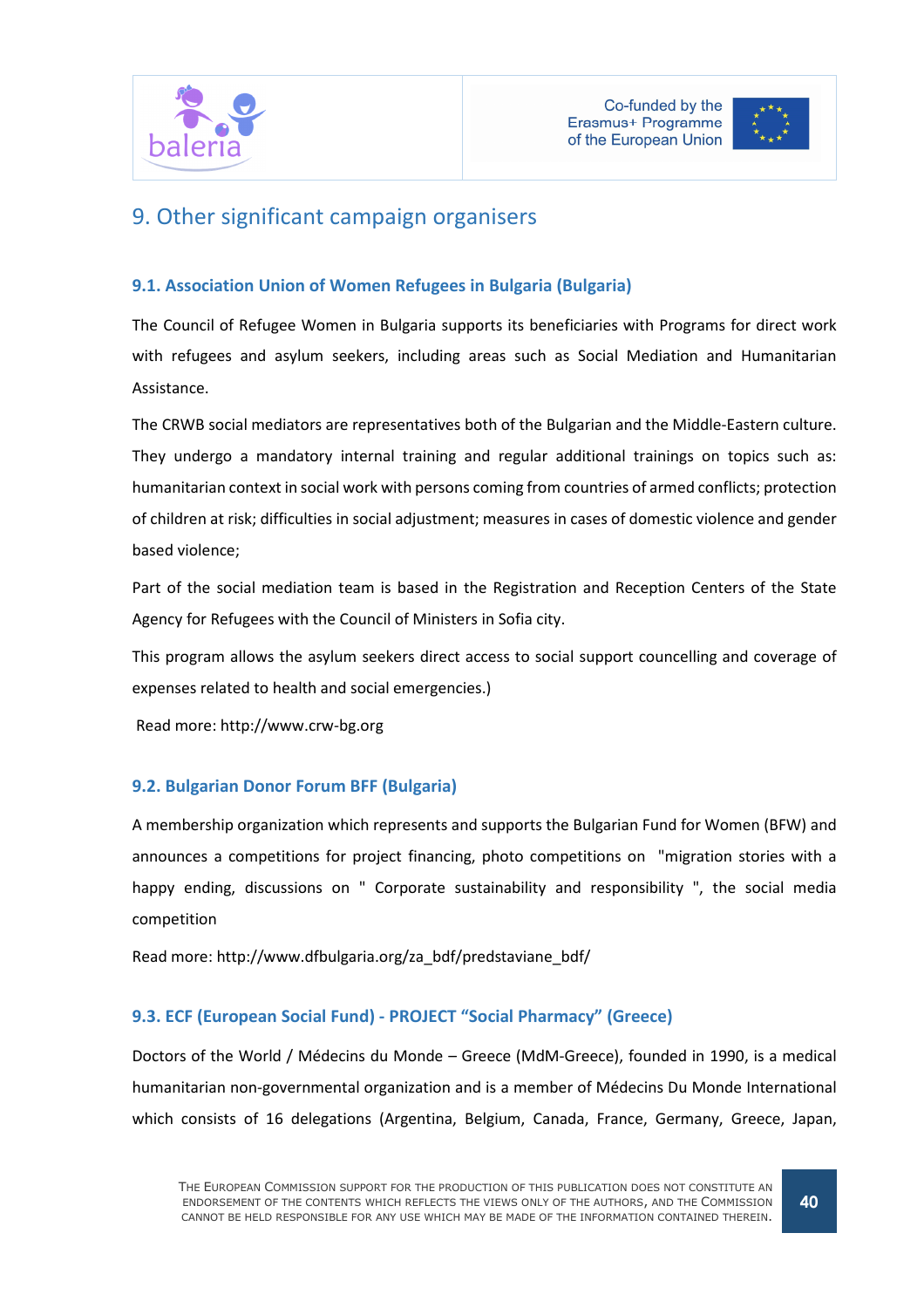



Turkey, Luxembourg, the Netherlands, Portugal, Spain, Sweden, Switzerland, United Kingdom and the United States of America).

The program «Social Structures confronting poverty in Athens Municipality» is implemented within the framework of the Operational Program "Human Resources Development», is financed by the European Social Fund and promotes the development and operation of an expanded network of Social Structures confronting Poverty. Within this context, Doctors of the World – Greece is enhancing the operation of a Social Pharmacy.

In order to secure its continuous and free-of-charge supply of pharmaceutical products, the Social Pharmacy has developed activities and collaborations with pharmaceutical companies, pharmaceutical associations and local authorities.

The program is funded by the European Social Fund (ESF).

Read more: https://mdmgreece.gr/en/contact/

#### 9.4. Humanium (international)

International Convention on the Rights of the Child (adapted for children 10 and up)

The Convention was adopted by the United Nations (UN) on November 20th, 1989 to protect the rights of children around the world and to better their living conditions.

Read more: https://www.humanium.org/en/convention/adapted-for-children/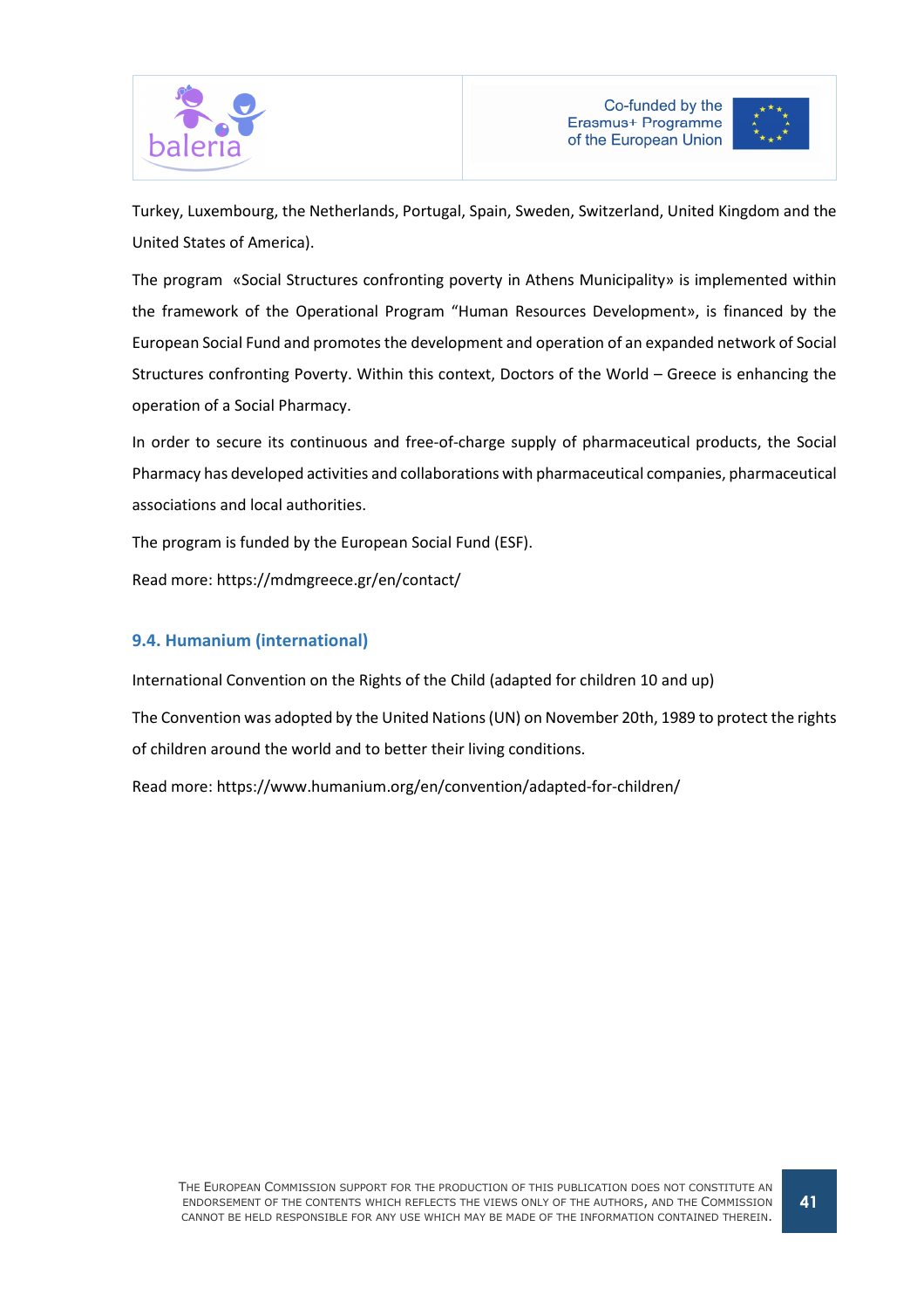



# 10. Conclusion

Solidarity is simply a phenomenon that exists as a simple way of lifestyle. We were either raised to be able to share it or we have acquired it by education, environment or personal experience. It's nice and correct to help and support each other in any field of our lives, sharing common ideas, goals, aims and opinions and vice versa, for the achievement of the same correct principles of social conscience and sense of responsibility.

There are different ideas about it. It can be understood as a way to tolerance, which means patience, empathy, compassion but also determination. The solidarity is more the idea than the concrete definition. It expresses the respect, acceptance and understanding. It means to be yourself without imposing your opinions to others.

It's each of our basic needs, duty and the purpose for the art of right living by understanding the natural state of each soul, with compassion, liberty and solidarity within to protect the dignity of our divine life and living as a means for keeping us united as oneness in nature to balance natural health.

Children in partner countries record songs, create photo albums, draw pictures, invent thematic stories with their own illustrations, present theatre plays and take part in group sports and public competitive games, recorded on video, all with the purpose to share between partners and a broader audience of interested groups and institutions. The groups also collaborate on a global project like the writing of a book about a specific theme to which every child contributes. School children collected recyclables and donations to help facilitate the implementation of similar project in other comunities as well.

The above listed examples demonstrate that solidarity is not exclusive to adults. These children who do not hesitate to initiate progress should more often be viewed as role models by the older generation.

Envision a future where children everywhere could "face the future together with more confidence, healthier in mind and body, and feel more secure in their trust of the country they live in and its institutions.

We also believe, that a more broadly informed research will have a strong potential to be used directly by policy makers, commissioners of services and community organizers to better understand the needs of their local communities. This would include a deeper qualitative, quantitative and mixed methods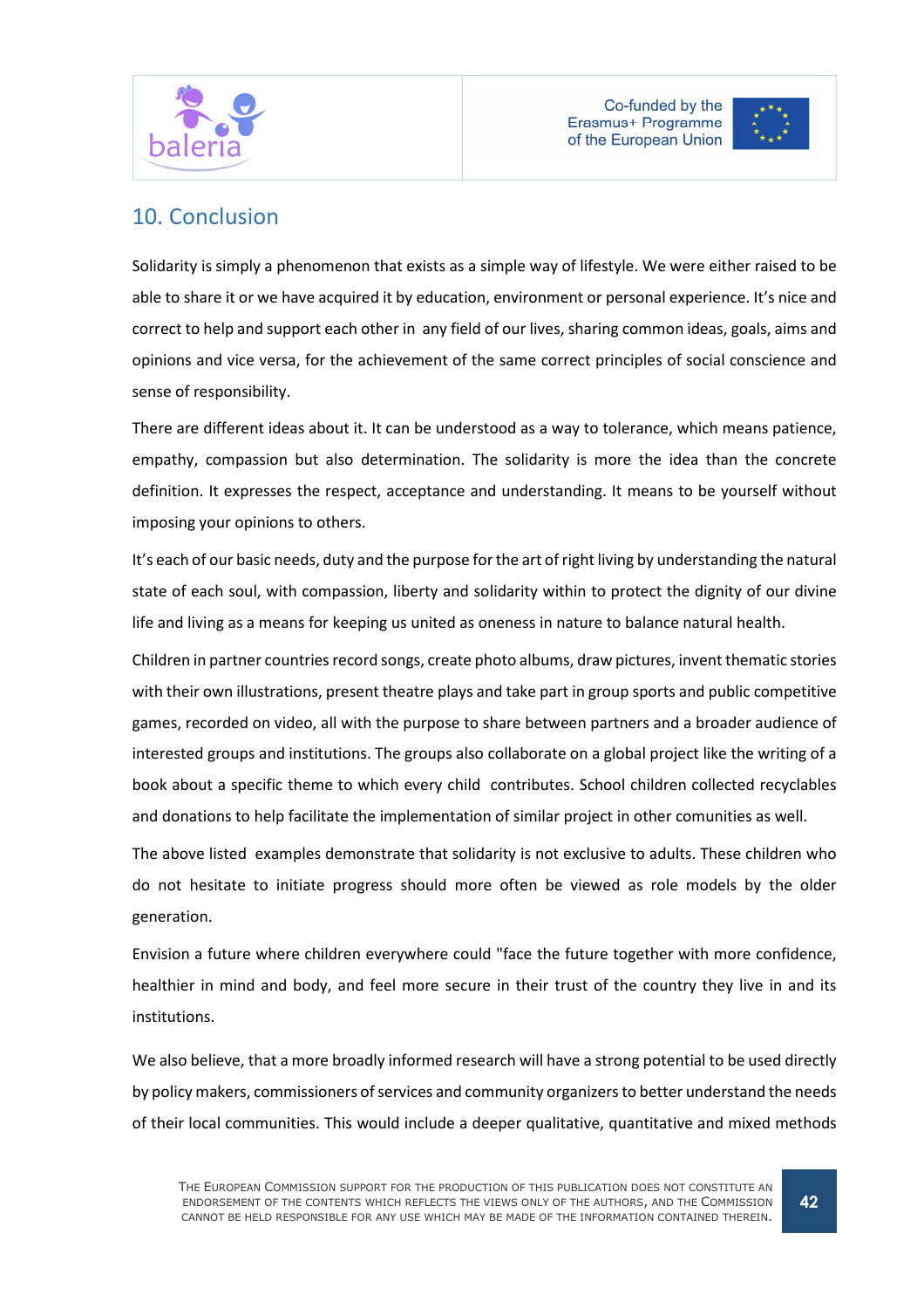



research. Social work students and practitioners should also have the opportunity to gain skills in spatial analysis of community needs, the strengths designing and evaluating interventions.

Educators may wish to consider this potential tool for informing future practitioners to work within a spatial dimension.

For sure, each group, class, school, NGO and Public Organization can find their own way to express and implement solidarity in everyday life.

What we tried to do with this MANUAL, is to give some examples tested in practice, to inspire readers and practitioners for new and diverse working ideas in the field of SOLIDARITY.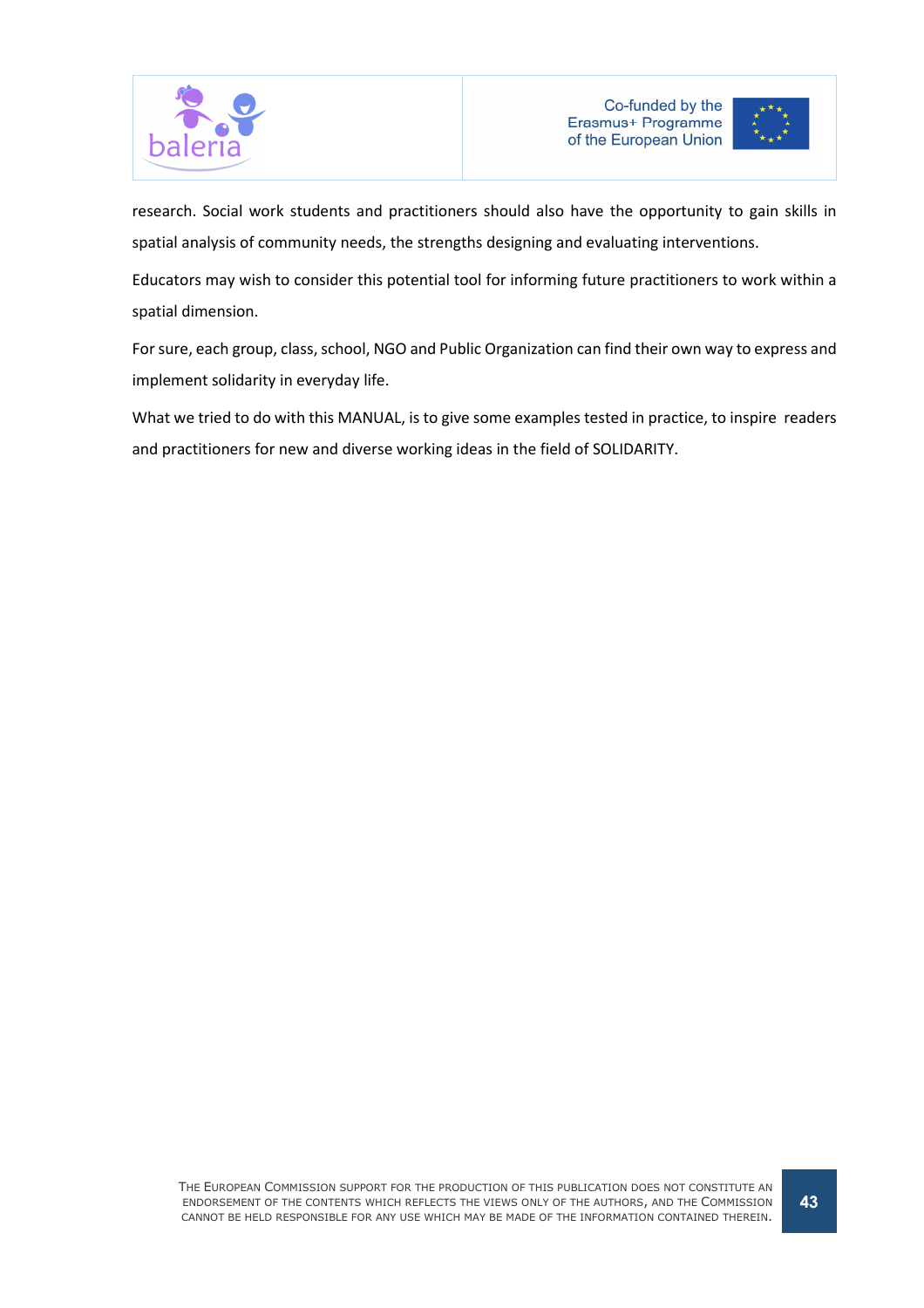



# 11. Annexes

## 11.1. Code of ethical conduct policy

## Code of Ethical Conduct Policy

An Organization, working for the empowerment of people in a society, is steered for upholding the highest legal, ethical, and moral standards. This can be achieved by careful observance of all applicable laws and regulations, as well as the highest standards of conduct and personal ethics through:

- Promoting a climate of mutual trust, respect, and teamwork,
- Avoiding personal and conflicts of interest.

### 5. Relationship Policies

### Specific Responsibilities for the administration:

7. To promote the vision and ideals of the Organization among members, staff, and other associated organizations.

8. To ensure that the Organization has a long term strategy to achieve its vision and encourage

principals in their engagement with Solidarity, education, health, sportive, and cultural projects.

- 9. To maintain official records/documents and ensure compliance with legal regulations.
- 10. To develop proposals for projects that could attract new funding.
- 11. To develop relationships through regular communications and reporting.
- 12. To promote fundraising events and collaborating with Associates partners as needed.

#### Specific Tasks:

- 8. Promotion of the mission and values of Solidarity
- 9. Setting attainable targets for fundraising each year
- 10. Promoting Solidarity fundraising events and attending such profile events as required.
- 11. Maintaining a responsible overview of the activities.
- 12. Developing proposals for projects that could attract new funding.
- 13. Maintaining a transparent relationship with donor and reporting back on the expenditure of

money.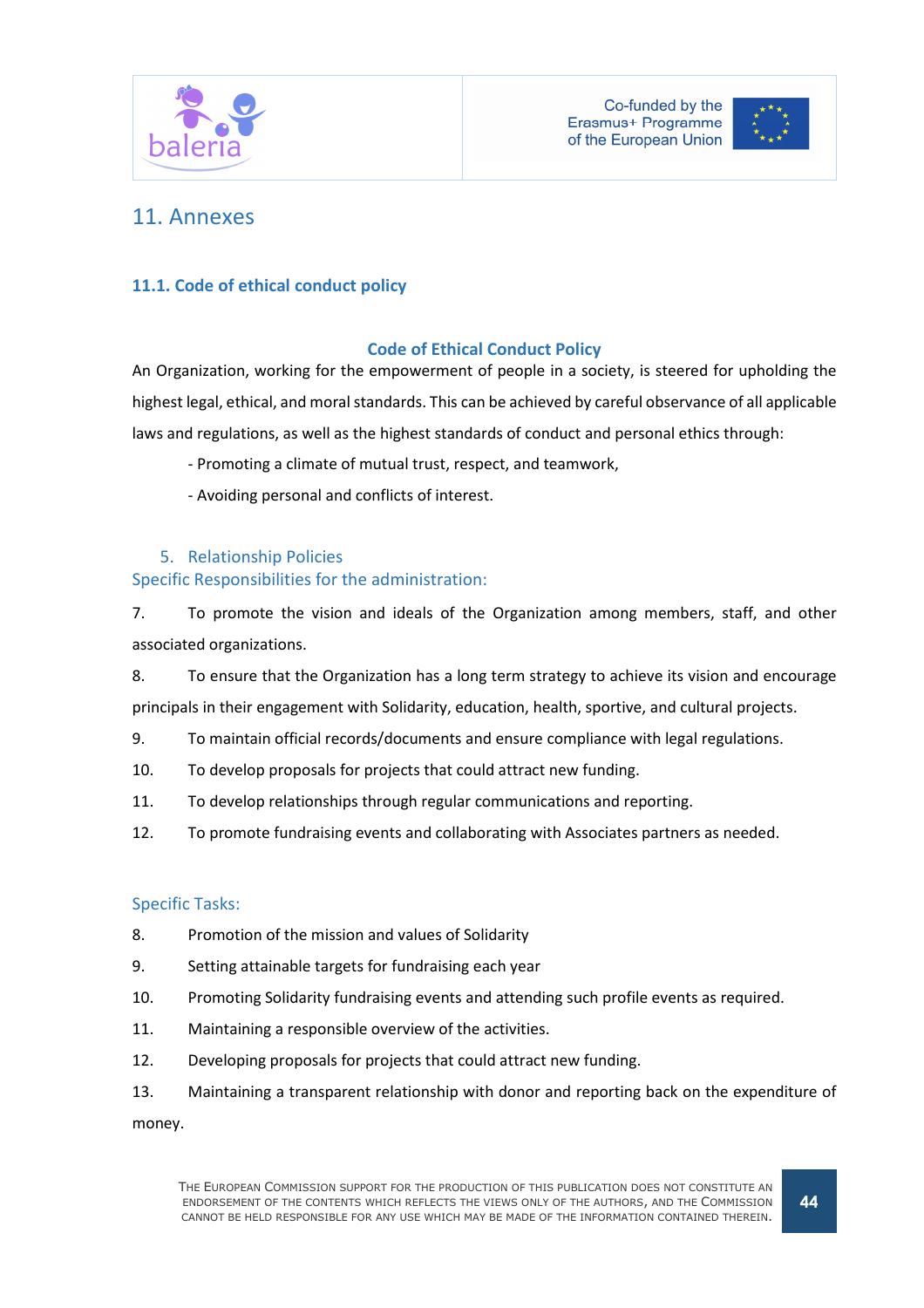



14. Recording of all expenses, supported by receipts, incurred in carrying out the work of fundraising and send receipts as needed.

### 6. Communication activities:

Communication activities need to be aligned with the phases of the project's strategic plan. This policy will give attention both to the internal and external of the organization, so that present and potential supporters may be informed and all information needs to be easily accessible for those who promote awareness of the project to the general public and donor agencies, and assure their support through highlighting its benefits to educators, partners, and administrators.

## 7. Relationship with Civic Authorities

Recognizing the importance of a good working relationship with Civic Authorities, should ensure having all legal recognition that is required, so we can fulfil our objectives. It is important to gather and communicate any positive feedback so that it can be used in publicity and reporting to donors.

#### 8. Relationship with Legal Bodies

We accept partnership with organizations that uphold the same aims, using a similar approach and do not accept funding from organizations whose purpose is contrary to ours, that harm the environment, or work against community empowerment and human development.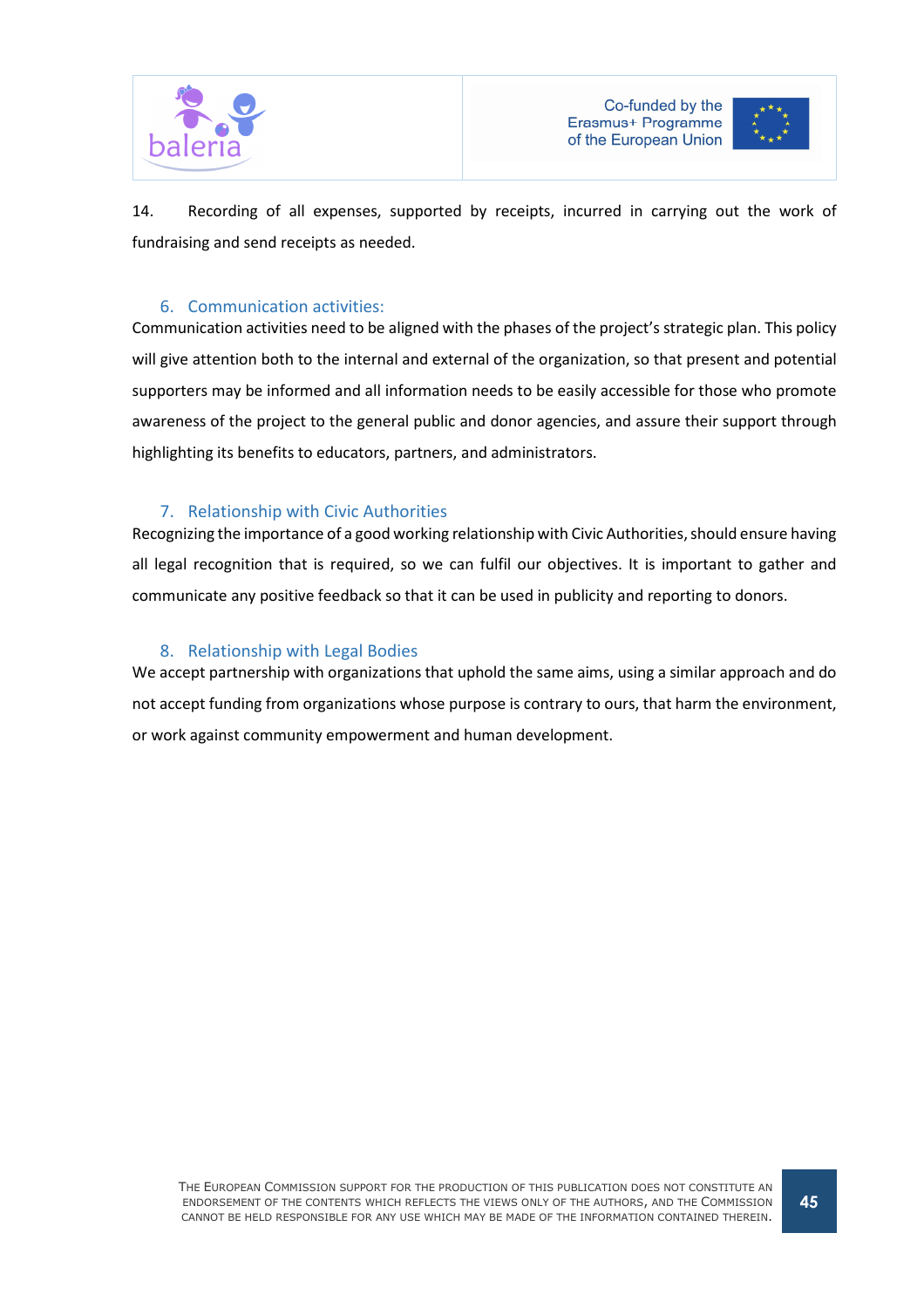



## 11.2. The UN`s Millenium Declaration

# The UN's MILLENIUM DECLARATION

In 2005, the United Nations (UN) General Assembly announced that International Solidarity Day would take place on Dec 20 each year. This annual event is to raise awareness of the importance of global solidarity in working towards eliminating poverty in all nations.

World leaders identified solidarity as one of the universal values that are critical to international relations.

Leaders emphasised, "Global challenges must be managed in a way that distributes the costs and burdens fairly in accordance with basic principles of equity and social justice. Those who suffer or who benefit least deserve help from those who benefit most."

## **Corporate social responsibility**

 Companies can help eradicate poverty by engaging directly with their community. Solidarity initiatives and projects can come from within a corporate organisation – in simple terms, corporate social responsibility (CSR).

 At times, a CSR programme is a tool not fully utilized, because of varying levels of commitment and consistency. From the standpoint of fulfilling a minimum requirement, a CSR might look like engaging an underprivileged group for a photo opportunity, and to present them with an oversized cheque.

 A CSR delivered with heart and commitment can elevate company staff to become inspiring community leaders, and to create a sustainable effect in reducing poverty in areas of their local community.